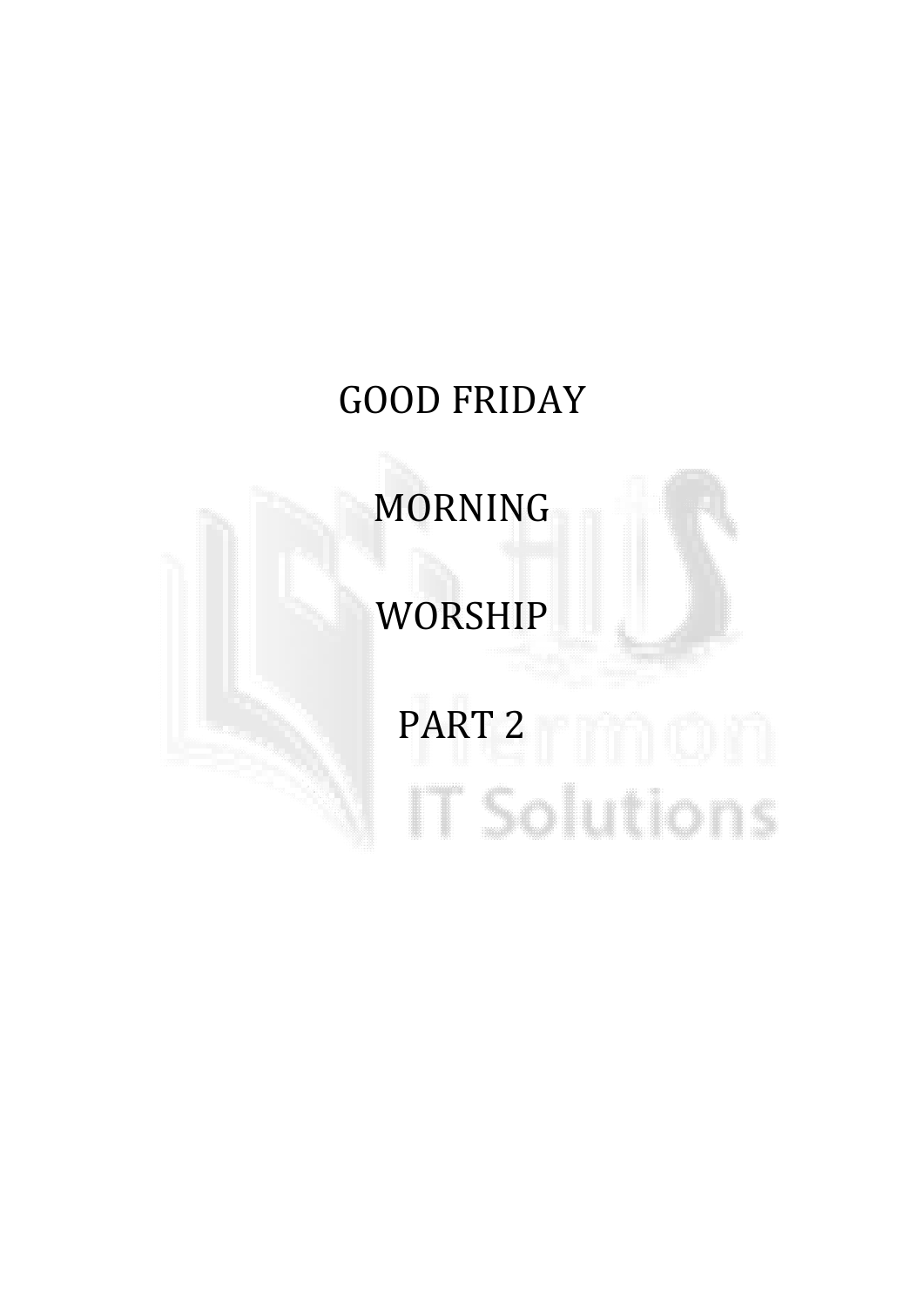# Velliyaazcha Kaalathe Namaskaara Kramam

# Randaam Bhaagam

# Praarambha Sthuthi (Pg.131)

- **P. Pithaavinum, Puthranum, Parishudha-Roohaaikkum sthuthi.**
- **C. Aadhimuthal ennannekkum thanne. Amen.**
- **P. Aakaashavum bhoomiyum Thante mahathwam-kondu niranjirikkunna balavaanaaya Dhaivam Thamburaan, parishudhan, parishudhan, parishudhan, unnathangalil sthuthi.**
- **C. Karthaavinte thirunaamathil vannavanum, varuvaan-irikkunnavanum vaazhthappettavan-aakunnu. Unnathangalil sthuthi.**

#### Kauma

*(Moonnu praavashyam pattakkaarente pinnaalle ettuchollenam)*

**Thante daasanaal vistharrikkappetta Mashiha Thamburaane, Ninte nyaaya visthaara dhivasathil, dhaya thonni njangalhodu karuna cheiyyename. ┼** *Kuriyelaayisson*

*(Pattakkaarente pinnaalle ettuchollenam)*

utions **Njangalude Karthaave, Ninakku sthuthi, Ninte Pithaavinu bahumaanavum, Parishudha-Roohaaikku vandhanavum, pukazhchayum undaayirikkatte. Paapikalaaya njangalude-mel anugrahangalum, karunakalum undaayirikkename. Melulla Yerushaleminte vaathilukal thurannu, Mashihaaye, Ninte simhaasanathin munpaake, njangalude praarthanakal praveshikkumaar-aakaname. Njangalude Karthaave, Ninakku sthuthi. Ennekkum njangalude sharanavume, Ninakku sthuthi. Baarekmaar.**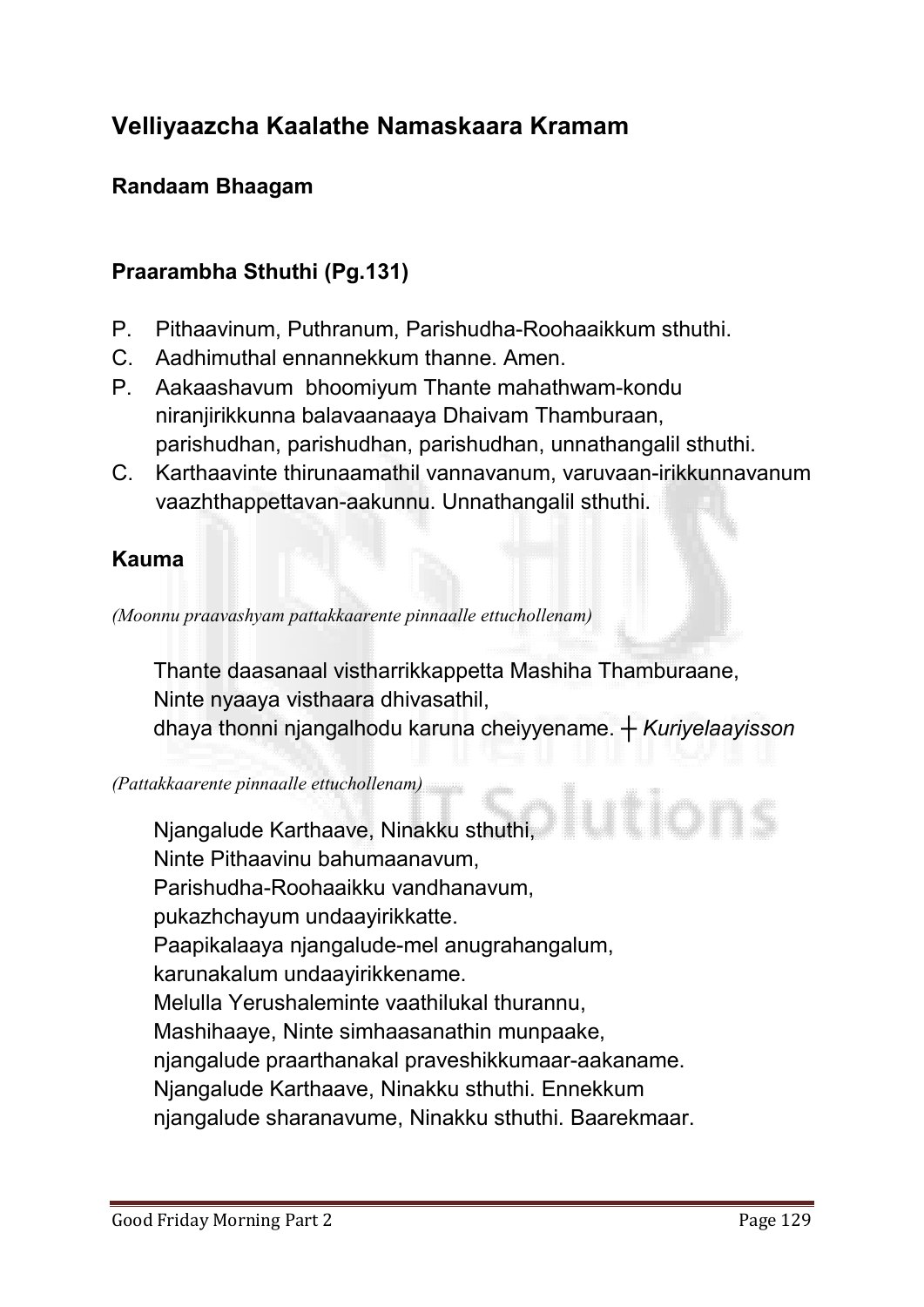# Order of Worship for Friday Morning

# Second Part

# Praise

- **P. Praise be to the Father, to the Son and to the Holy Spirit.**
- **C. As it was in the beginning, is now and forever shall be. Amen.**
- **P. Holy, holy, holy, Lord God of power and might, heaven and earth are full of Thy glory.i Praise in the highest.**
- **C. Blessed is He who has come and is to come again**  in the name of the Lord.<sup>ii</sup> Praise in the highest.

# Adoration

*(To be said three times after the priest)*

**O Lord the Messiah, who was brought to trial by Thy servant, on the day when Thou doest judge the world in righteousness, be compassionate and have mercy on us. ┼** *Lord, have mercy*

*(Repeat after the priest)*

Solutions **Our Lord, praise be to Thee, glory be to Thy Father, and our praise and worship be to the Holy Spirit. May Thy blessings and mercies be on us sinners. O Messiah, open the doors of heavenly Jerusalem so that our prayers may reach Thy throne of grace. Our Lord, praise be to Thee. Praise be to Thee, our eternal refuge. Bless us O Lord.**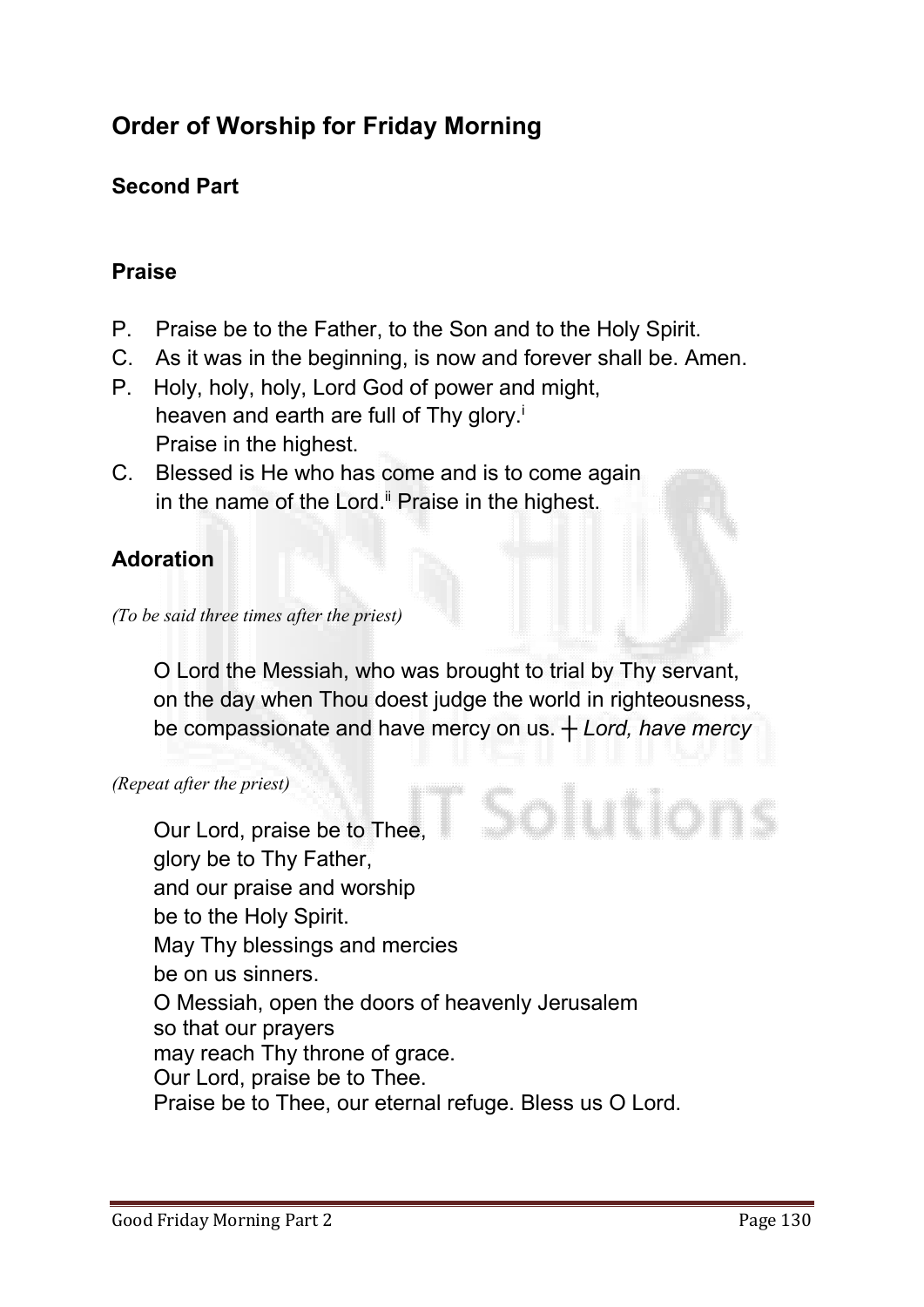# Karthaavinte Praarthana (Pg.2)

- **P. Swargasthanaaya njangalude Pithaave,**
- **C. Ninte naamam parishudham aakkapedename. Ninte Raajyam varename; Ninte ishtam swargathile-pole, bhoomiyilum-aakaname. Njangalkku aavashyamulla aahaaram innu njangalkku tharename. Njangalude kadakkaarodu njangal kshamichirikkunnathu-pole, njangalude kadangalum, dhoshangalum, njangalodum kshamikkename. Njangale pareekshayilekku praveshippikkaathe, njangale dhushtanil ninnu rakshichu-kollename; enthukondennaal, Raajyavum, shakthiyum, mahathwavum, ennekkum Ninakkullath-aakunnu. Amen.**

# Praarthana (Pg.131)

**P. Alavilaatha Thante snehathaal njangalkku vendi krooshikkappettavanum, Thante peedaanubavathil abhayam praapikkunna ellavarkkum athine balamula kottayum, vijayathinte aayudavum aakkitheerthavanum aaya njangalude Mashiha Thamburaane, thiru sannidhiyil njangal kazhikkunna praarthana, krupayaal kaikkolaname.**

**Jeevakaramaaya Ninte peedaanubavathe njangal dhyaanikkunnathinaal, ella kashtathakaleyum, Ninnaku ishtamilaatha ella vikaarangaleyum njangalil ninnu neekki kalayename.** 

**Arivodum, dhaivabakthiyodum koode Ninte peedaanubavathil vishvasichu, athine kondaadi aaraadhippaanum, Ninte vallathubaagathu nilpaanum njangale yogyaraakkukayum cheiyyename, hosho vab'kulas ban la'olmen.**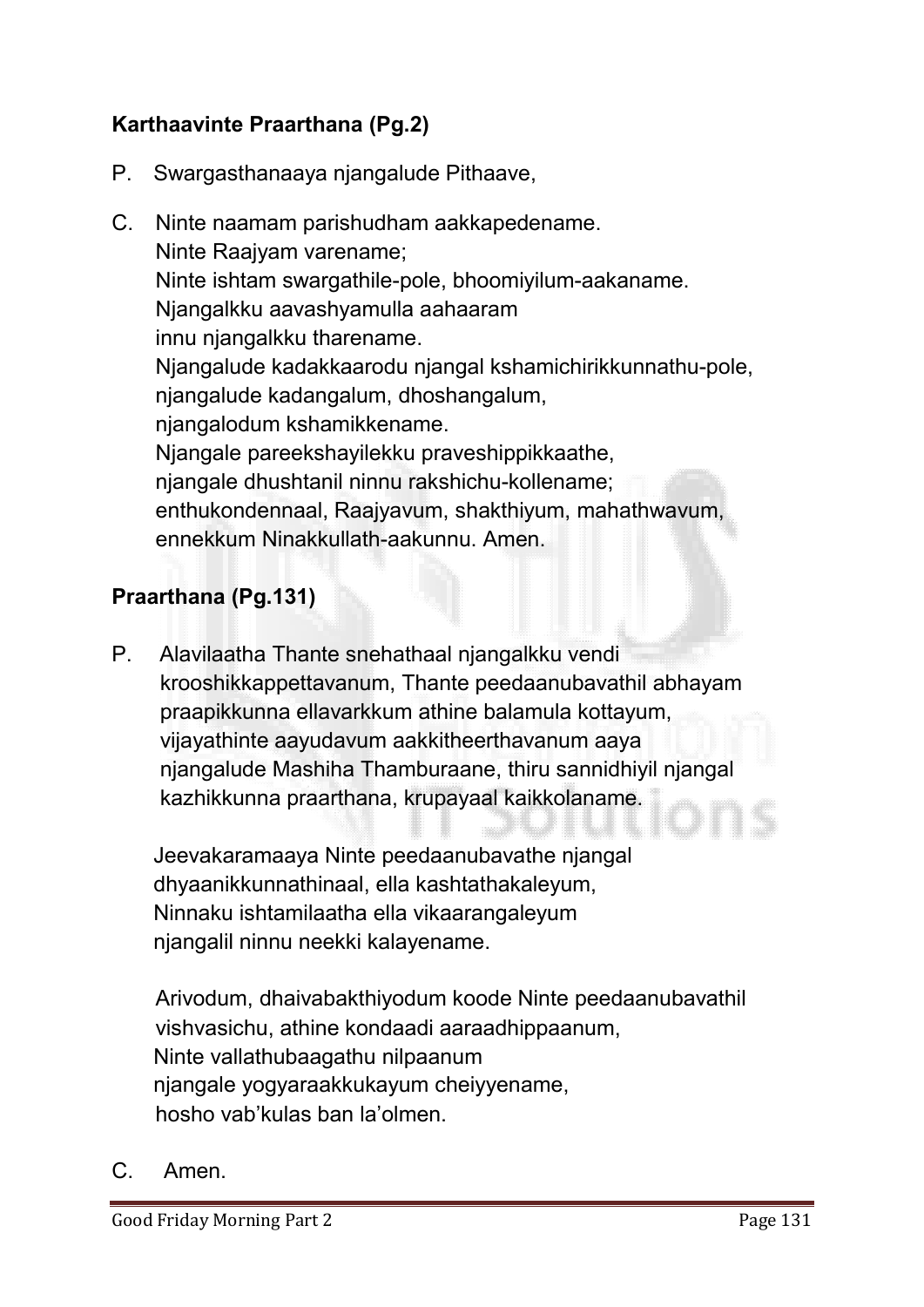# The Lord's Prayer<sup>iii</sup>

- **P. Our Father in heaven,**
- **C. hallowed be Thy name. Thy Kingdom come; Thy will be done on earth, as it is in heaven. Give us this day our daily bread. Forgive us our sins and offences, as we forgive those who sin against us. Lead us not into temptation and deliver us from the evil one; for Thine is the Kingdom, the power and the glory forever and ever. Amen.**

### Prayer

**P. O Lord our Messiah, who out of Your infinite love, was crucified for us, and who made Your cross a mighty fortress and a weapon of victory for all who take refuge in Your passion, graciously, receive the prayers we offer in Your holy presence.**

**As we meditate on Your life-giving passion, remove all suffering and unworthy emotions from us.**

**Enable us to believe in Your life-giving passion, to celebrate and worship this with God-fearing understanding, and make us worthy to stand on Your right, now and all the days of our lives.**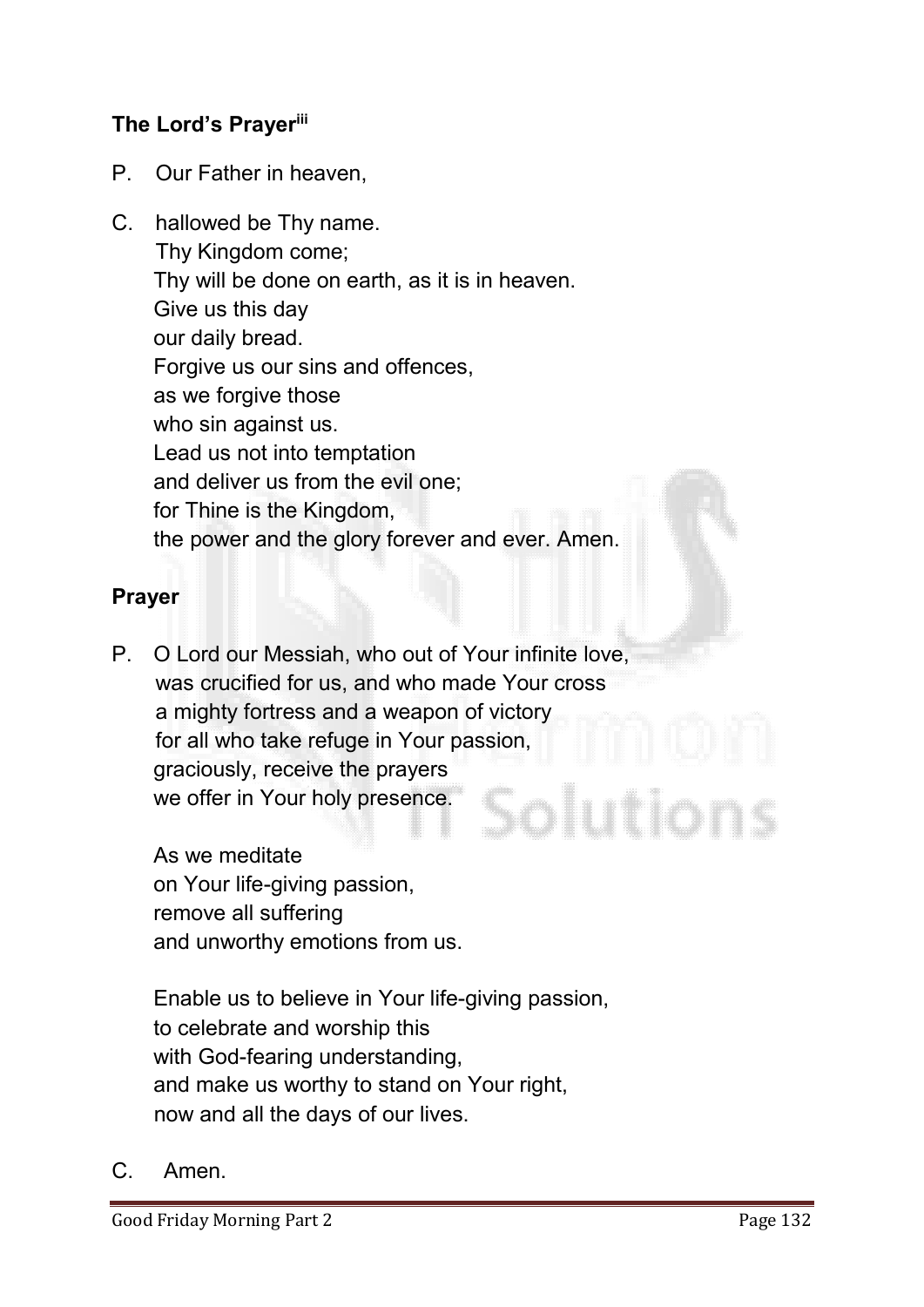#### *("Swarlokathil irunnarulhum" reethi)*

- **1. Athbuthamadayaalam shakthi-ivayaal Mesrenil ninnu purappettoru munthiri vali – Udayone avamaanichu.**
- **2. Apamaanam, ninda, parihaasam Rakshakanaaval prathiphalam cheiythu. Thavasuthaye nee kaanmaanai – Abrahaame varikaa vegam.**
- **3. Yaakkobe, nindayum krooshum thannudayonam Rakshakanu prathiphalam koduthoru thoppinmel – murayiduvaanaai nee varika.**
- **4. Cheethakanikal koduthirunna – thottathe thaan nashippichu. Pakaram Thiru Sabhaye natta – Udayon vazhthappetton Thaan.**
- **5. Sakalaadipanaam Raajave – sthuthiyin palangal kaazhchavaipaan shakthi, sahaayam adiyaarkku - nalkaname Nee en-nekkum.**
- **6. Manassaal balikkai vannavane, manujakulathe veendavane, balikal kaikkolunnavane, ennannekkum sthuthi Ninakku.**
- **7. Ninnaal bali ellaam maanju, marmangalellaam niraveri shudheekarranavum ekunna – baliyaai Nee theernnathinaale.**

# Eniyaana (Pg.132)

- **P. Kashtathayum, kurishum sahikkayum, mulkireedam dharikkayum cheiytha Dhaivame,**
- **C. njangalodu karuna cheiyyaname.**
- **P. Aadhaamineyum, santhaanangaleyum rakshippaan thiruhithathaal kurishaa rohanam cheiytha Dhaivame,**
- **C. njangalodu karuna cheiyyaname.**
- **P. Sakala visvaskaludeyum sharanavum, nizhalaaya sakalathinteyum saakshaal porulumaaya Dhaivame,**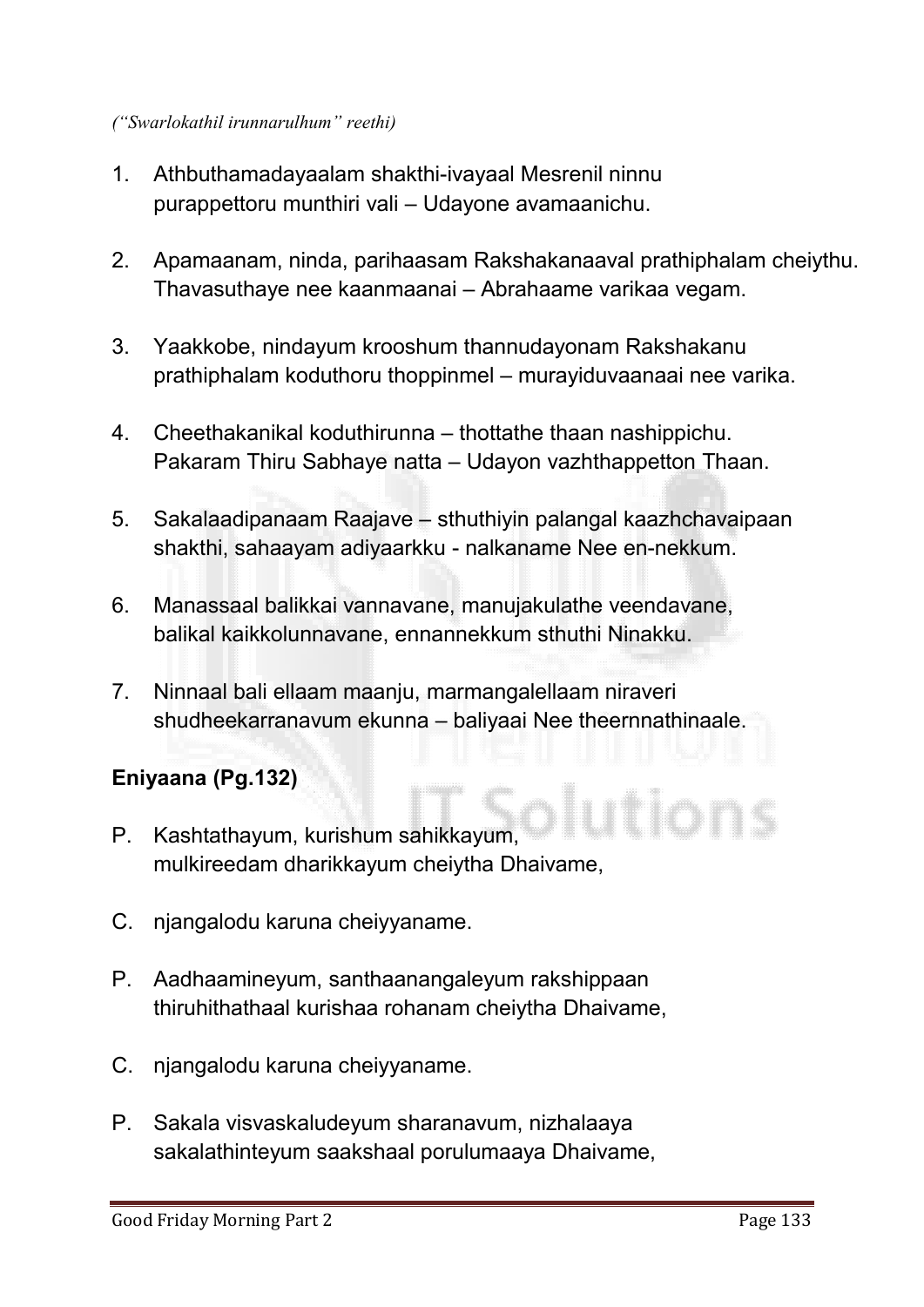- **1. By the power of a miraculous sign, a vine branch that was delivered out from Egypt, has brought shame to its Master.**
- **2. She rewarded her Saviour with shame, scorn and ridicule. O Abraham, come quickly and look at your daughter.**
- **3. O Jacob, come and weep for the vineyard that gave her Master and Saviour shame and the cross as a reward**.
- **4. He destroyed the vineyard that was yielding only evil fruits. Blessed is the Master who planted the Holy Church in its place.**
- **5. O King and Master of all, grant your servants strength and help, to offer fruits of praise to You forever.**
- **6. You, who came willingly as a sacrifice, who redeemed humanity, and who previously accepted sacrifices, praise be to You forever.**
- **7. You have put an end to all sacrifice and have fulfilled all mystery because You have offered Yourself as the sanctifying sacrifice.**

# Responsory

- **P. O God, who wore the crown of thorns and endured suffering and the cross,**
- **C. have mercy on us.**
- **P. O God, who by Your holy will, was crucified to save Adam and his descendants,**
- **C. have mercy on us.**
- **P. O God, who is the refuge for all believers and the fulfillment of all that was foretold,**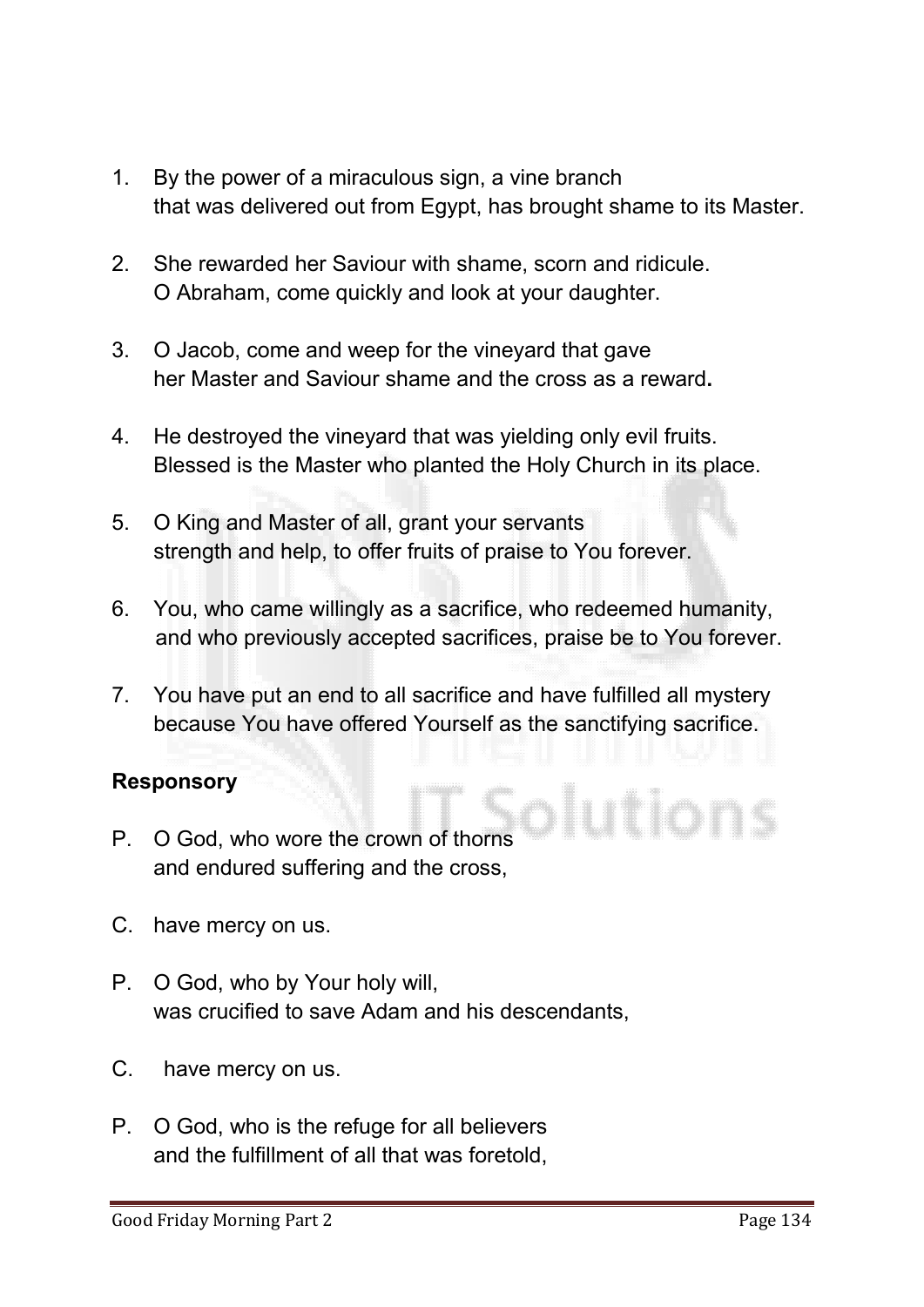- **C. njangalodu karuna cheiyyaname.**
- **P. Innenna pole oru naalil, dhushta karangalaal dhandikkappett avanum, krooshil thookkappettavanum aaya Dhaivame,**
- **C. njangalodu karuna cheiyyaname.**
- **P. Njangalude rakshaykkayi krooshil vachu manasode Thante jeevane vidukayum, njangalude neetheekaranathinaayi mahathvathode uyirthezhunelkkayum cheiytha Dhaivame,**
- **C. njangalodu karuna cheiyyaname.**
- **P. "Pithaave ivar cheiyunnathu innethennu ariyaaikayaal, ivarodu kshamikkename," ennu Thante shathrukkalkku vendi praarthicha Dhaivame,**
- **C. njangalodu karuna cheiyyaname.**
- **P. "Nee innu Ennodu koode parudheesaayil irikkum," ennu Thante valathubaagathe kalanodu arulicheiytha Dhaivame,**
- **C. njangalodu karuna cheiyyaname.**
- **P. "Ente Dhaivame, Ente Dhaivame, Nee Enne kaivittathu enthu?" ennu nilavilichu paranja Dhaivame,**
- **C. njangalodu karuna cheiyyaname.**
- **P. "Pithaave, Njaan Ninte kaikalil Ente aathmaavine bharamelpikkunnu," ennu paranju, Thante aathmaavine Pithaavinkal bharamelpicha Dhaivame,**
- **C. njangalodu karuna cheiyyaname.**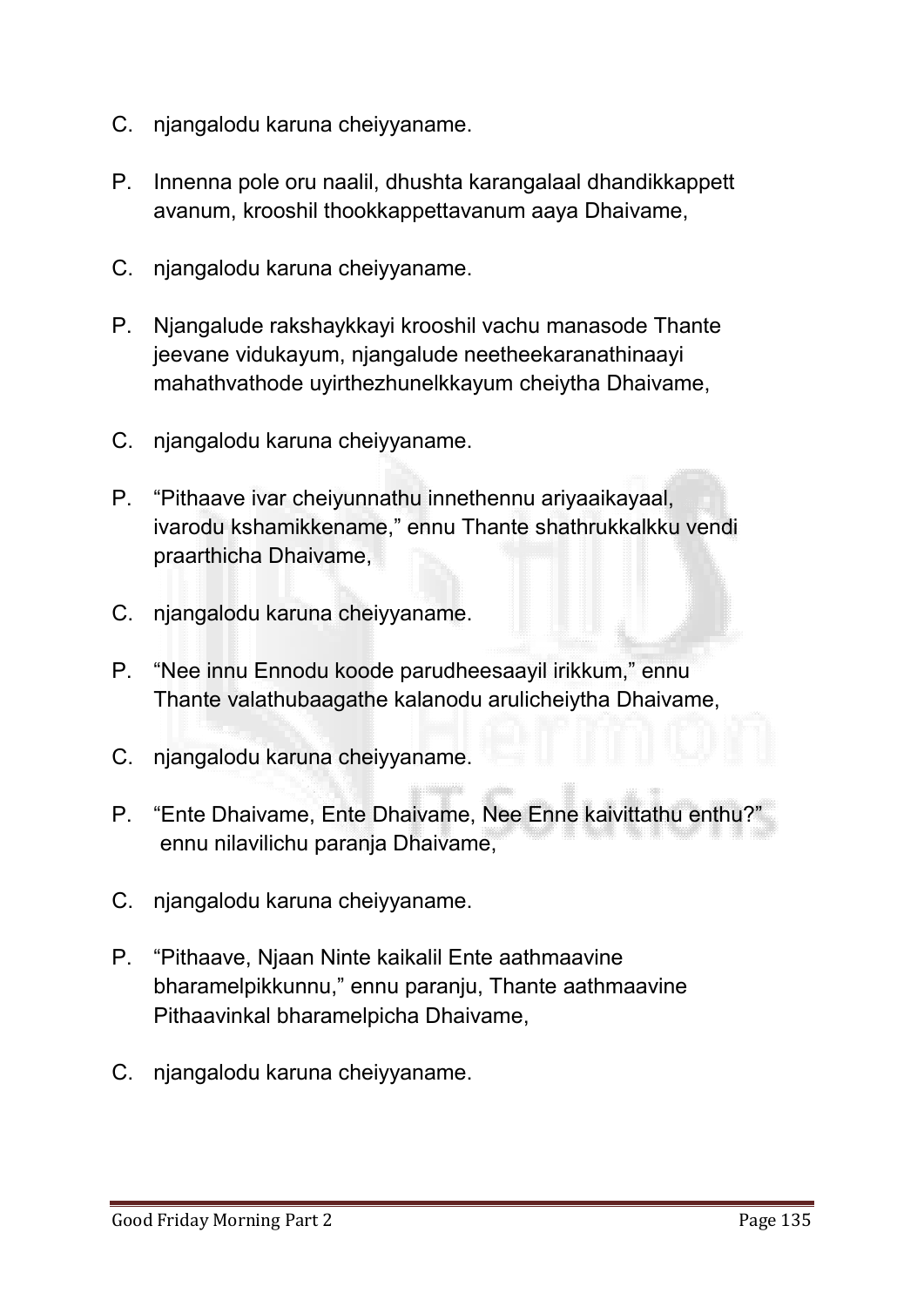- **C. have mercy on us.**
- **P. O God, who was tortured at the hands of cruel people on a day like today, and was made to hang on the cross,**
- **C. have mercy on us.**
- **P. O God, who willingly sacrificed Your life on the cross for our salvation, and rose in glory in order to make us righteous,**
- **C. have mercy on us.**
- **P. O God, who prayed for Your enemies, saying, "Father forgive them, for they know not what they do,"iv**
- **C. have mercy on us.**
- **P. O God, who said to the criminal on Your right, "Today, you will be with Me in Paradise,"v**
- **C. have mercy on us.**
- **P. O God, who cried out, "My God, My God, why have You forsaken Me," vi**
- **C. have mercy on us.**
- **P. O God, who uttered, "Father, I commit My spirit into Your hands,"vii and entrusted Your spirit to Your Father,**
- **C. have mercy on us.**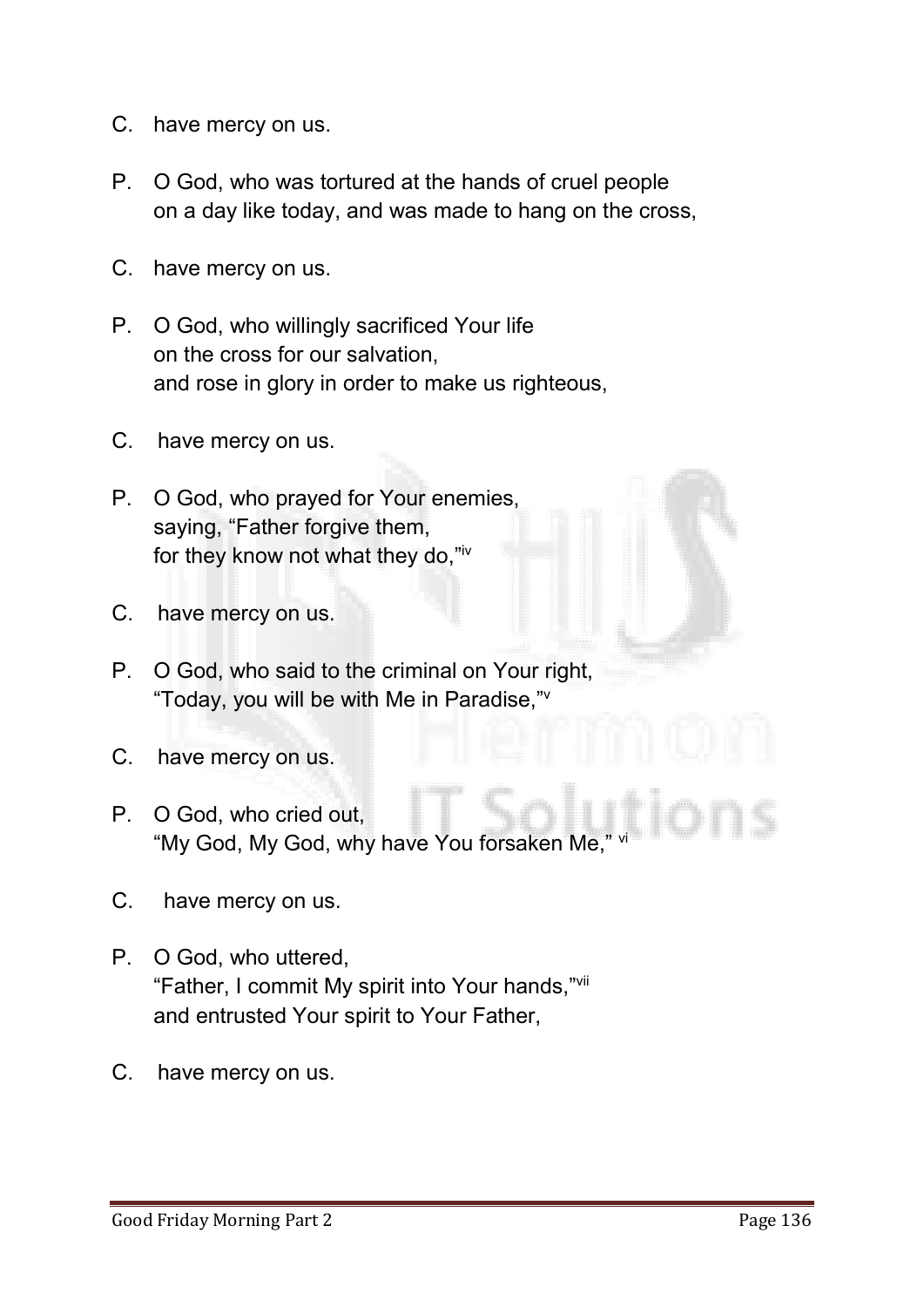# Onnaam Promeon (Pg.134)

- **P. Naam ellavarum prarthichu, Karthaavinodu anugrahangalum, karunayum yaachikkanam.**
- **C. Anugrahikkunnavanaaya Karthaave, njangale anugrahichu, njangale sahayikkename.**
- **P. Sthuthiyum, sthothravum, thejasum, pukazhchayum, maanju pokatha nalla mahimayum, nirantharam karettuvaan, njangal yogyathayullavar aayitheeraname.**

**Thante yaagathaal nammude paapangale pariharichavanum, Thante maranathaal, maranathil-ninnu namme veendeduthavanum, nashtappettu poyirunna poorvaavakaassathilekku namme thirichu kondu vannavanum aaya Mashiha Thamburaanu, praarthana shushrooshayude ee nerathum, nammude aayushkaalam okkeyum, sthuthiyum, bahumaanavum, vandanavum yogyamaayirikkunnu, hosho vab'kulas ban la'olmen.**

**C. Amen.**

#### Sedhara

**P. Njaanamula, shilpiyaaya Dhaivame, Ninte swaroopathil aaraam divasamaakunna Veliyaazhcha, Aadhaamine Nee srshtichu.** 

**Saathaante aalochanaikku adheenannayi, parudheessayil ninnu thalappetta avane, udharippaan dhaya thonni jadam dharikkayum, kashtathaikkum, kurishumaranathinum aayi Veliyaazhcha swayam elpikkayumm cheiythu.**

**"Avane krooshikka! Krooshikka!" ennu Yoodha sangham attahasichu.**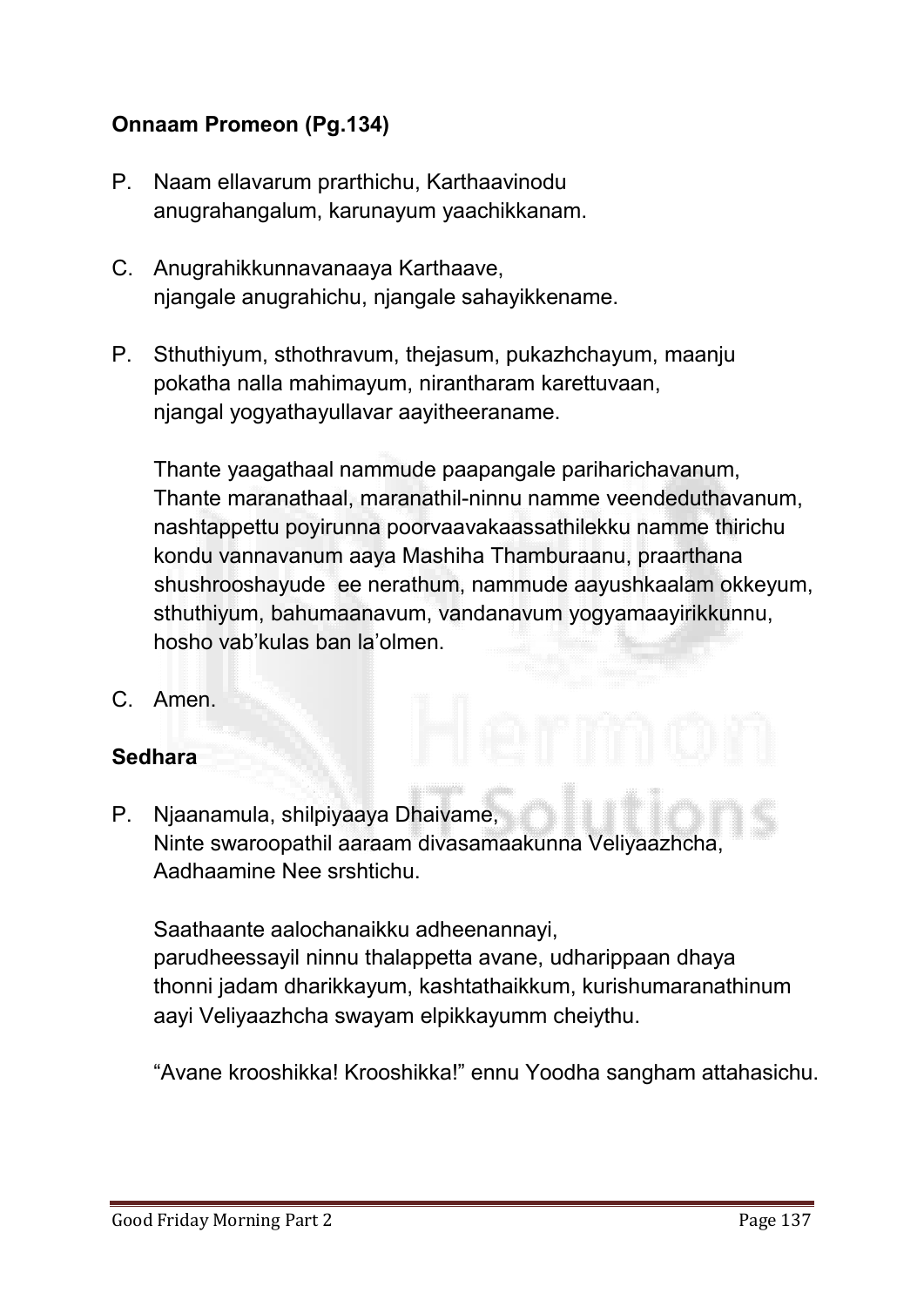## First Preface

- **P. Let us all pray and plead to the Lord for His blessings and mercies.**
- **C. Lord of all blessings, bless us and help us.**
- **P. May we become worthy, to continuously offer You praise, thanksgiving, glory, adoration and everlasting majesty.**

**O Lord the Messiah, who by Your passion, absolved our sins and who through Your death saved us from our death and restored our lost inheritance, You are worthy of praise, honour and adoration during this time of worship and all the days of our lives, now and forever more.**

**C. Amen.**

#### Prayer

**P. O God, the wise Sculptor, on Friday, the sixth day of creation,** You created Adam in Your own image. Vill

**He however, succumbed to the temptations of Satan and was expelled from Paradise but in Your compassion for him, You took flesh and gave Yourself up to suffer and die on the cross on Friday, to redeem him.** 

**The Jews shouted, "Crucify Him! Crucify Him!" ix**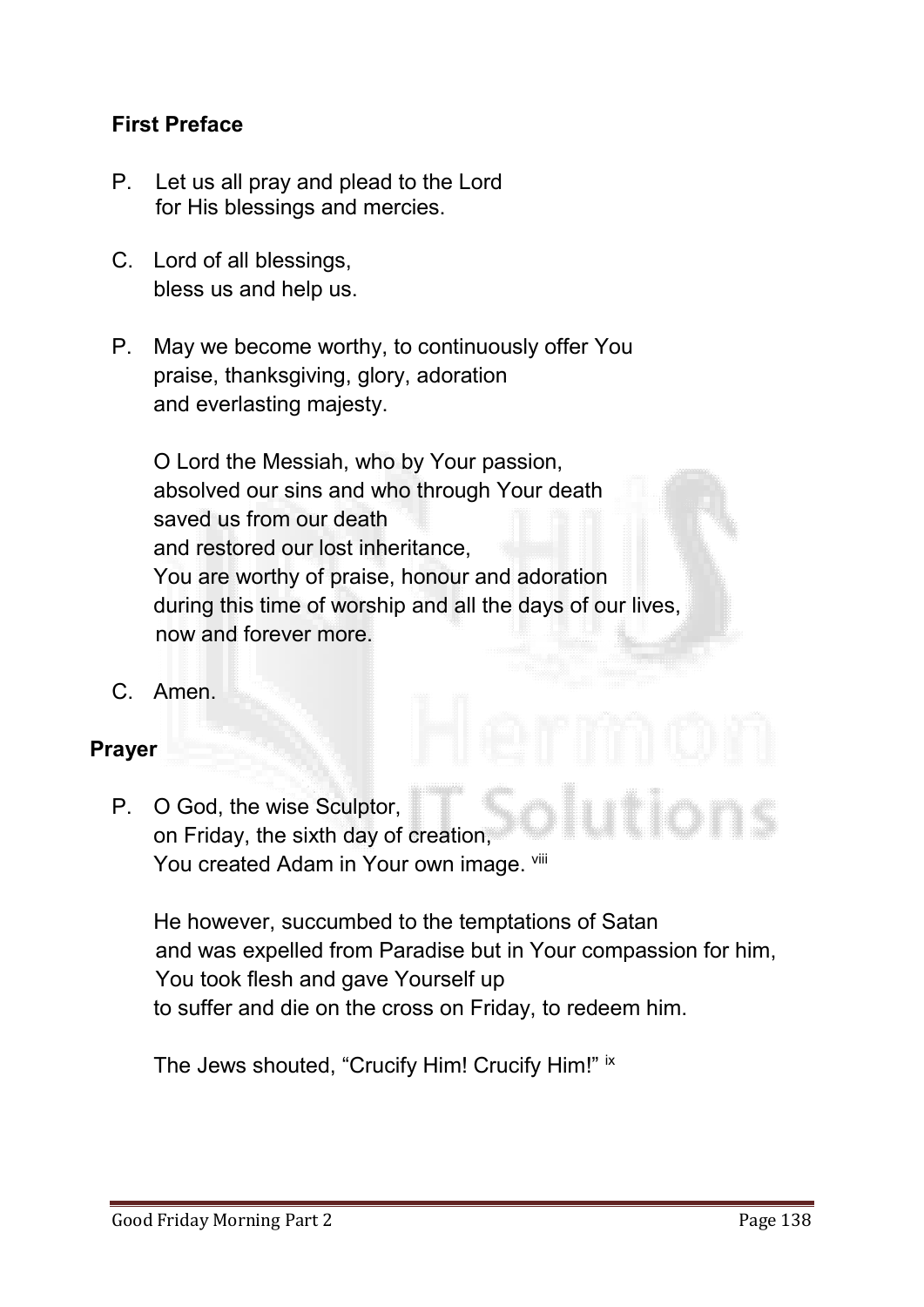**Ee Veliyaazhcha, neethi ketta nyaayaadhipanmaar Ninne shikshaikku vidhichu.** 

**Ninod-apekshicha valathubaagathe kalanu Parudheesayilekku pravessanam Nee nalki.**

**Veliyaazhcha, neethiyude Mahaasooryanaaya Ninne krooshil kandittu, sooryan irundu poyi, bhoomi kulungi, malakal virachu, paarrakal pilarnnu, shavakkallarrakal thurrannu.** 

**Ee Veliyaazcha, marathinmel kidanna ninne sookshichu agnimayanmaarum, aathmamayanmaarum vismayathode ninnu.**

**Ee Veliyaazhcha, Saathaan paraajithanaayi. Njangalude vargathinu, poorna veendeduppu undaayi. Ee Veliyaazcha, thiru Sabha nandi poorvam praarthikkunnu.**

**Peedanubhavathal, njangale rakshicha Mashiha Thamburaane, Ninakku sthuthi. Njangale kashtatha illaathvarum, upadhravam ahttavarum aakkename.**

**Dhurvikaarangalil-ninnu njangale rakshikkename.**

**Tharkkangleyum, vedha vipareethangaleyum neekki, nirrappum, samaadhaanavum kondu Sabhaye niraikkename.** 

**Athinte idayanmaarkku aathmeeya njaanam nalkename.** 

**Karthaave, sakala jaadhikaleyum dharssikkename. Suvishesham kondu avare prakaassippikkename.**

**Vigrahaaraadhanayil-ninnum, paapathinte ashudhiyil-ninnum avare viduvichu, Thante thozhuthil avare kootti cherkkename.** 

**Karthaave, Yahoodha janathodu karuna cheiyyename. Krooshinte dharshanam avarkku nalkename.**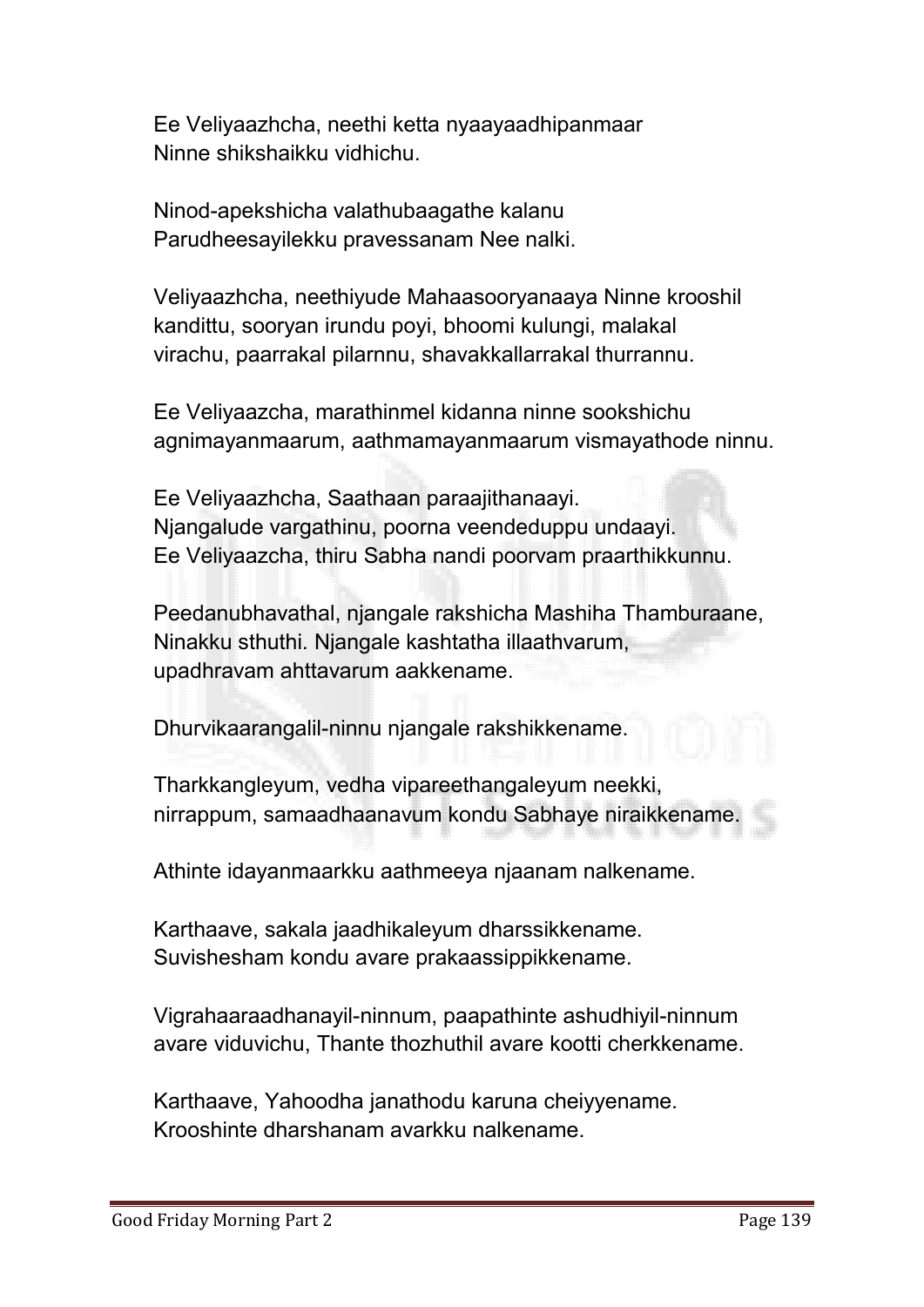**On this Friday, the unjust judges sentenced You for punishment.** 

**You granted a place in Paradise for the thief on Your right, who prayed to You.**

**On Friday, seeing You, the mighty Sun of Righteousness on the cross, the sun darkened, the earth shook, the mountains trembled, the rocks split and tombs broke open.** 

**On this Friday, the heavenly hosts of spirits and flaming fires stood dismayed as they saw You on the cross.**

**On this Friday, Satan was defeated. Complete redemption prevailed for humanity. On this Friday, the holy Church gratefully prays.**

**O Lord the Messiah, who saved us by Your passion we praise You. Free us from all suffering and harm.**

**Save us from all sinful emotions.**

**Fill the Church with peace and reconciliation and remove all divisions and heresies from it.** 

**Grant spiritual wisdom to its leaders.** 

**O Lord, visit all the nations of the earth. Enlighten them with Your gospel.** 

**Save them from idolatry, cleanse them from the defilement of sin, and may they be added into Your fold.** 

**O Lord, have mercy on the Jewish people. Grant them the right understanding of the cross.**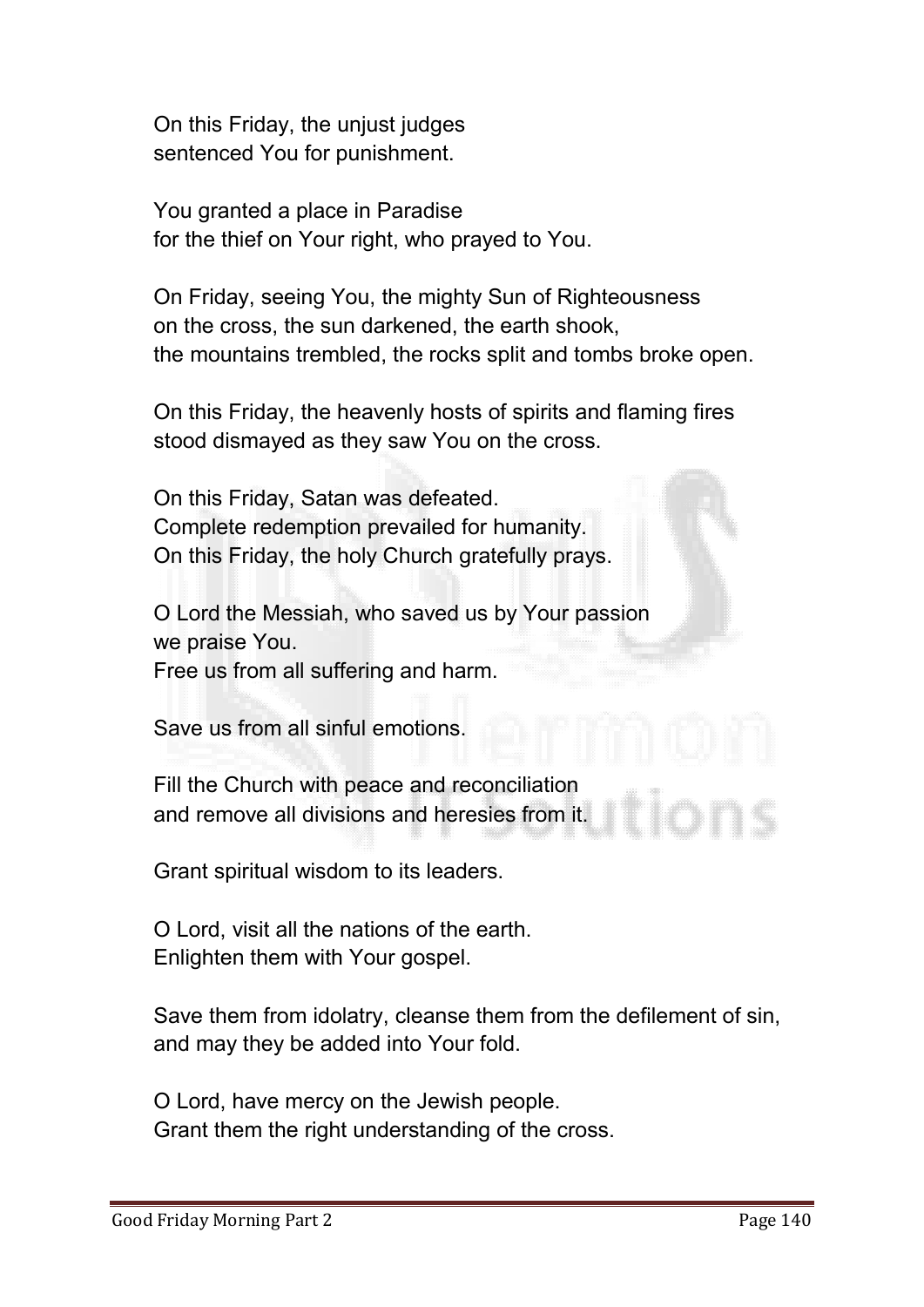**Ninte shushrooshakkaarkku, saoumyathayum, kshamayum, dhairyavum kodukkename.** 

**Koithinu villanjirikkunna Ninte vayalilekku koithukaare ayaikkukayum, avarude vela saphalamakkukayam cheiyyename.** 

**Ninakkum, Pithaavinum, Parishudha-Roohayikkum, sthuthiyum, bahumaanavum yogyamaayirikkunnu, hosho vab'kulas ban la'olmen.**

**C. Amen.**

# Kukkaaya (Pg.136)

**Dhaivathinnadhya-jaathanaakum Yeshu, aazhchayil aaraam dhivasam-moonnam mani neram Van kurishum Than – tholil vahichu. Srshtikalkkellaam – Rakshakanaayavan, pattanathinu veliyil – krooshikkappeduvaan. Sehiyon theru veedhiyiloode – pokunnathu kaanmeen. Haaleluyya – oo- Haaleluyya**

#### **Shubaha**

- **P. Pithaavinum, Puthranum, Parishudha-Roohaaikkum sthuthi.**
- **C. Aadhimuthal ennennekkum thanne. Amen.**

**Dhaivasuthanaam loka – Rakshakanitha Gaagulthaa Malayinmel – krooshikkappedunnu. Than shirasathil – mul mudi kaanunnu. Kaalkarangalil – aani kereedunnu. Thiruvilvaavil chavalathaal – kuthelkunnu. Muriviloode jalarakthangal – paapashudthikaayi ozhukeedunnu. Than krupaykku sthothram.**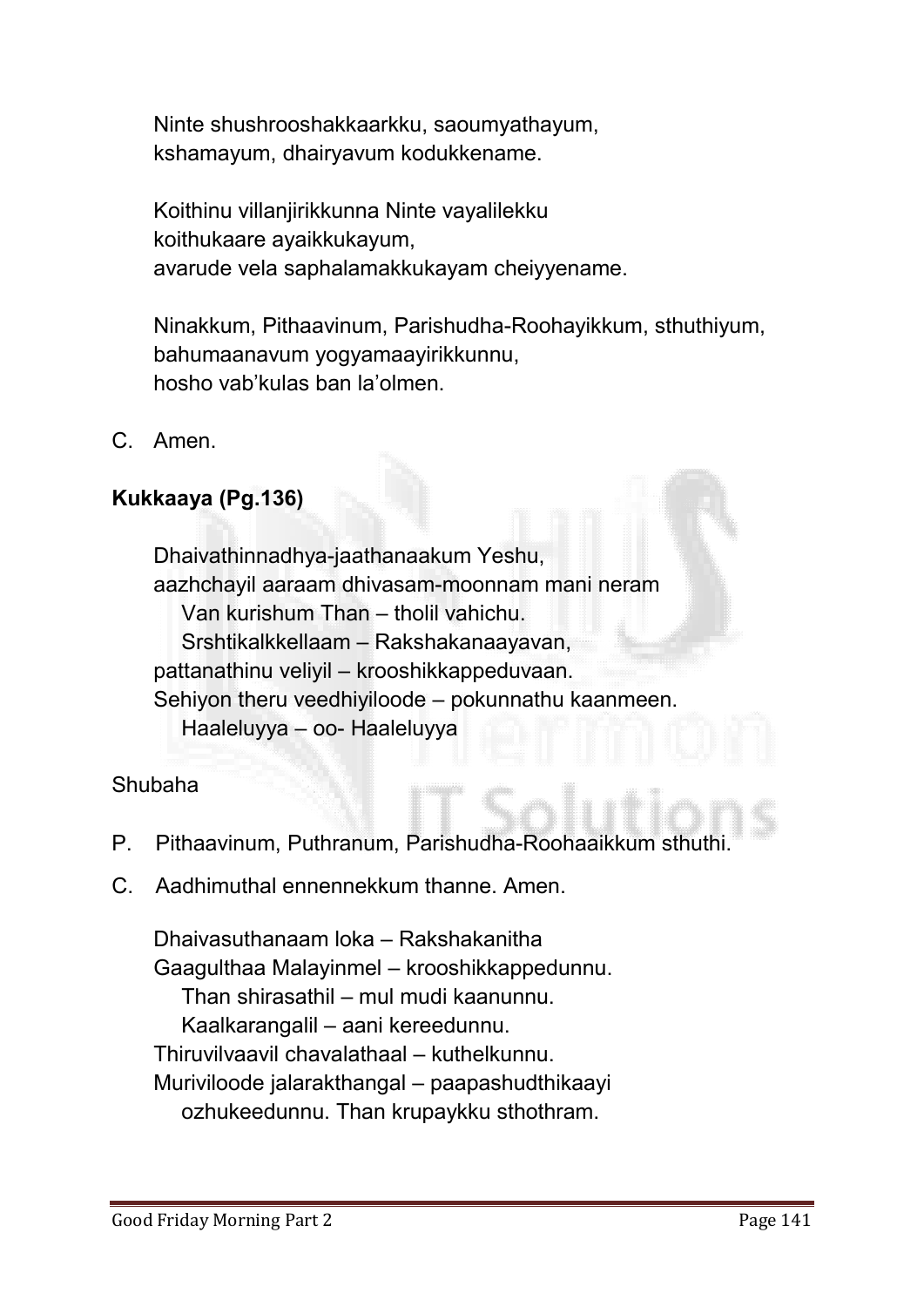**Grant to all Your worshippers, gentleness, the spirit of forgiveness and courage.** 

Send workers into the fields that are ripe for the harvest,<sup>x</sup> **and grant that their work may yield good fruit.** 

**You, the Father and the Holy Spirit, are worthy of praise and honour, now and forever more.**

**C. Amen.** 

# Chant

**At the third hour on the sixth day of the week, Jesus, the first born Son of God, bears a big cross on His shoulders. The Saviour of all creation walks outside the city, to be crucified. Behold Him, as He goes through the streets of Zion. Haaleluyyah – O – Haaleluyyah**

#### **Praise**

- **P. Praise be to the Father, to the Son and to the Holy Spirit.**
- **C. As it was in the beginning, is now and forever shall be. Amen.**

**Here is God's only Son, the Saviour of the world, being crucified on Mount Golgotha.**

**On Your head, is a crown of thorns.**

**On Your hands and feet, nails are pierced.**

**Your side is being pierced with a spear.**

**From Your wound, blood and water flows** 

**for the cleansing of sin. We thank You for Your grace.**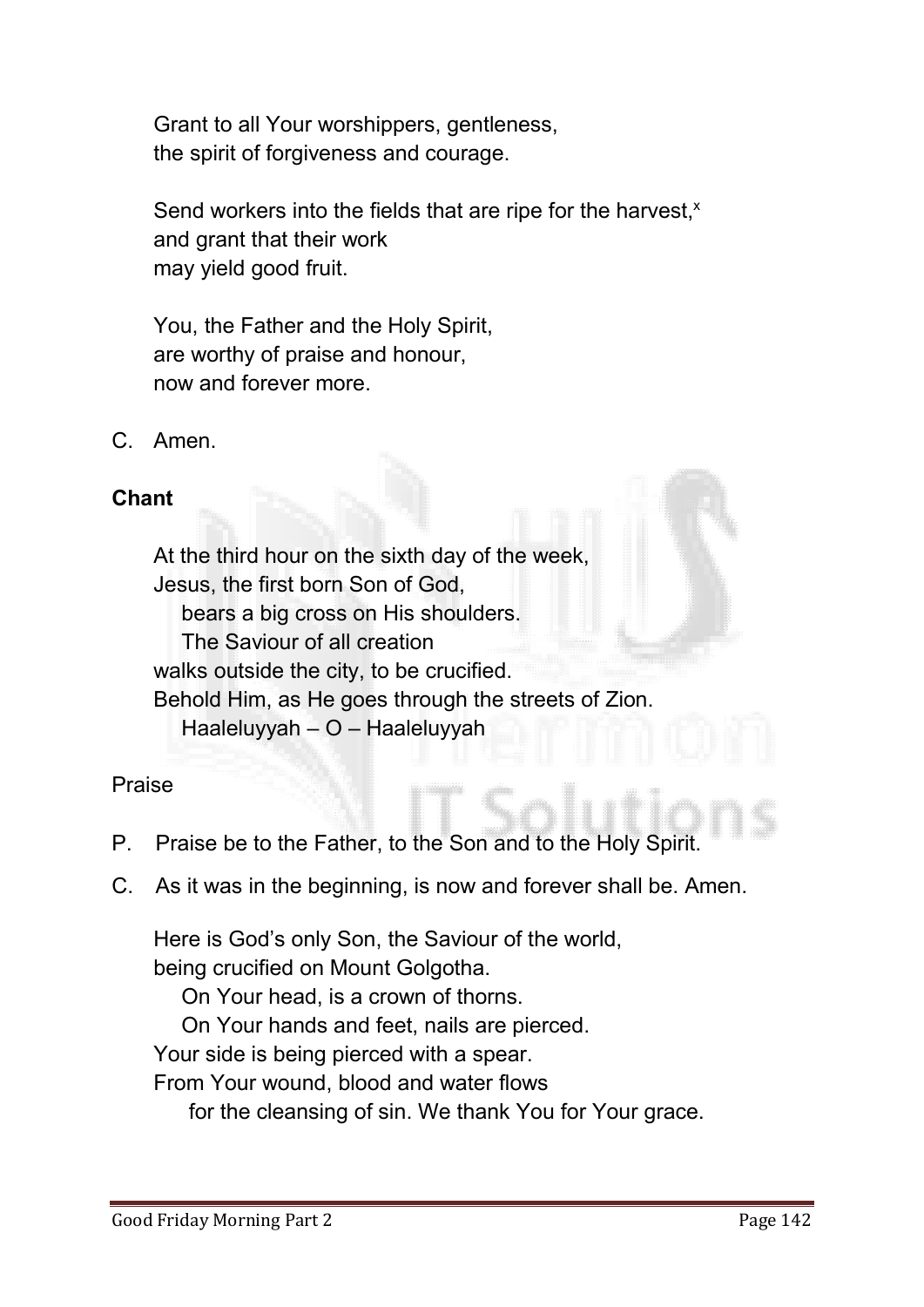# Ethra (Pg.136)

**P. Thante snehathaal njangalku vendi kashtatha anubhavicha Karthaave, kurishinmel nagnanaayi kidanna Ninne kaanaathirippaan aakaashaveedhiyil sooryan irundadanju.**

**Ninte shabdham kettu, paarakal pilarnnu, shavakkallarakal thurannu, marrichavar uyirthezhunnettu.**

**Thanne thanne baliyaayi arppikkunnathinu thirumanassaaya Dhaivathinte Kunjaade, njangalude jeevakaalam muzhuvanum, veezhcha koodaathe thiru sannidhiyil njangale nirthi kolename.** 

**Njangal ellaipozhum Ninakkum, Pithaavinum, Parishudha Roohaayikkum, sthuthi paadukayum cheiyumaaraakaname, hosho vab'kulas ban la'olmen.**

**C. Amen.**

#### Baathedh Haasha (Pg.137)

*(Prathivaakyam: ┼ Njangalude Dhaivamaaya Karthaave, njangalodu karuna cheiyyename. Kuriyelaayisson.)*

**1. Njangalkkai etta Nin kashtatha thazhcha Karthaave vazhthappettathaaka.**

*(Prathivaakyam)* 

**2. Thaathanaakum Dhaivavum othu ambarangal – viricha Naadhan aakum Dhaiva Soonuvinte thrukkaikal-innu – krooshinmeethe aanikalaal tharakkappettu.**

*(Prathivaakyam)*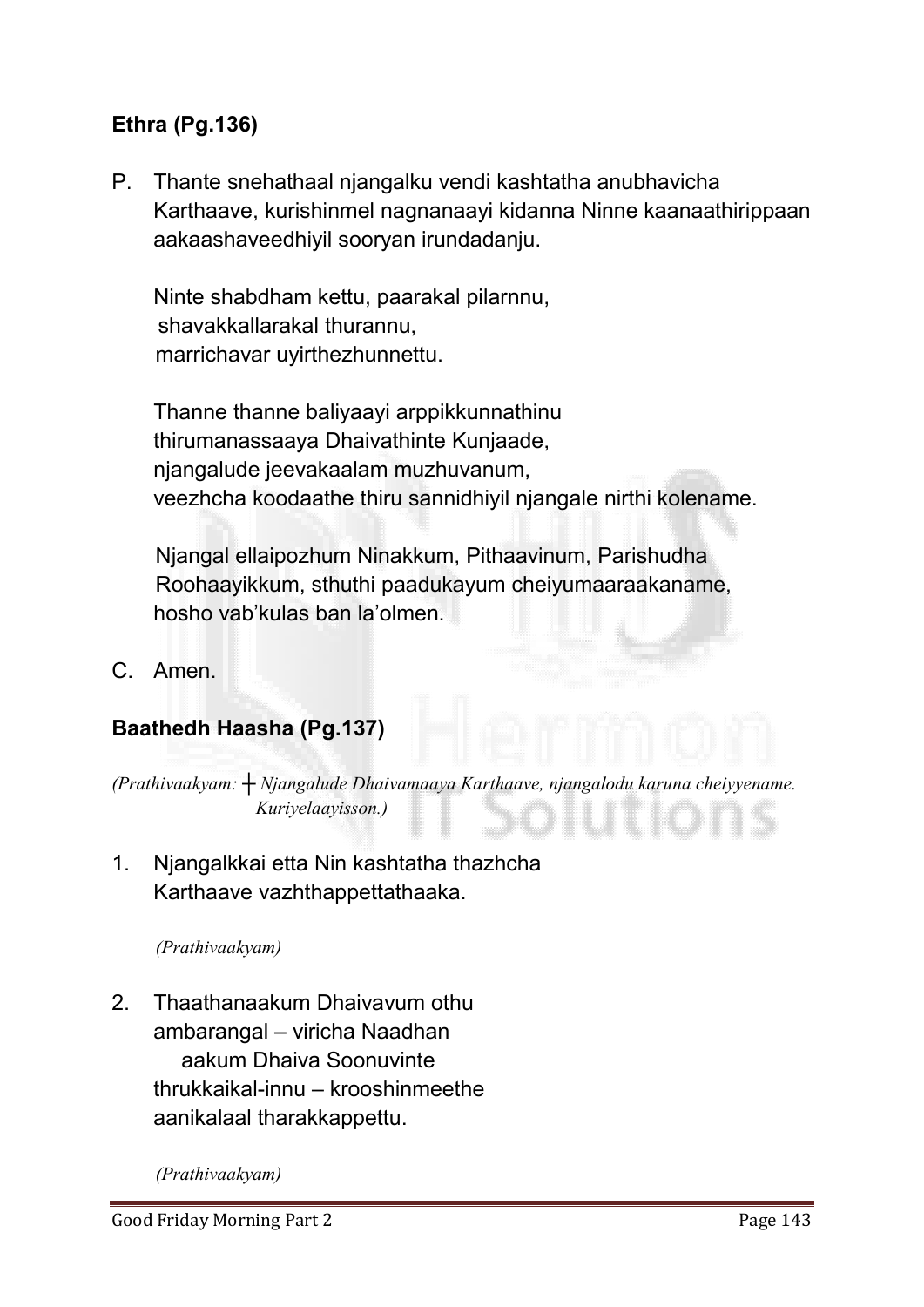#### Prayer of Incense

**P. O Lord, who out of Your love, endured suffering for us, to avoid seeing You naked on the cross, the sun in the sky darkened and stopped shining.**

**Hearing Your cry, the rocks split, tombs broke open, and the dead were raised to life.**

**O Lamb of God, who of Your own holy will, offered Yourself as a sacrifice, allow us to stand in Your holy presence without faltering, all the days of our lives.** 

**May we always sing praises to You, the Father and the Holy Spirit, now and forever more.**

**C. Amen.**

# Song of Passion

*(Response: ┼ O Lord our God, have mercy on us. Kurie Eliesson.)*

**1. O Lord, blessed be the hardship and humility You endured for our sake.** 

*(Response)*

**2. The Lord, who with God the Father spread the heavens**

> **is God's beloved Son, who was hung on the cross today with nails pierced into His holy hands.**

*(Response)*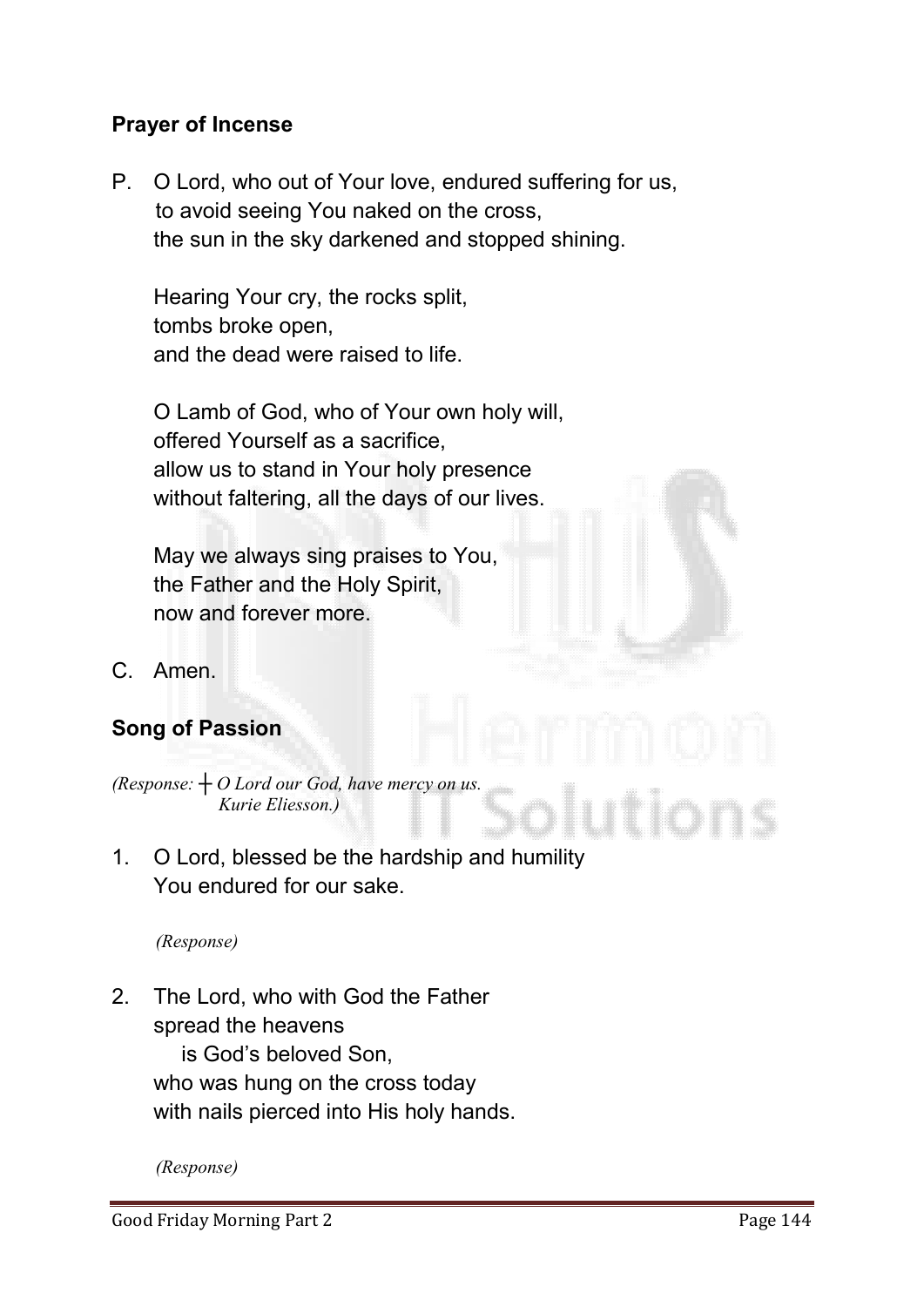**3. Akilaandathin – bhaaram muhttum bhujathil vahichee – dunnonaa-kum, Thannude divya meni-yathin bhaaramaake – moonnanikal krooshil innu – vahichuvallo.**

*(Prathivaakyam)* 

**4. Parudeessayil- Aadaam - Havvaa ennivarin – nagnathaye tholaal maracha – Dhaivasuthane Aadhaputhrar – vasthramazhichu nagnanaaki – theerthuvallo.**

#### *(Prathivaakyam)*

**5. Nanmaikku pakaram - thinmayetta Naadha, njangalin – thinma mayichu dhaaraalamaaya – Nin nanmakal njangalkellam – krupayode Nee soujanyamai – nalkeedename.**

*(Prathivaakyam)* 

**6. Shaapemaremaam – krooshin meethe thoongum mahathwa – Raajanaakum Naadha, Ninne – kandu dhivya rakthathinte – vilayaam njangal bhayabhakthiyode – kumbi-du-nnu.** 

*(Prathivaakyam)*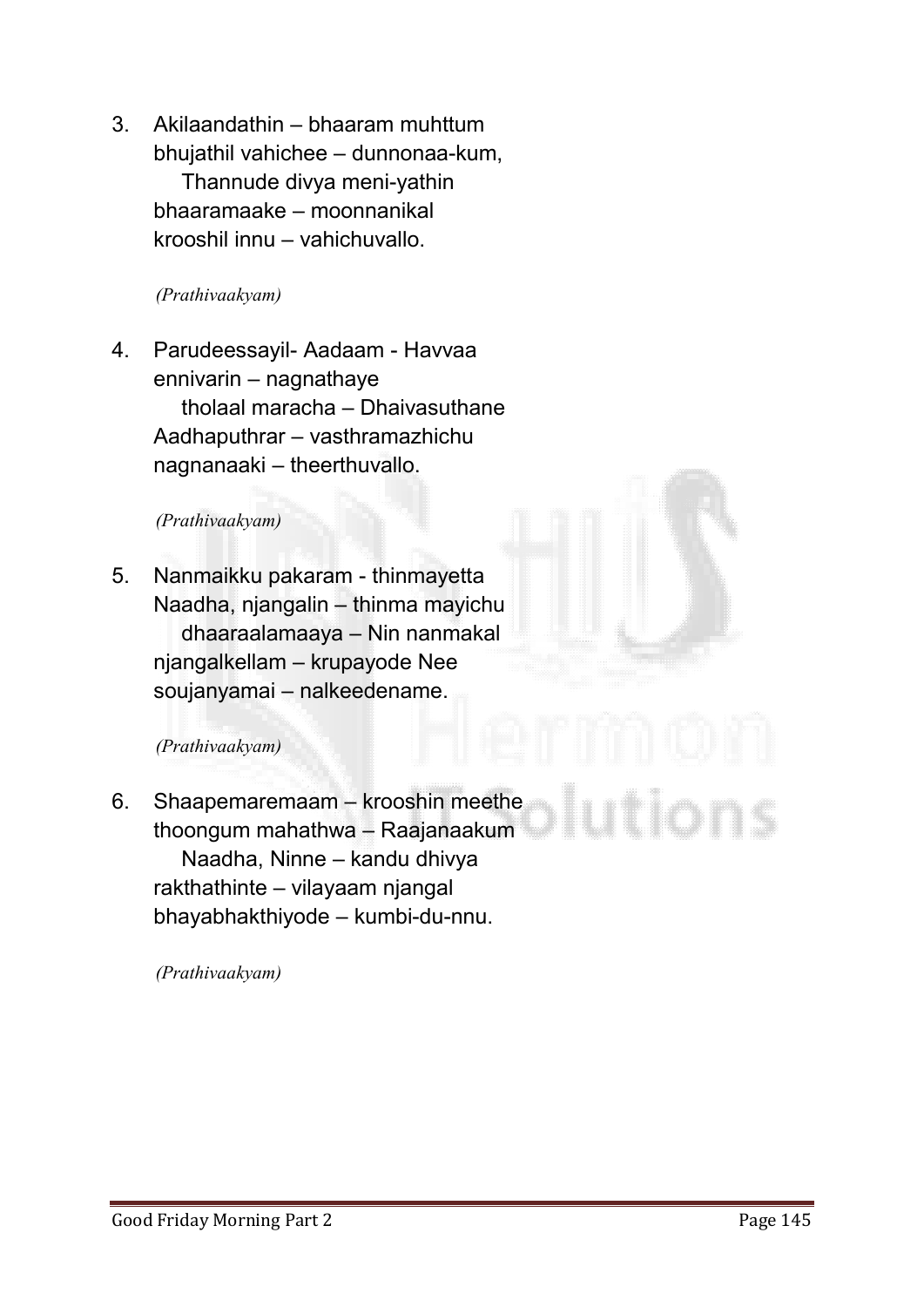**3. O the One who bore the entire weight of the world in His arms,**

**is the One whose entire weight was upheld on the cross today by three nails.**

*(Response)*

**4. O Son of God, who in Paradise, covered Adam and Eve with skinxi to hide their nakedness, was made naked by the sons of Adam, when they removed Your clothes.**

*(Response)*

**5. O Lord, who accepted evil in the place of goodness, wash away the evil in us and in Your mercy, generously grant us all Your abundant blessings.**

*(Response)*

**6. O Lord, the glorious King who hung on that cursed tree, as we see You paying the price for us with Your divine blood, we bow down in fear and reverence.**

*(Response)*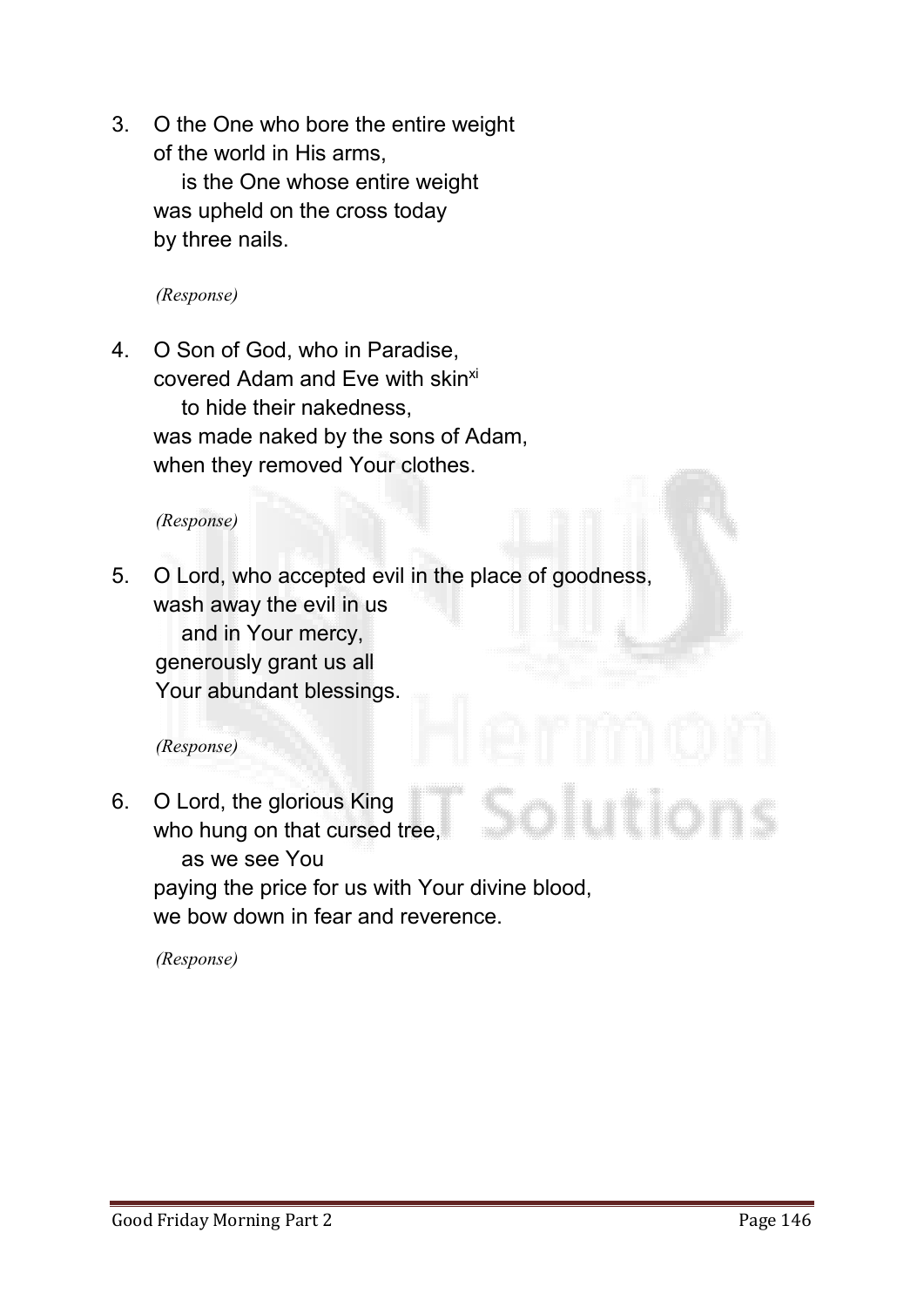**7. Adi thottu mudiyolam - adippaadiloode Thudu thude ozhukee – dunna raktham Paapavinashaka – maayi njangalk Ekiyathinaal – Ninakku sthothram Ennum njangal chollee-du-nnu.**

*(Prathivaakyam)*

**8. En Dhaivame, Nin – jeeva karemaam maranathe njaan – dhyaanichittu, nithyam sthuthikal – Nin sannidhiyil anappaan enikku – krupa nalkename; Enikkaai krooshil – maricha Naadha.**

#### *(Prathivaakyam)*

**9. Thanayen krooshu - kandavarellam pukazhthi athine – kondadunnu.**

> **Avanodu kood-ang – avarum krooshil pathichum koode – marichum Thante jeeva shakthi – pra-pikku-nnu.**

*(Prathivaakyam)*

IT Solutions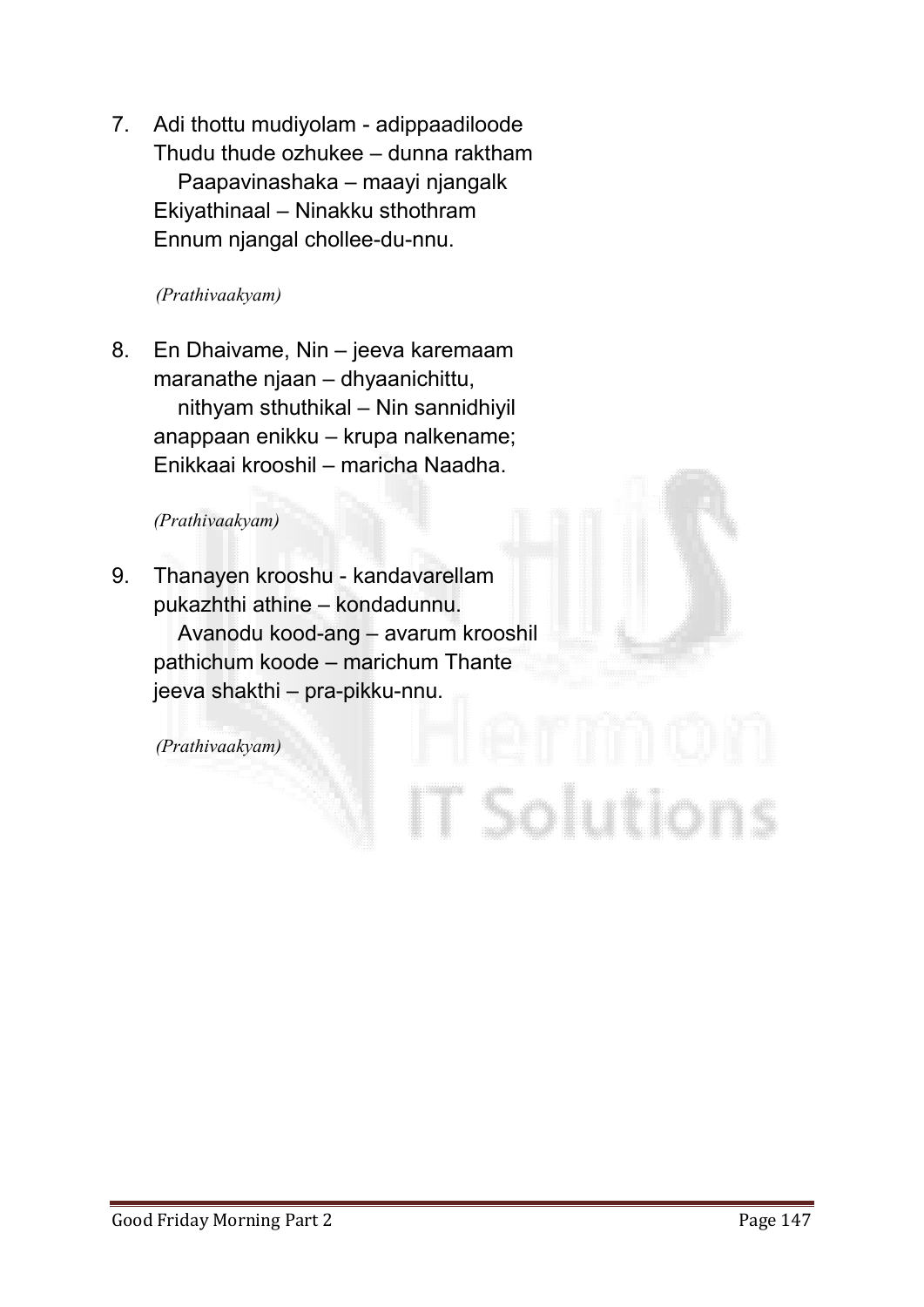**7. Because You substituted Yourself for us, with the blood that flowed drop by drop from Your wounds from the foot to the tip of Your hair, we will daily declare our thanks to You.**

*(Response)*

**8. O my God, grant me the grace to meditate on Your life-giving death and to render ceasless praise in Your presence; O Lord, who died for me on the cross.**

*(Response)*

**9. Those who saw the cross of the Son, praise and rejoice in it.**

> **They too experience crucifixion and death together with Him and receive strength from Your life.**

*(Response)*

T Solutions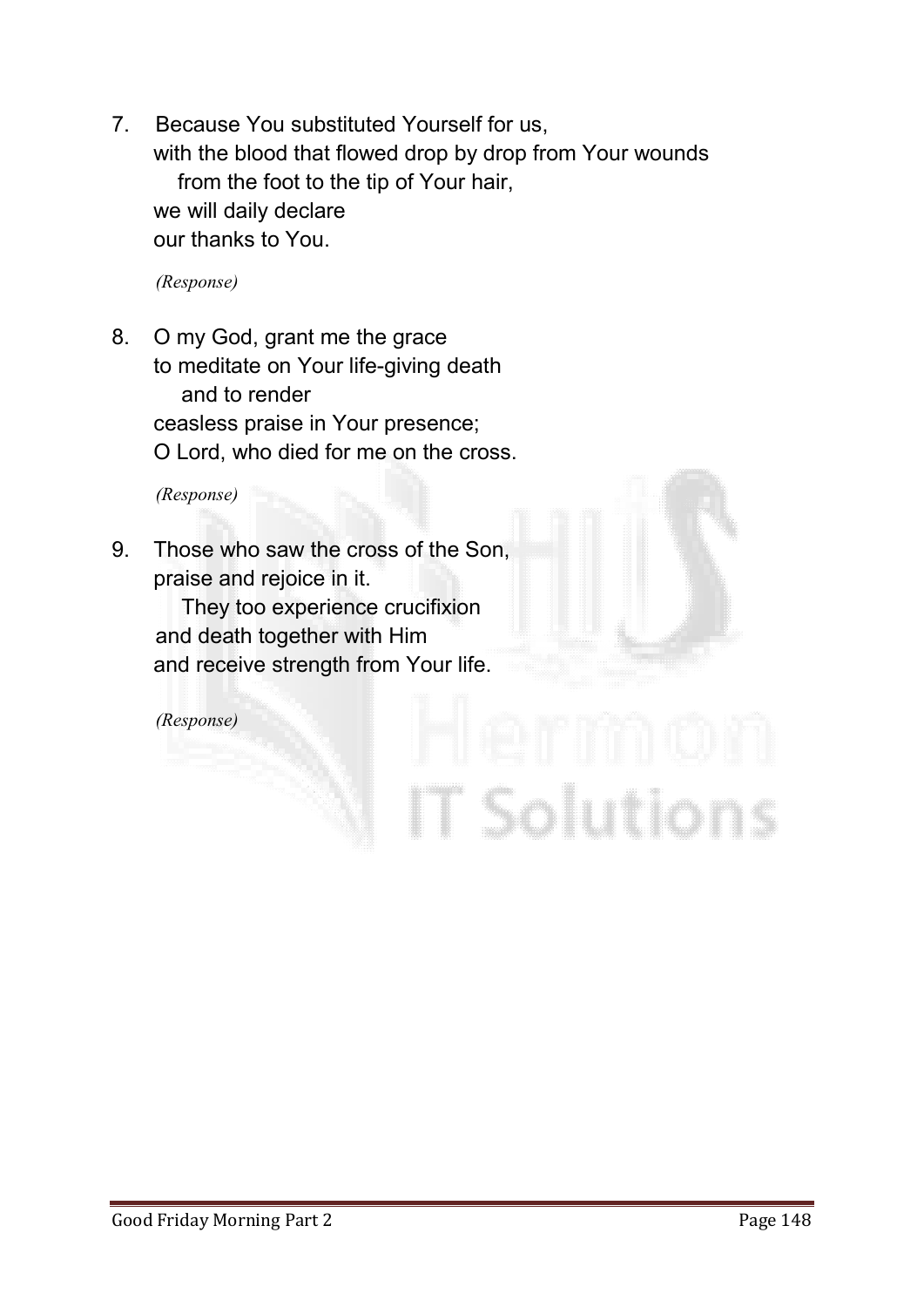# Mar Yaakkobinte Baaoosa (Pg.138)

*(Prathivaakyam: ┼ Njangalude Dhaivamaaya Karthaave, njangalodu karuna cheiyyename. Kuriyelaayisson.)*

**1. Kashtatha skeepaa maranam sahippaan vanna Mashiha, Praarthana ketting-arulga Nin krupaye ngangalude-mel**

#### *(Prathivaakyam)*

**2. Poka paapi Yeshuvinnarikil Gathaseemaanil, kaanka Nin Naadhan poraattathil thalarnneedunnu. Shathru thannude theeyambukale eytheedunnu. Thaathan Thannude Suthanil paapachumadettunnu. Kopaagniyil, vathsala Suthan angurukeedunnu. Vaalinnvane irayaa-kkenamenne aruleedunnu. Chorathullikal ozhukeedunnu Thirumei Thannil. Prarthanayil, Thaan Janakanishtam kaiyyelkkunnu.**

#### *(Prathivaakyam)*

**3. Krooshithan-aayoreshuvinn-arrikil cheruka paapi. Ninmelulloreessan sneham kavinjozhukunnu. Thannardrathayin aazham ninakkayi unarneedunnu. Koorirulerum rathriyilum Than mukham shobhikkunnu. Ninmelulla sneham maarunnilla orunaalum. Eeshaninnoli mangeedunnilloru naalume. Vishvaasthod athine thikavai kandeeduvaan nalkename Nin aathmaavin oli en maanasathil.**

#### *(Prathivaakyam)*

**4. Utharam arulka, arulka Dheva anugrahikka Marthyar chitham maanasaanthare varutheedename.**

#### *(Prathivaakyam)*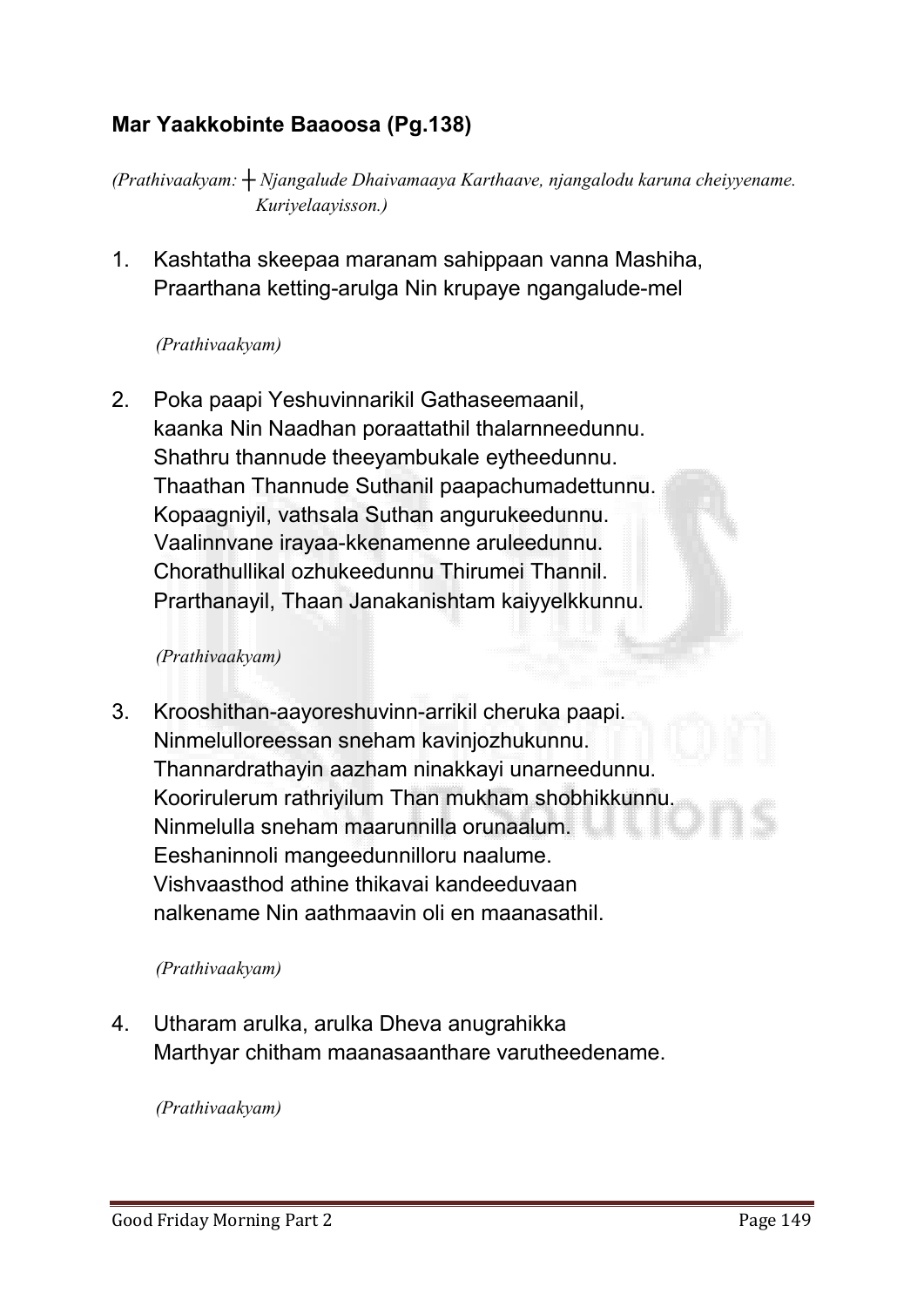# St. James' Hymn of Supplication

*(Response: ┼ O Lord our God, have mercy on us. Kurie Eliesson)*

**1. O Messiah, who came to suffer and die on the cross for us, listen to our prayer and shower Your grace on us.**

#### *(Response)*

**2. O sinner, go to Jesus at Gethsemane, and see your Master wilting in the battle. The enemy is sending their flaming arrows. The Father is laying the burden of sin on His Son. The beloved Son is melting in the angry blaze. They proclaim that He should be put to the sword. Drops of blood are flowing from His body. In prayer, He accepts the will of His Father.**

#### *(Response)*

**3. O sinner, come near Jesus who died on the cross. His love for you overflows. The depth of His mercy awakens for you. Even in the darkest of nights, His face shines. His love for you will never change. His radiance will never fade. Grant me the faith to fully experience the radiance of Your Spirit in my heart.**

#### *(Response)*

**4. Answer us O God, answer and bless us. Bring about a transformation in human minds.** 

*(Response)*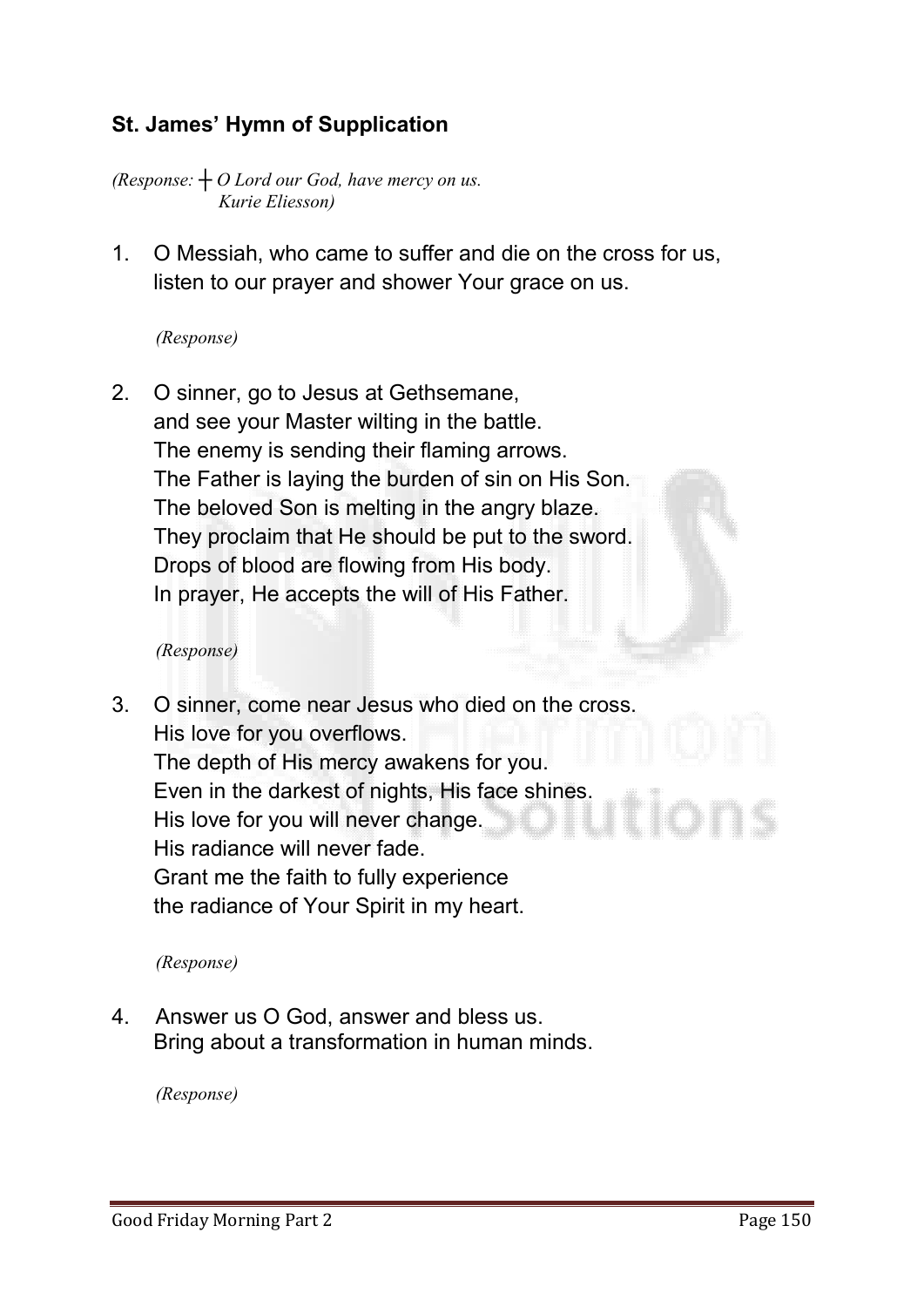# Kauma (Pg.139)

#### *(Moonnu praavashyam pattakkaarente pinnaalle ettuchollenam)*

**Nyaya visthaarathil Thante dhaasanaal adikkappetta MashihaThamburaane, Ninte nyaya visthaara dhivasathil, dhaya thonni njangalodu karuna cheiyyename.** *┼ Kuriyelaayisson.*

#### *(Pattakkaarente pinnaalle ettuchollenam)*

**Njangalude Karthaave, Ninakku sthuthi, Ninte Pithaavinu bahumaanavum, Parishudha-Roohaaikku vandhanavum, pukazhchayum undaayirikkatte. Paapikalaaya njangalude-mel anugrahangalum, karunakalum undaayirikkename. Melulla Yerushaleminte vaathilukal thurannu, Mashihaaye, Ninte simhaasanathin munpaake, njangalude praarthanakal praveshikkumaar-aakaname. Njangalude Karthaave, Ninakku sthuthi. Ennekkum njangalude sharanavume, Ninakku sthuthi. Baarekmaar.** 

#### Karthaavinte Praarthana (Pg.2)

- **P. Swargasthanaaya njangalude Pithaave,**
- **C. Ninte naamam parishudham aakkapedename. Ninte Raajyam varename; Ninte ishtam swargathile-pole, bhoomiyilum-aakaname. Njangalkku aavashyamulla aahaaram innu njangalkku tharename. Njangalude kadakkaarodu njangal kshamichirikkunnathu-pole, njangalude kadangalum, dhoshangalum, njangalodum kshamikkename. Njangale pareekshayilekku praveshippikkaathe, njangale dhushtanil-ninnu rakshichu-kollename; enthukondennaal, Raajyavum, shakthiyum, mahathwavum, ennekkum Ninakkullath-aakunnu. Amen.**

## Onnaam Paadam : Zechariaave 13: 1 – 9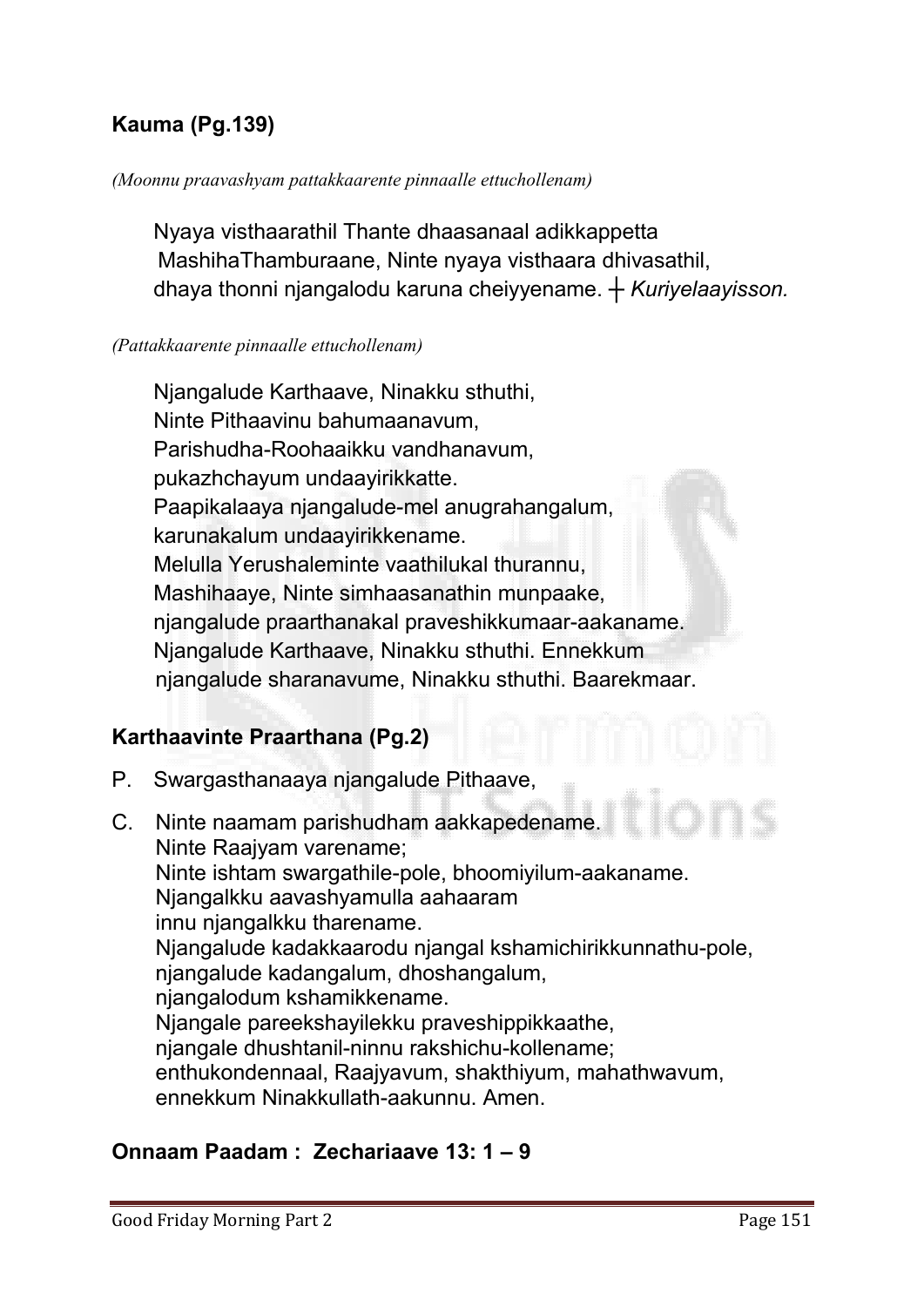# Adoration

#### *(To be said three times after the priest)*

**O Lord the Messiah, who was lashed by Thy servant during Thy trial, on the day when Thou doest judge the world in righteousness, be compassionate and have mercy on us. ┼** *Lord, have mercy.*

#### *(Repeat after the priest)*

**Our Lord, praise be to Thee, glory be to Thy Father, and our praise and worship be to the Holy Spirit. May Thy blessings and mercies be on us sinners. O Messiah, open the doors of heavenly Jerusalem so that our prayers may reach Thy throne of grace. Our Lord, praise be to Thee. Praise be to Thee, our eternal refuge. Bless us O Lord.**

#### The Lord's Prayer

- **P. Our Father in heaven,**
- **C. hallowed be Thy name. Thy Kingdom come; Thy will be done on earth, as it is in heaven. Give us this day our daily bread. Forgive us our sins and offences, as we forgive those who sin against us. Lead us not into temptation and deliver us from the evil one; for Thine is the Kingdom, the power and the glory forever and ever. Amen.**

#### First Lesson: Zechariah 13: 1 – 9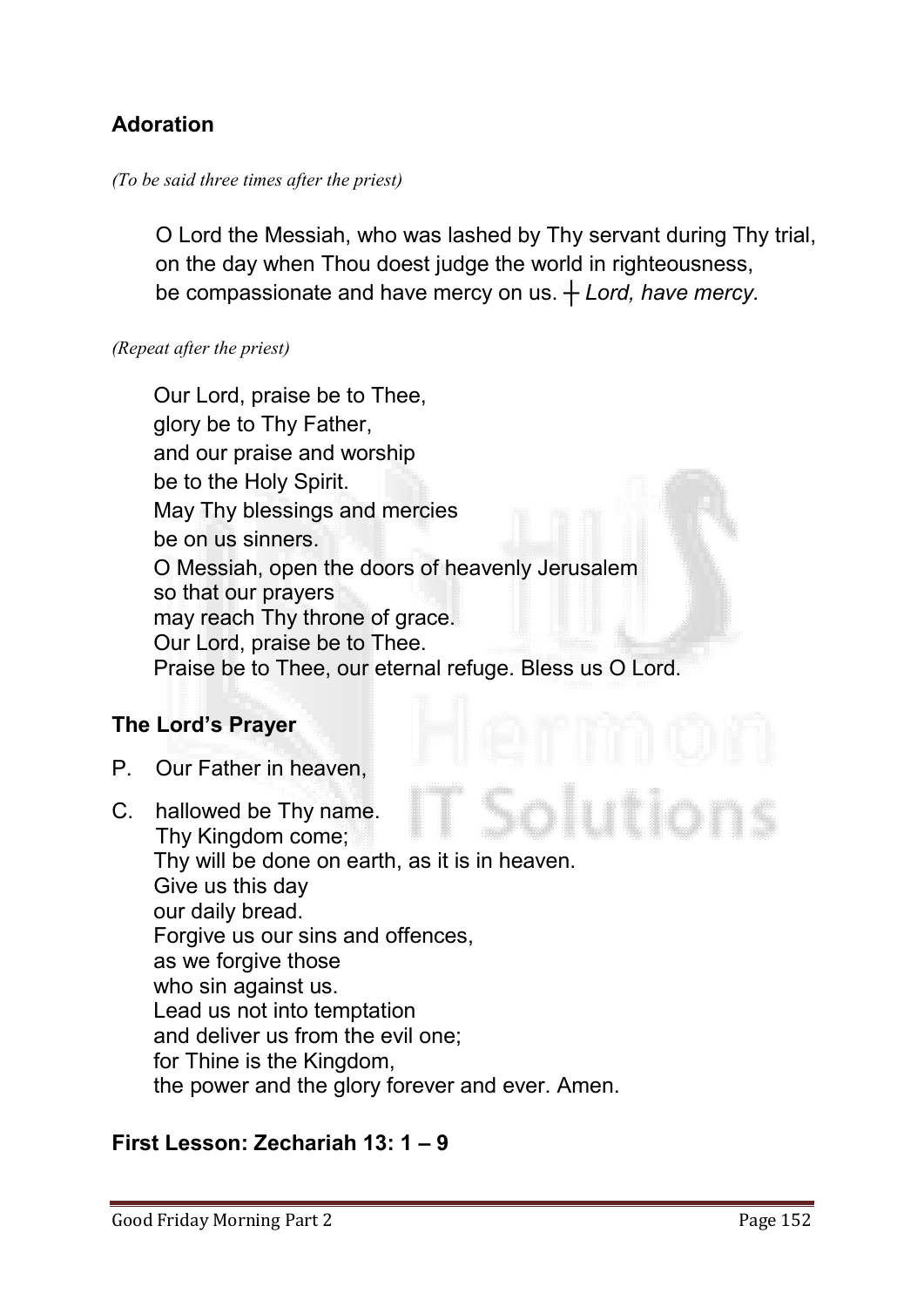# Apeksha (Pg.139)

**P. Ellavarudeyum jeevanum, prathyaassayum aakunna njangalude Mashiha Thamburaane, paapathinte agaadhathil-ninnu njangale Nee kori edukkename.** 

**Paapathaal ashudharaaya njangale Nee shudheekarikkename.** 

**Kashtathakal sahippaanum, apamaankaramaaya maranam anubhavippaanum, manasode ezhunnaliyavanaaya Karthaave, sakala kashtathakalil-ninnum, niraashayil-ninnum njangale rakshikkename.** 

**Ninte thaazhmayum, snehavum, karunayum njangale paddippikkename.** 

**Ninte ranndaamathe ezhunnalathil, venmayula vastrangal dharichum, deepayashtikal prakaashippichum kondu, Ninne ethirelpaan njangale yogyarakkukayum cheiyyename, hosho vab'kulas ban la'olmen.**

**C. Amen.**

#### Eniyaana

- **P. Thante ishtathaal namukku venndi jadam dharikkayum, kashtatha sahikkayum cheiytha Dhaivaputhrane dhyanichu naam kumpidenam.**
- **C. Njangalude Dhaivamaaya Karthaave, njangalodu karuna cheiyyename.**
- **P. Nammude rakshekku vendi kuttakkarane pole nyaya visthaarathilekku kondu pokappetta Dhaivaputhrane dhyanichu naam kumbidanam.**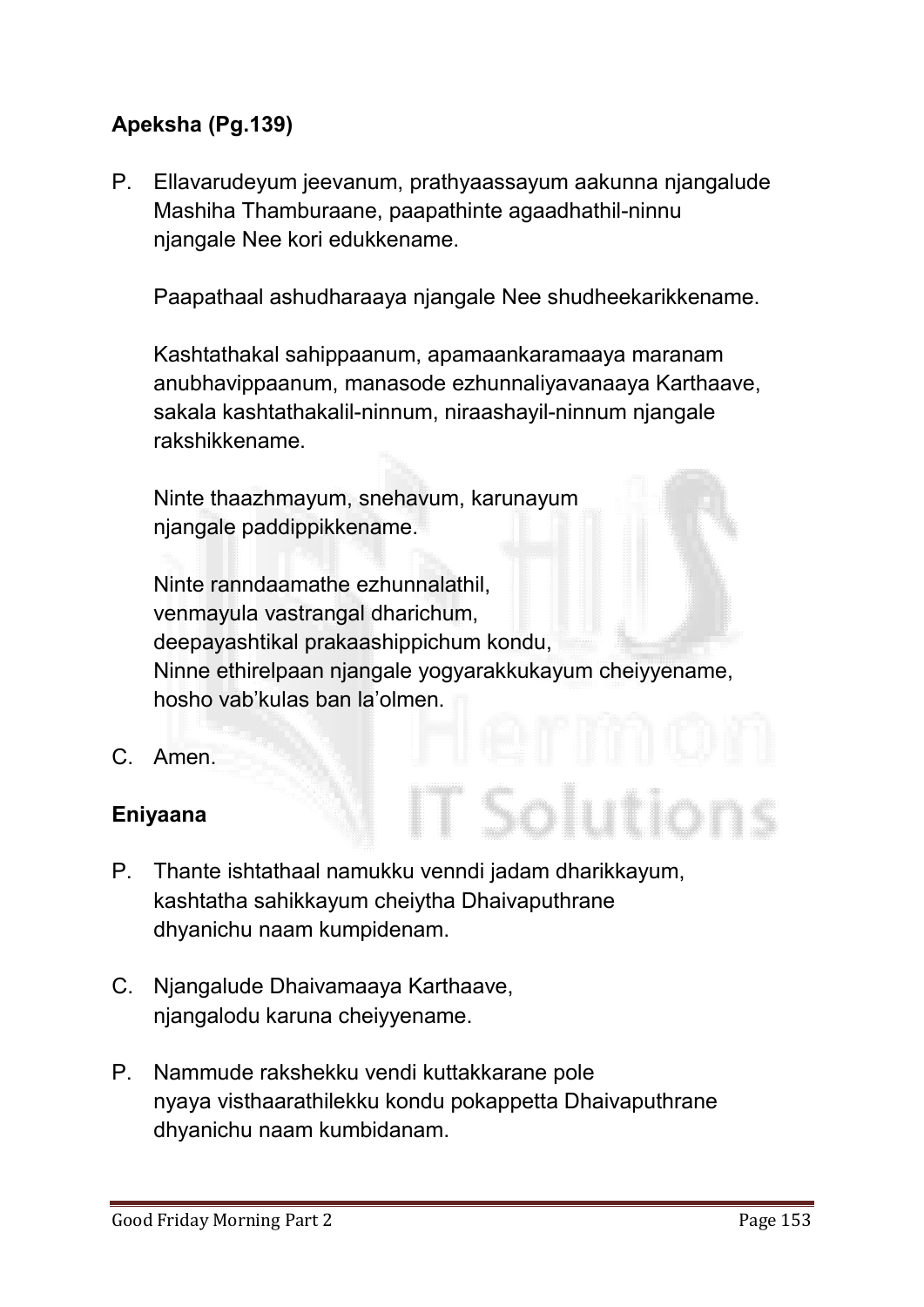# **Supplication**

**P. O Lord our Messiah, who is the source of life and hope for everyone, redeem us from the depths of sin.** 

**Sanctify us from the defilement of sin.** 

**O Lord, who willingly came down to suffer tribulation and experience a dishonourable death for us, save us from all suffering and despair.** 

**Teach us Your humility, love and mercy.**

**At Your second coming, make us worthy to approach You, with radiant robes and brightly lit lamps,** now and all the days of our lives.<sup>xii</sup>

**C. Amen.**

#### Responsory

- **P. Let us reverently bow before the Son of God, who of His own will, took human form and suffered for us.**
- **C. O Lord our God, have mercy on us.**
- **P. Let us reverently bow before the Son of God, who for our salvation, was led like a criminal to face trial.**

olutions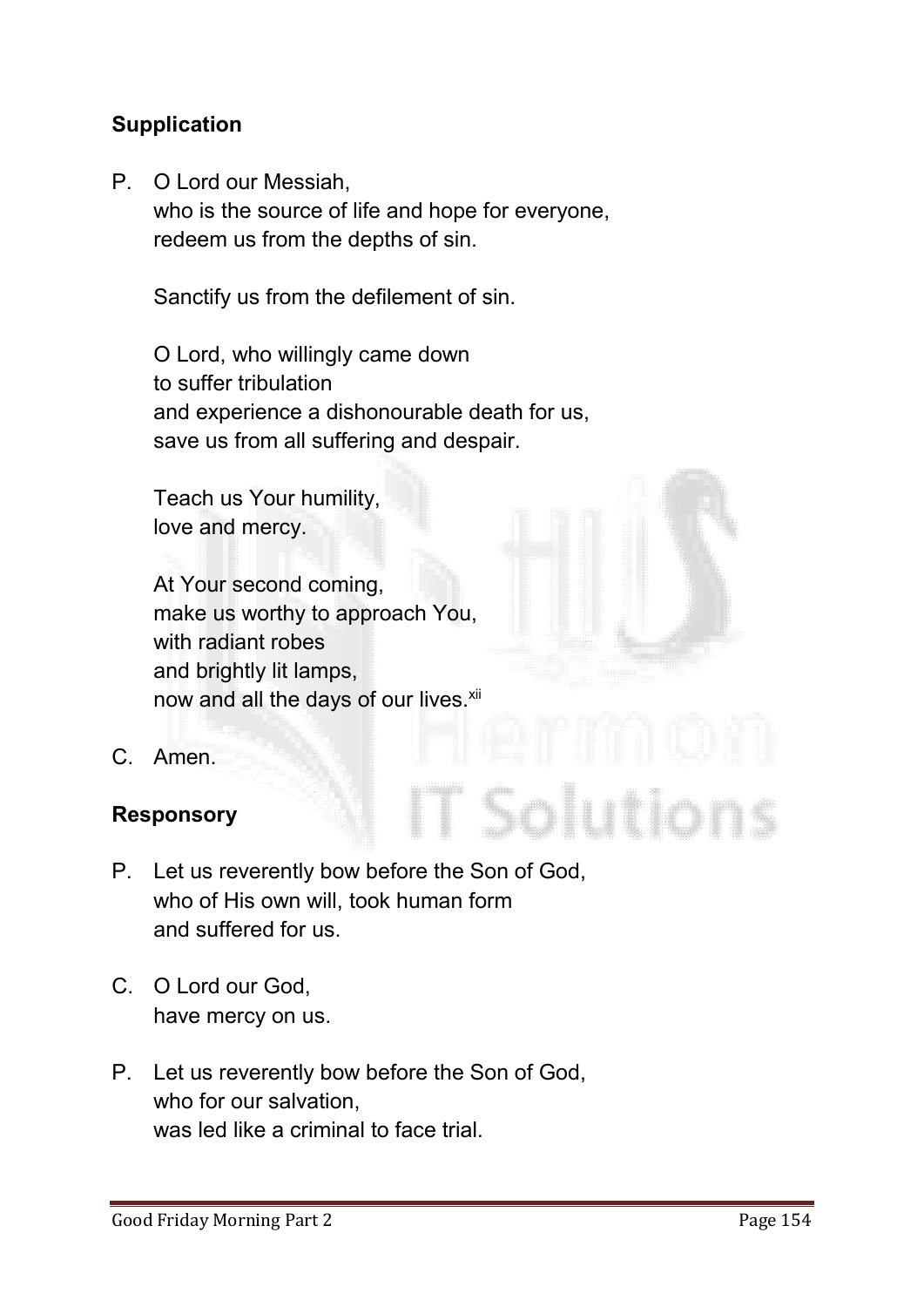- **C. Njangalude Dhaivamaaya Karthaave, njangalodu karuna cheiyyename.**
- **P. Thanne koluvaan raajaakkanmaarum, nyayaadhipanmaarum onnichu cheiytha aalochana sammathicha Raajaadhiraajane dhyanichu naam kumbidanam.**
- **C. Njangalude Dhaivamaaya Karthaave, njangalodu karuna cheiyyename.**
- **P. Bhaarameriya krooshu chumannu kondu Gaagulthaa Malayilekku nadanna nammude Rakshithaavaaya Dhaivathe dhyanichu naam kumbidanam.**
- **C. Njangalude Dhaivamaaya Karthaave, njangalodu karuna cheiyyename.**
- **P. Nammude paapangalku vendi akaashathinum bhoomikkum madhye heenamaaya krooshil thookkappettavane dhyanichu naam kumbidanam.**

Solutio

**C. Njangalude Dhaivamaaya Karthaave, njangalodu karuna cheiyyename.**

# Apeksha (Pg.140)

**P. Aakaashathinteyum, bhoomiyudeyum Naadhanum, njangalude Dhaivavum, Rakshithaavum, balaheenaraaya njangale sahaayichavanum, njangalku vendi vedhanayode praarthichavanum, praarthana kaikkolunnavanum, njangalku vendi dhukathode Pithaavinte munbil muttukuthiyavanum, njangalude vedanakalum, sankadangalum maatuvaan maranatholam vedanappettu, dhukhichavanum, njangalude santhoshangalude adhipathiyum aaya Mashiha Thamburaane, upadravangalil-ninnum njangale viduvikkename.**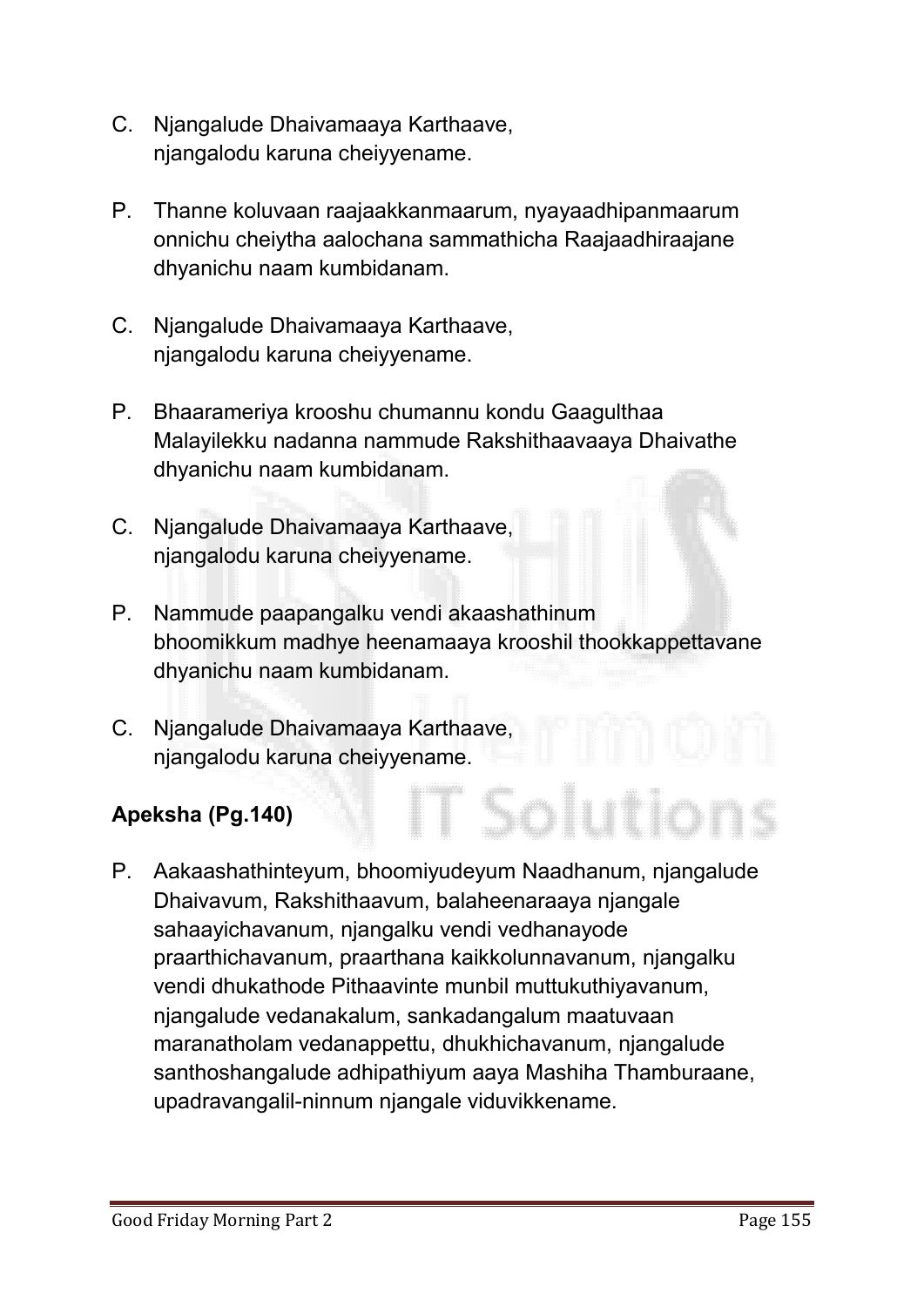- **C. O Lord our God, have mercy on us.**
- **P. Let us reverently bow before the King of kings, who subjected Himself to be a victim of the evil plots of earthly rulers and judges.**
- **C. O Lord our God, have mercy on us.**
- **P. Let us reverently bow before our God and Saviour, who bearing the heavy cross, walked to Mount Golgotha.**
- **C. O Lord our God, have mercy on us.**
- **P. Let us reverently bow before Him, who was hung between heaven and earth on a rough-hewn cross, for our sins.**
- **C. O Lord our God, have mercy on us.**

# **Supplication**

**P. O God and Saviour, Lord of heaven and earth and our source of help when we are weak, who prayed for us in agony and received our prayers, who knelt before Your Father and interceded in anguish on our behalf,xiii who bore the agony and grief until Your death, to remove our pain and sorrow, and who is, at the same time, O Lord the Messiah, the true fountain of our joy, deliver us from our tribulations.** 

Solution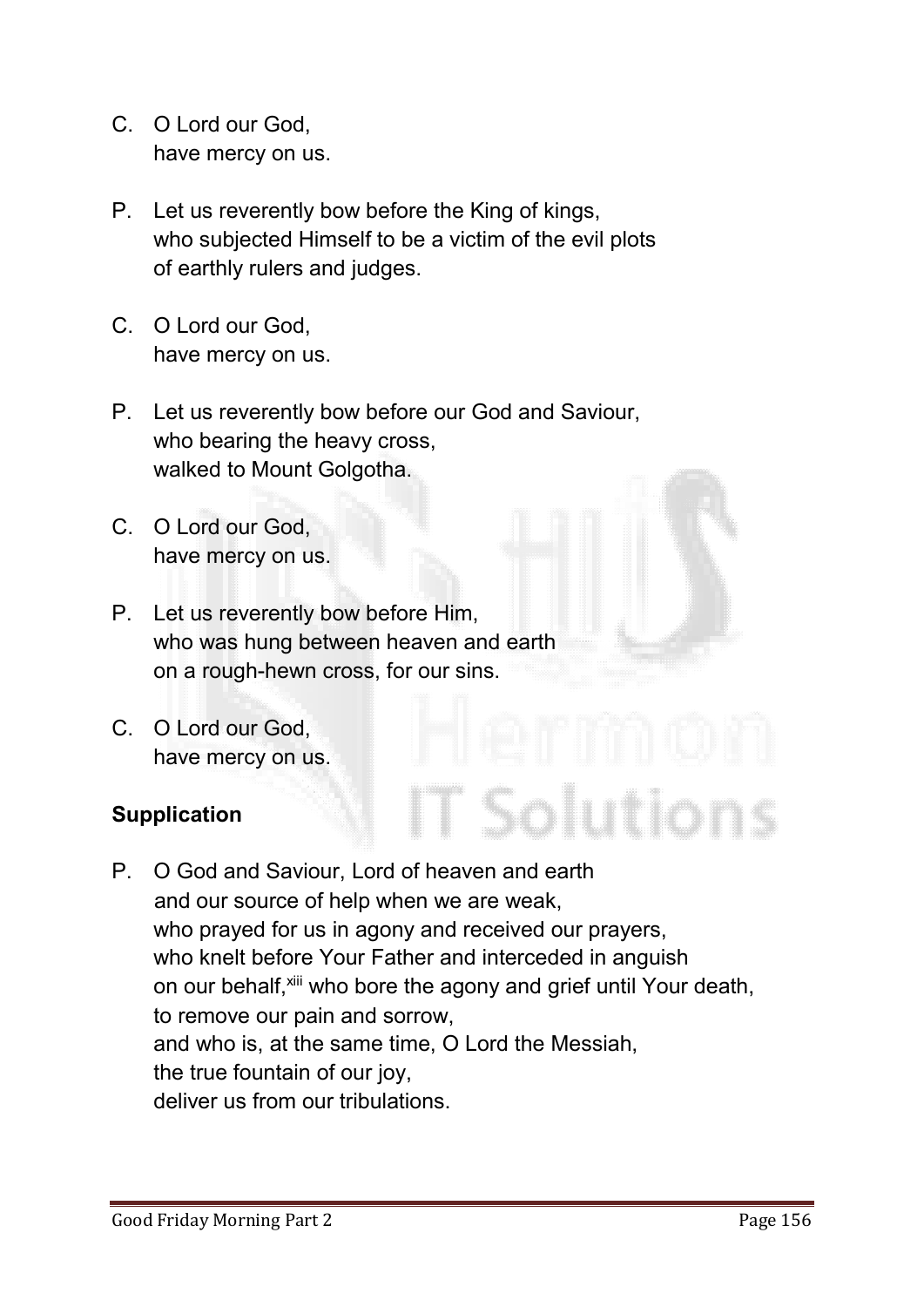**Shakthikkappuramaaya pareekshakalil-ninnu rakshichu kolename.** 

**Ninte dhoothanmaare njangalude chuttum kaaval nirthename.** 

**Ninte kalpanakal aacharippaanum, thiruvishtam cheiyyvaanum njangale sannadharaakkukayum cheiyyename.**

**C. Amen.**

# Randaam Promeon (Pg.141)

- **P. Naam ellavarum prarthichu Karthaavinodu anugrahangalum, karunayum yaachikkanam.**
- **C. Anugrahikkunnavanaaya Karthaave, njangale anugrahichu njangale sahayikkename.**
- **P. Sthuthiyum, sthothravum, thejasum, pukazhchayum, maanju pokatha nalla mahimayum, nirantharam karettuvaan, njangal yogyathayullavar aayitheeraname.**

**Namukku vendi marippaan swamanasa krooshu vahichavanum, punya raktham chinthi nammude kadacheettu cheenthi kkalanja Srshtaavum, prakaassathinte Naadhanum aaya Mashiha Thamburaanu praarthana shushrooshayude ee nerathum, nammude aayushkaalam okkeyum sthuthiyum, bahumaanavum, vandanavum yogyamaayrikkunnu, hosho vab'kulas ban la'olmen.**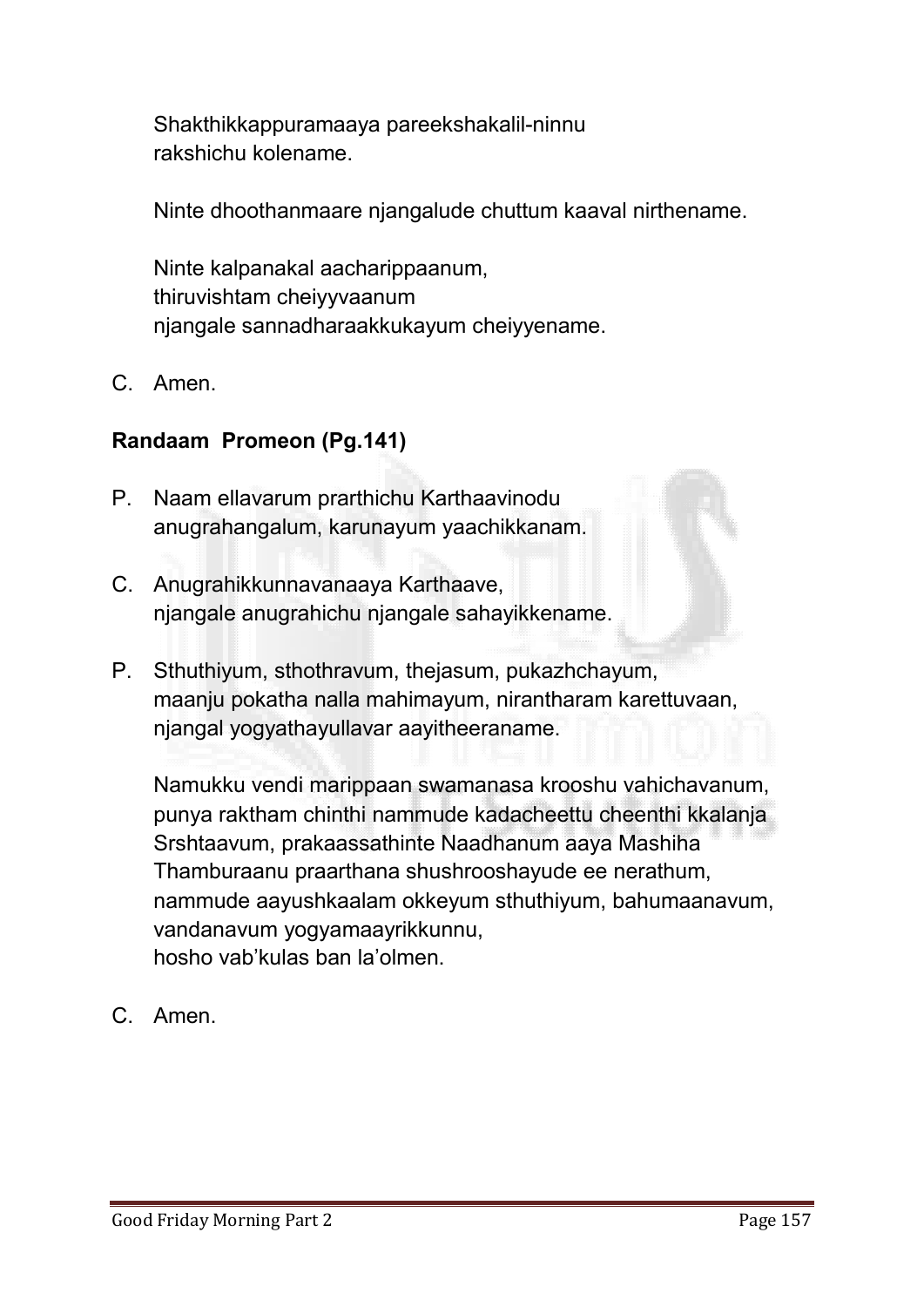**Save us from all temptations that are beyond our endurance.** 

**Surround us with Your angels to watch over us.**

**Make us willing to obey Your commandments and to do Your holy will.**

**C. Amen.** 

### Seond Preface

- **P. Let us all pray and plead to the Lord for His blessings and mercies.**
- **C. Lord of all blessings, bless us and help us.**
- **P. May we become worthy, to continuously offer You praise, thanksgiving, glory, adoration and everlasting majesty.**

**O Lord the Messiah and Creator, who is the Lord of light, who willingly endured the cross and died for us, and whose precious blood was shed on the cross to cancel our debt, You are worthy of our praise, honour and adoration at this time of prayer and worship and all the days of our lives, now and forever more.**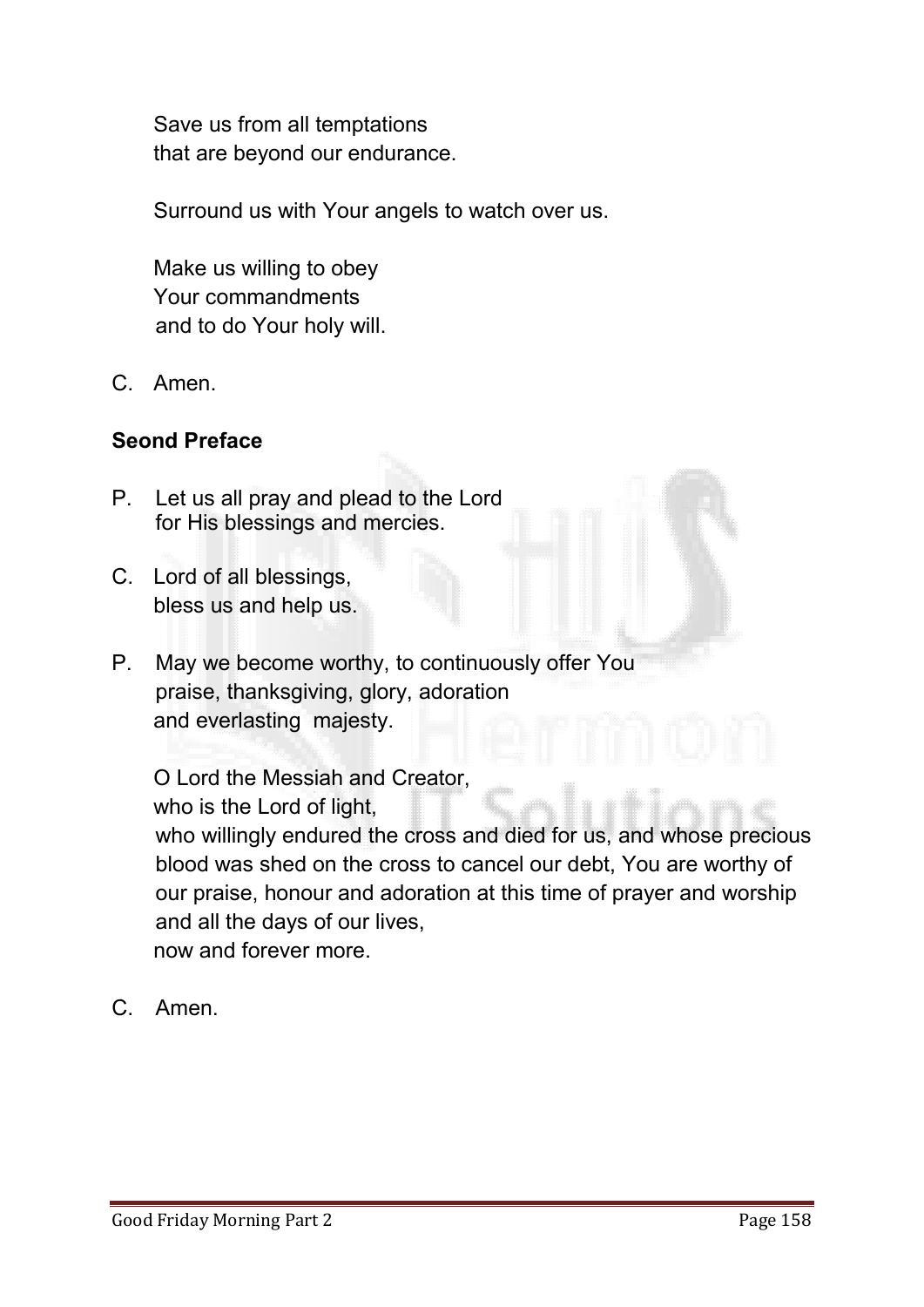# Sedhara (Pg.141)

**P. Thante Vachanam kondu lokatheyum, athilula sakalatheyum srshtichu, Thante njaanathaal kramappeduthiya Srshtaavaaya Ninakku sthuthi.** 

**Ninte Ekaputhran aruthiyillaatha anusaranathaal srshtiye puthukki, aadyapithaavaaya Aadaaminte kalpana lamghanam illaayma cheiythu.** 

**Nee Ekajaathanaaya, Vachanamaayirikkunna Dhaivam aakunnu ennu arinjittum, Ninakku virodhamaayi prathikoolichathinaal, avarkku kashtam.** 

**Nirdhoshamaaya raktham chinthuvaan avar sannadharaavukayum, Rakshithavinte mel kaivachu kuttam chumathukayam cheiythu.** 

**Avar Thanne kurishu chumappikkayum, Gagulthaayileku nere kondu pokukayum, kurishinmel karettukayum cheiythu.** 

**Mashihaayude shirasil avar mulkireedam vechu. Thirumukhathu thuppi, adhikshepichu. Chuvappu kuppayam dharippichu. Kudippaan kadiyum kaipum koduthu. Thrukkaikalilum, thrukkaalukalilum aani tharakkayum cheiythu.** 

**Thante vilaavil kuntham konndu kuthukayum, jeevanum maranavum soochippikkunna rakthavum, jalavum athil-ninnu ozhukukayum cheiythu.** 

**"Ente Dhaivame, Ente Dhaivame, Nee enne upekshichathu enthu kondu?" enningane Thaan ucha shabdhathil paranju.** 

**Bhoomi kulungi, paarakal pilarnnu, sooryan irundu, theekkalpaarrakal pottichithari, devaalayathile thirasheela mudimuthal adivare keeri.**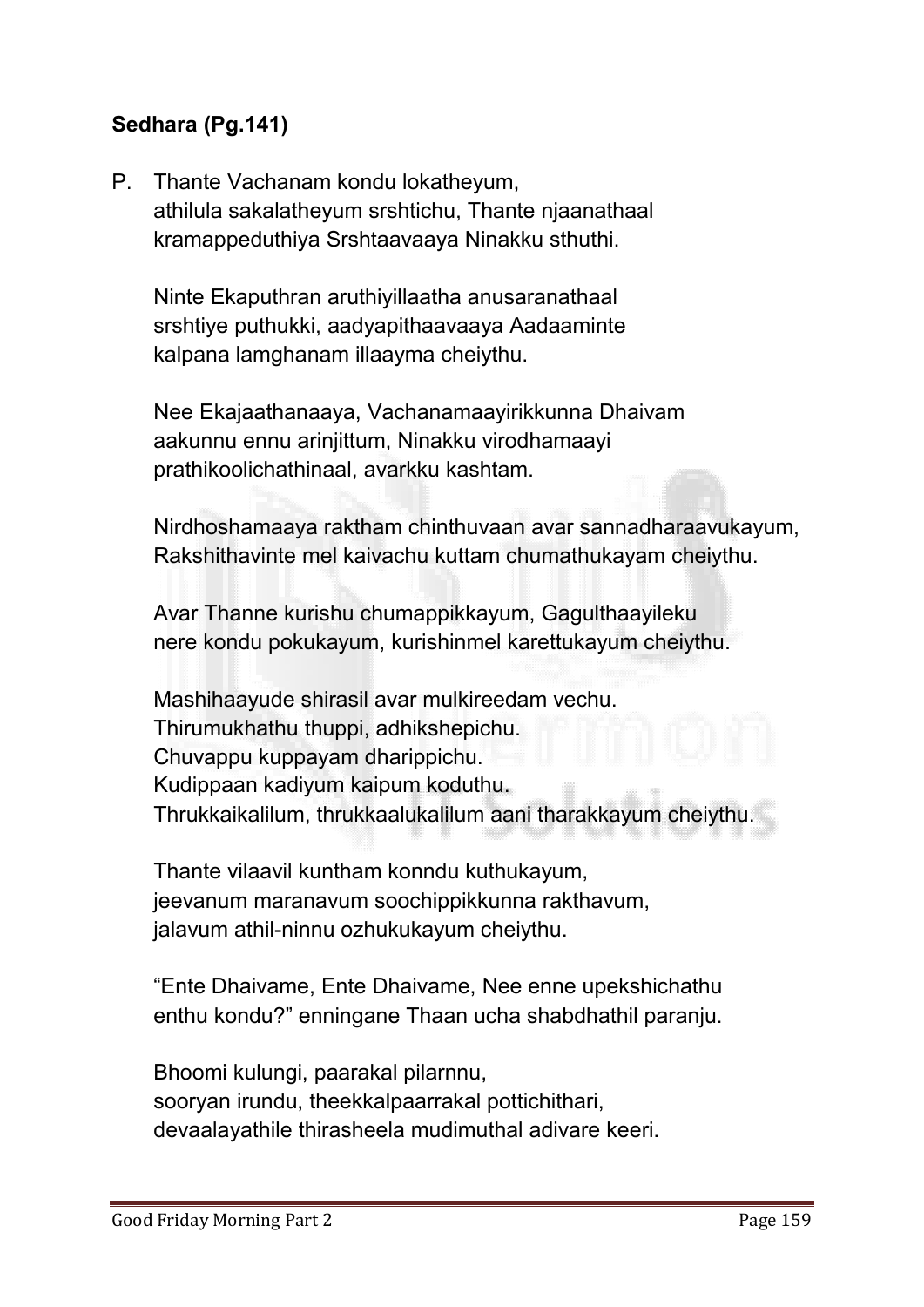#### Prayer

**P. O Creator, who by Your Word formed the universe and everything in it and ordered it according to Your wisdom, we praise Your name.** 

**Your only Son, by His infinite obedience, renewed creation and annulled the disobedience of the first Adam.**

**Woe to those who chose to oppose You, inspite of knowing that You are the only Son of the Father and the Word who is God,.** 

**They willingly shed innocent blood, laid their hands on the Saviour and accused Him.**

**They forced You to carry the cross, led You directly to Golgotha and hung You on a cross.** 

**They placed a crown of thorns on the head of the Messiah. They spat on Your face and mocked You. They made You wear a scarlet robe. They gave You bitter vinegar. They also pierced Your holy hands and feet with nails.** 

**They pierced Your side with a spear and water and blood flowed out representing life and death.**

**You cried out, "My God, My God, why have You forsaken Me?"xiv**

**The earth shook, the rocks split, the sun darkened, volcanoes erupted, and the curtain in the temple was torn from top to bottom.**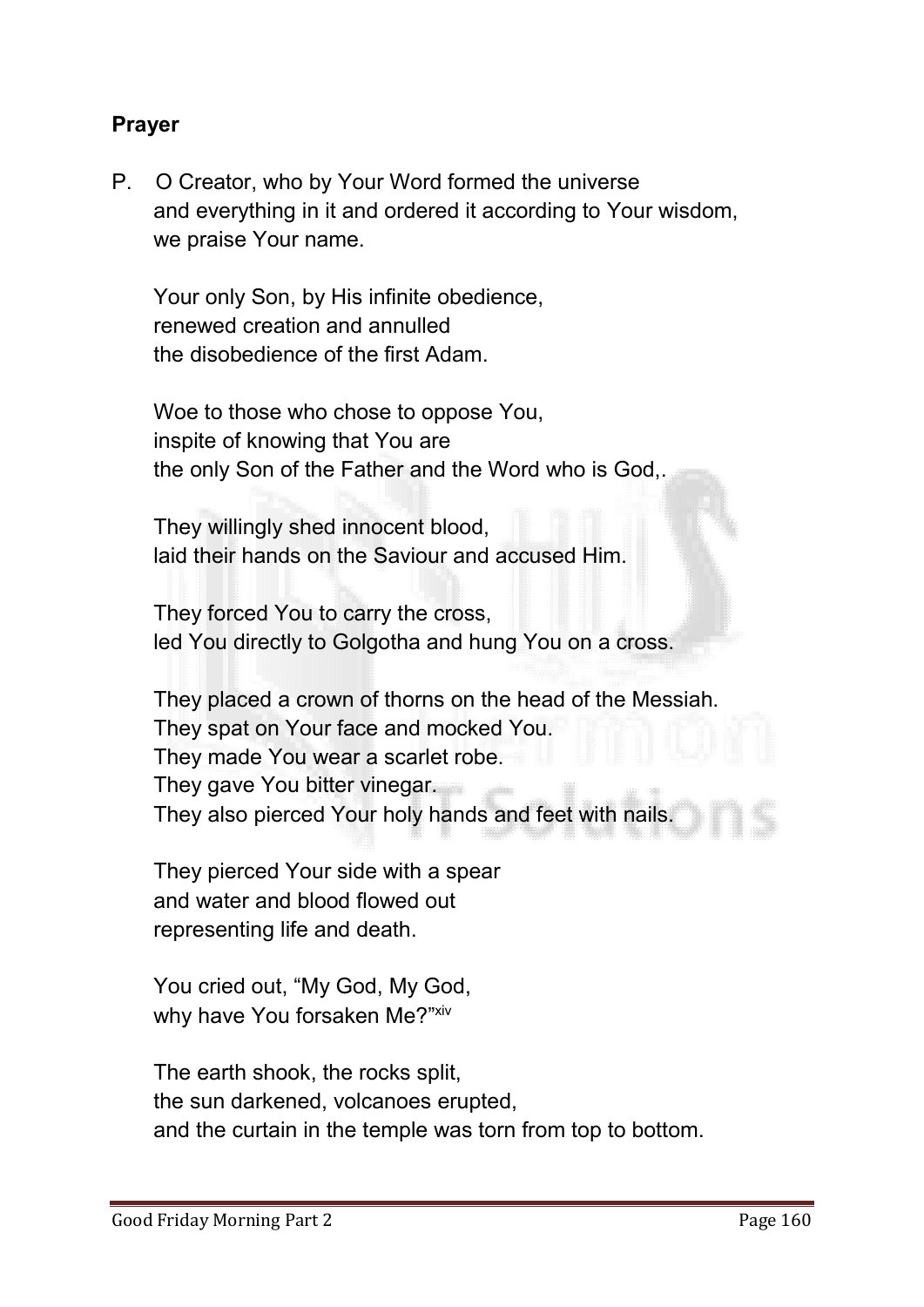**Agnimayanmaar paribramikkayum, Krobenmaar virakkayum, thangalude Naadhan marathinmel thoongi kidakunethu kandittu Sraaphenmaar chulungukayum cheiyunnu.**

**Thante Srshtavinte nagnatha kaanathe iripan suriyan athinte rashmikal marachu kalanju.** 

**Nithya Prakaasham marathinmel thookkappettathu kaanukayaal, nattuchaikku andhakaaram undaayi.** 

**Shishyanmaar odi olikkunnu. Snehithanmaar chinnichitharunnu.** 

**"Idayan adiyetu, avante aadukal chitharippoyi," ennula Ninte pravachanam ithaa niraveriyirikkunnu.**

**Agnimayanmaar evide? Agnijwala dharichirikunnavar avide? Meekaayele, ninte pourusham evide?** 

**Dhoothanmaarude thalavanaaya Gabriyele, ninte ugratha evide?** 

**Sishyanmaare bhayappedenda, shakthi poondu dhairyappettu onnichu kooduvin. Innu ningalude Guru adiyelkkunnuvenkil, dheerghadharsi Avane kurichu ulghoshichittulathu pole, Njaayaraazhcha jeevich-ezhunnelkum.** 

**Simayone, nee evide pokunnu? Yohannane, nee evidekku odunnu? Barthulmaaye, nee evidekku odi ollikunnu? Thomase, nee evidekku maarrunnu? Peelippose, nee evidekku akalunnu ? Andhrayose, nee enthinu dhukhikkunnu? Yaakkobe, nee enthinu vilapikkunnu?**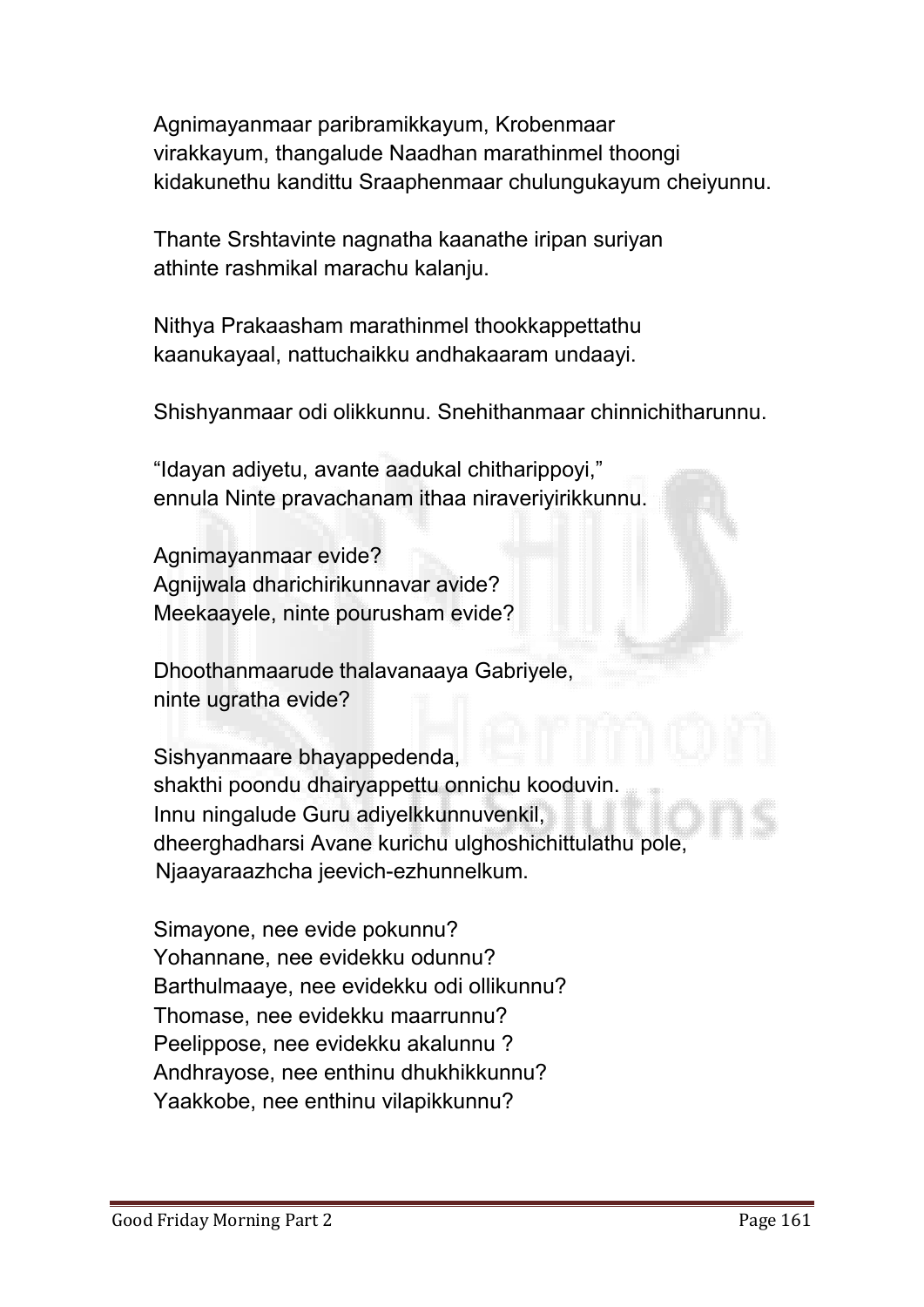**Seeing their Lord hanging from the cross, the fiery beings shuddered, the Cherubim trembled and the Seraphim cringed.** 

**The sun hid its rays so that it would not see its Creator naked.** 

**As the eternal Light was hung on the cross, there was darkness at mid-day.**

**The disciples ran to hide and friends scattered.** 

**Your prophecy that "when the Shepherd was struck,**  His sheep would scatter," was thus fulfilled.<sup>xv</sup>

**Where are the fiery beings? Where are those who bear the torches of fire? O Michael, where is your valour?** 

**O Gabriel, the chief of the angels, where is your bravery?** 

**Fear not, O disciples, take courage and come together. Even though your Master is being beaten today, on Sunday, He will rise up, as foretold by the prophets.** 

**Simon, where are you going? John, where are you running? Bartholomew, where are you hurrying to hide? Thomas, where are you moving to? Philip, where are you withdrawing to? Andrew why do you grieve? James, why are you buried in sorrow?**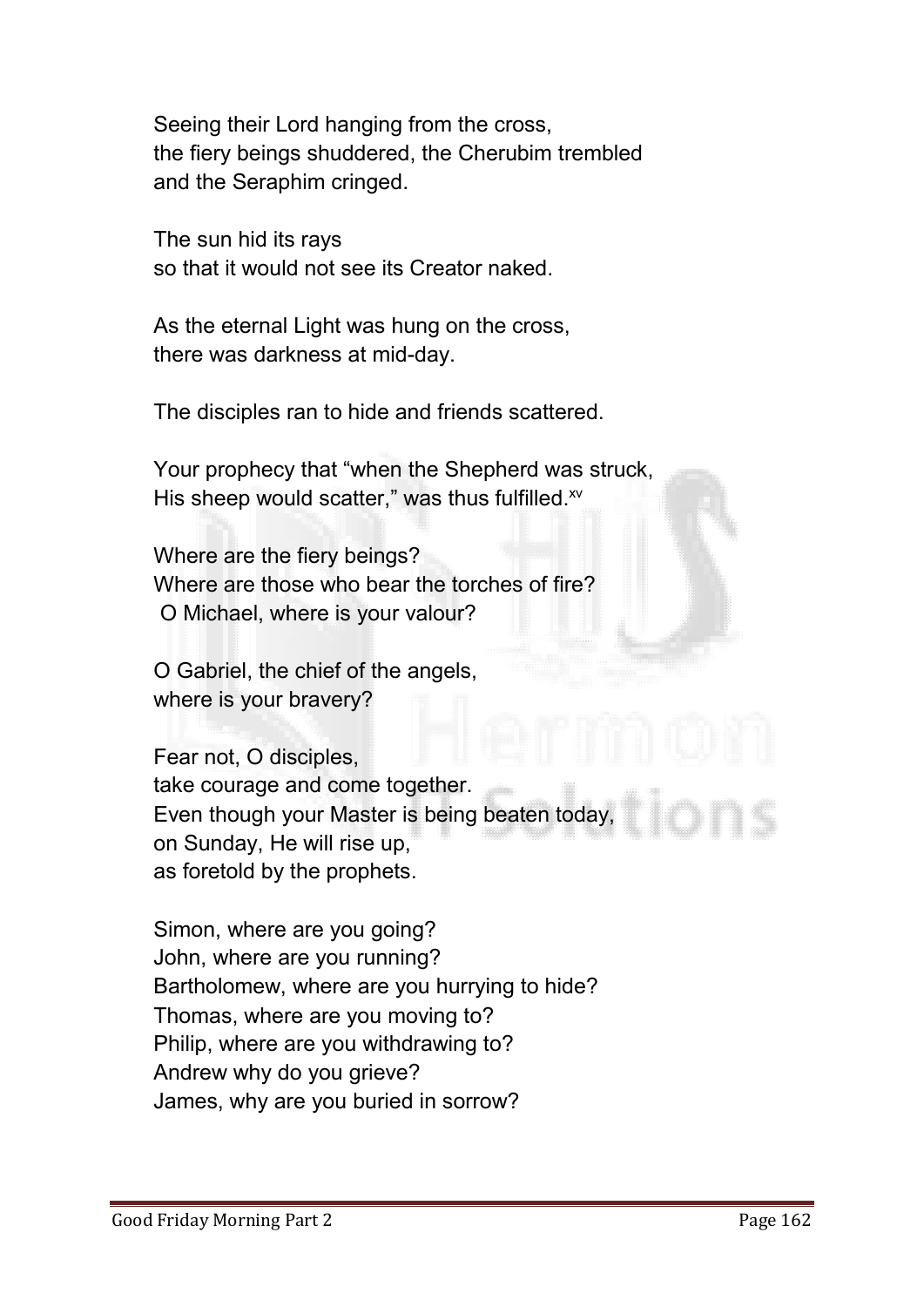**Shleehanmaare, chitharipokuvaan ningal dheruthi koottaruthe. Innu ningal odippoyalum, Njaayaraahcha onichu koodum.** 

**Innu bhayaththaal olikkunnathinula ottamaanu; Njaayarraazhcha anandathinula kuttamaanu.** 

**Innu bhayavum virrayalumathre; Njaayarraazhcha santhoshakaramaaya suvishesham-athre.** 

 **Innu ningalude koottathinu vilaapam; Njaayaraazhcha santhoshavum aanandavum.** 

**Ningalude Guru shavakallarayil ninnu jeevichezhunnettu ennu kelkumpol, Yoodhanmaar dhukhichu vilapikkum.**

**lthu nimitham njangalude Mashiha Thamburaane, Ninnodu njangal apekshikkunnu, rakshaakaramaaya Ninte peedaanubavangalaal, njangale kashtatha illaathavarum, updravam anubhavikkathavarum aakki theerkkename.**

**Papa durvikaarangalil-ninnum njangale verpeduthename. Divya shakthiyaalum, krupayaalum njangal shathruvinte ella vyapaarangaleyum jayikkumaarraakaname, hosho vab'kulas ban la'olmen.**  blution

**C. Amen.**

# Kukkaaya (Pg.144)

**Aazhchayilaarraam dinathil – moonaam mani neram loka Rakshakane dushta – Yoodar krooshichu. Sooryanirundu – bhoomi bhramichu. Paarrakal pilarnnu – kunnukal virrachu. Kabaridangal thurrannu – marichavaruyirthu. Ha! kashtam, Dhaivasuthane krooshichavarkkellaam! Thanmaranathaal namukko mruthiyozhinju.**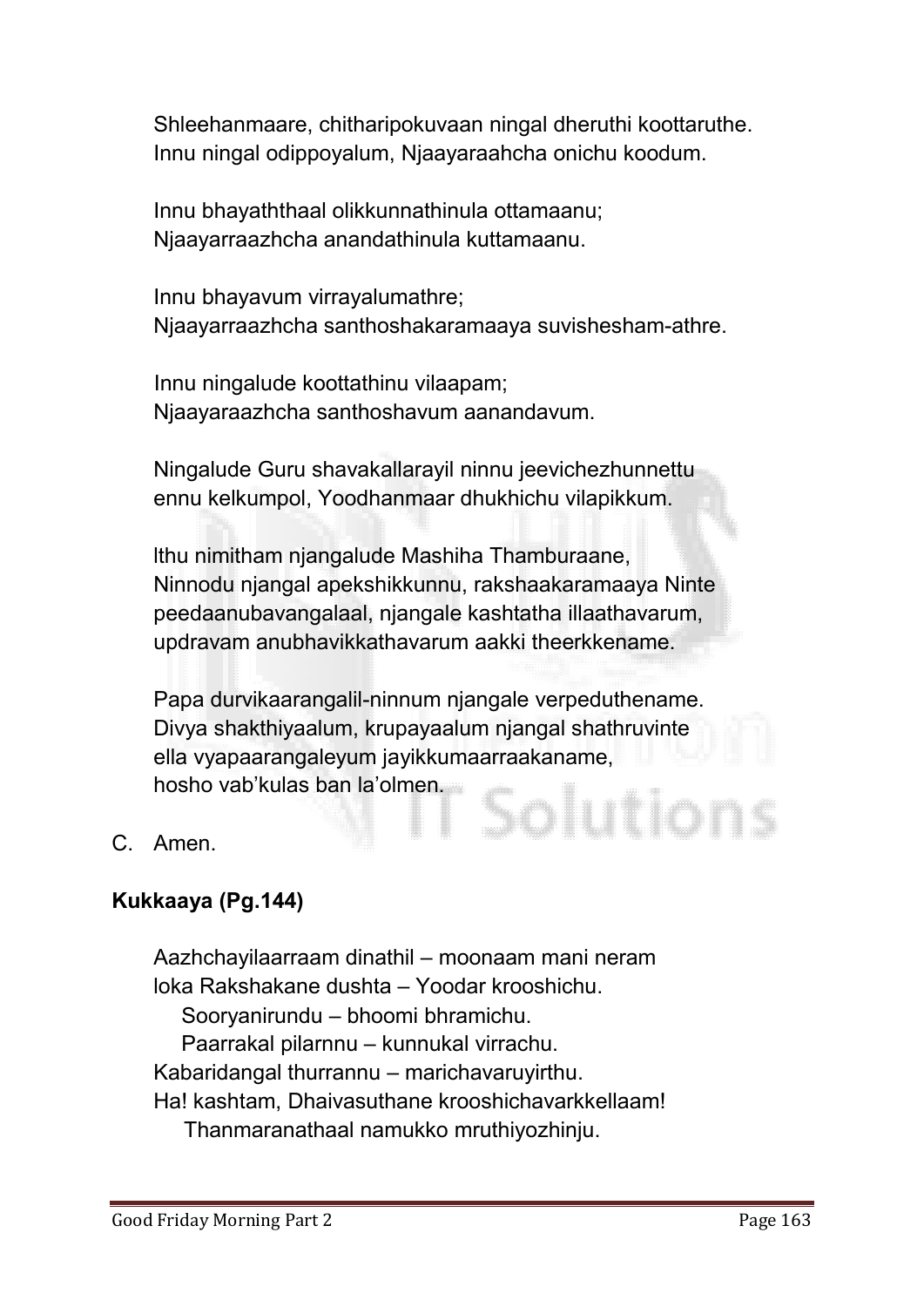**O apostles, do not be in a hurry to disperse. Even if you run away today, you will gather together on Sunday.**

**Today you flee in fear; on Sunday, you will gather together to rejoice.** 

**Today it is fear and trembling; on Sunday, it will be the gladness of good news.** 

**Today you are a group of mourners; on Sunday there will be joy and happiness for you.** 

**When the Jews hear that your Master is risen from the dead, they will wail in sorrow.**

**Therefore, O Lord our Messiah, we pray to You, to deliver us from suffering and painful experiences by Your saving passion.** 

**Detach us from corrupt and sinful emotions. May we triumph over the guiles of the evil one with Your divine power and grace, now and forever more.** solutior

**C. Amen.**

#### **Chant**

**On the sixth day of the week, at the third hour, the cruel Jews crucified the Saviour of the world. The sun darkened and the earth shook. The rocks split open and the hills trembled. Tombs broke open and the dead were raised to life.xvi O woe to all those who crucified the Son of God! We however, have escaped damnation by His death.**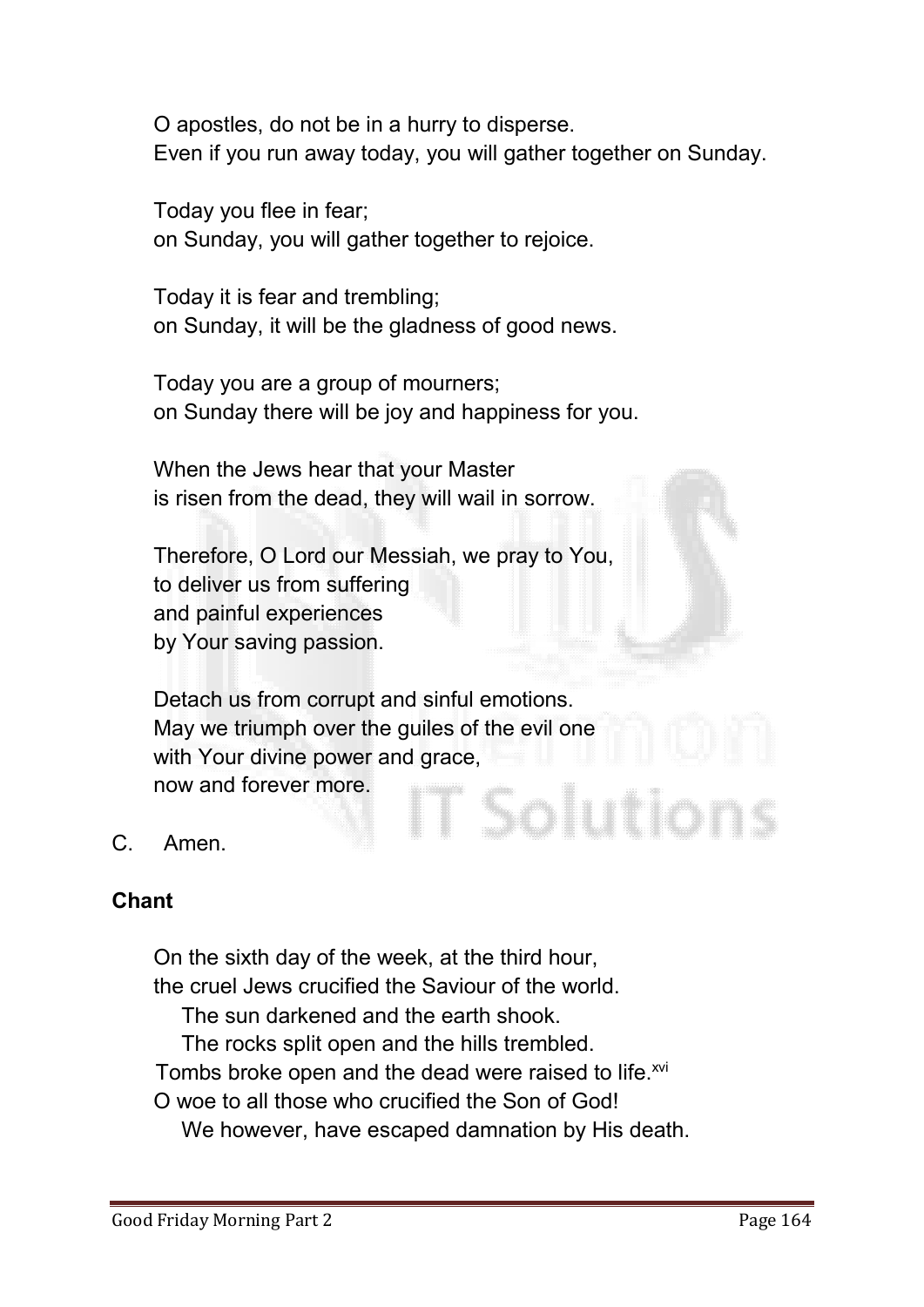#### **Shubaha**

- **P. Pithaavinum, Puthranum, Parishudha-Roohaaikkum sthuthi.**
- **C. Aadhimuthal ennennekkum thanne. Amen.**

**Thirusabayin aruma – suthare ningal lokathin Dheepamaakum – Neethisooryane krooshumarrathin mukalil kandeeduvin. Kaikaalukalil – thiruvilaavathilum Aanikal kunthangalaal meniyiletta. Murivukal mutham cheiythu – vandichaarthiduvin. Haaleluyya – oo – Haaleluyya Naadhaa – anugrahichengale thunakkename.**

# Baathedh Haasha (Pg.144)

*(Prathivaakyam: ┼ Njangalude Dhaivamaaya Karthaave, njangalodu karuna cheiyyename. Kuriyelaayisson.)*

**1. Njangalkkai etta Nin kashtatha thazhcha Karthaave vazhtha-ppettathaaka.**

#### *(Prathivaakyam)*

**2. Mahathvathinte Raajaavakum Mashiha maricha athbutha sleeba njaan dhyanicheedumpol, ente ee loka laabhangalellaam nashtam ennu njaan ganichidunnu.**

#### *(Prathivaakyam)*

**3. En Dhaivame – Kristhu Naadha, Ninnude kurishin – kalenye njaan onnilum ottum – pukazhaivaan Nin krooshin mahaathmyam Nin Aathmaavaal enikku – kaanichiduka.**

*(Prathivaakyam)*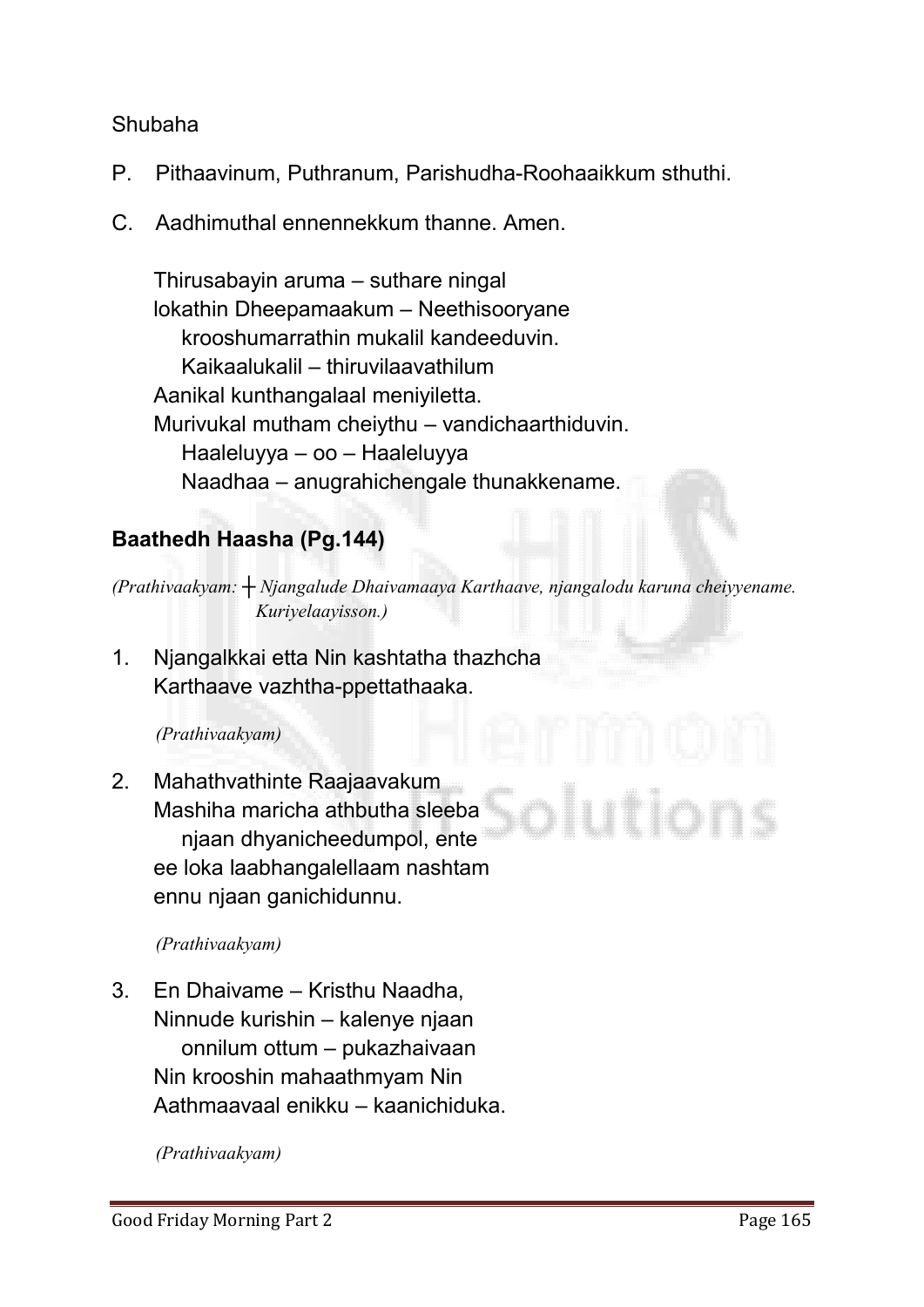#### **Praise**

- **P. Praise be to the Father, to the Son and to the Holy Spirit.**
- **C. As it was in the beginning, is now and forever shall be. Amen.**

**Behold, dear children of the holy Church, the Light of the world and the Sun of Righteousness, is hanging on the cross. On His hands and feet and on His divine sides, nails and spears have bruised and wounded Him. Kiss those wounds and shout praises to Him. Haaleluyyah – O – Haaleluyyah. Lord, bless us and help us.**

# Song of Passion

*(Response: ┼ O Lord our God, have mercy on us. Kurie Eliesson)*

**1. O Lord, blessed be the hardship and the humility You endured for our sake.** 

*(Response)*

**2. O King of glory,** 

**when I meditate on the death of the Messiah on the wondrous cross, all my worldly gain L** consider as loss  $^{xvii}$ 

*(Response)*

**3. My God and Lord Christ, when compared to Your cross,**

> **I have nothing to boast about. Reveal to me, the majesty of Your cross through Your Holy Spirit.**

*(Response)*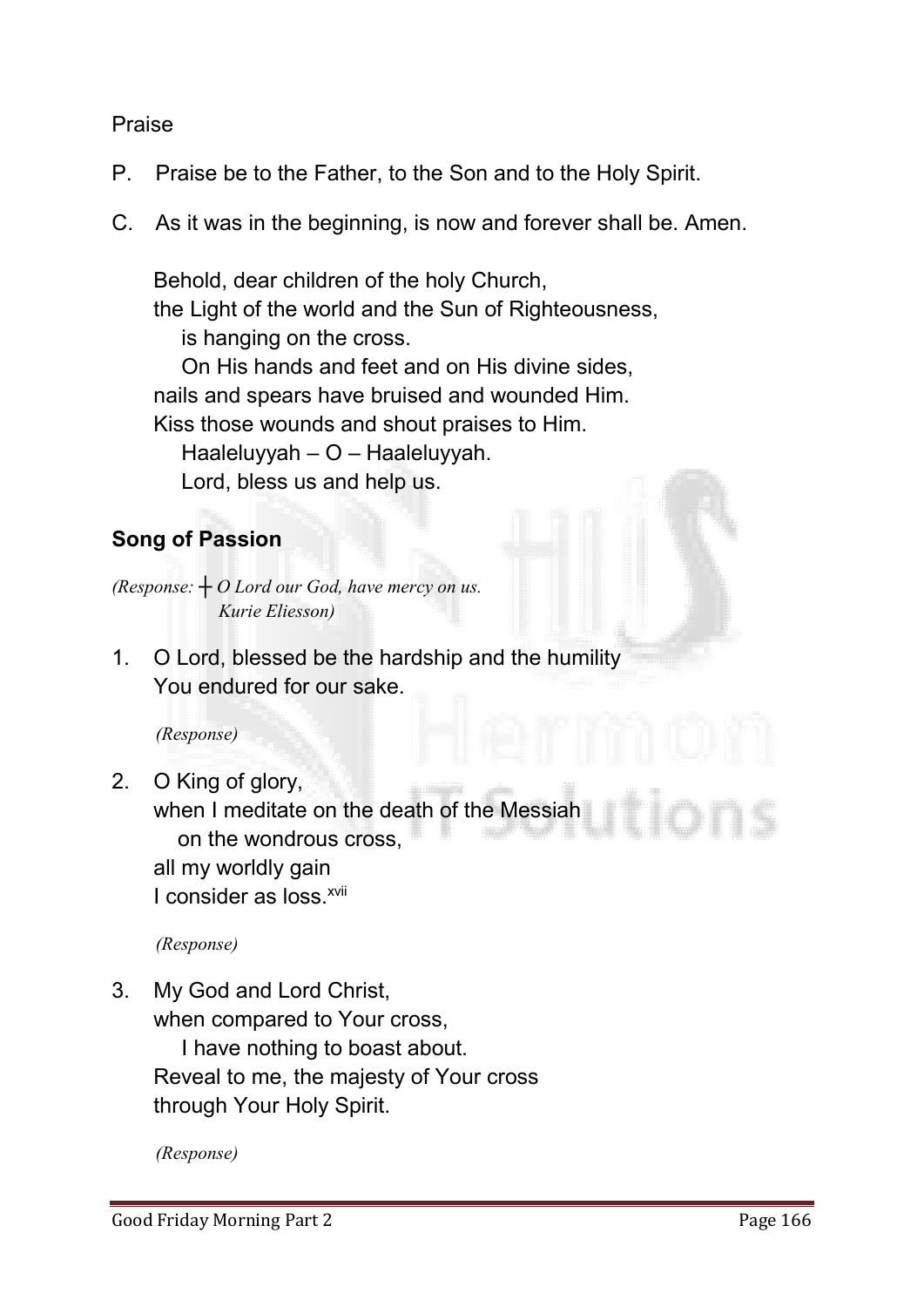**4. Enne athyantham - mohippichidum ella vidha vasthukkalum en Naadhaa Nin-chorayathin phalamaam punya baagyangale nedeeduvaan vedinjeedunnen.**

#### *(Prathivaakyam)*

**5. Preeya sodharare - thirushirasilum sarvaamgangalilum ozhukeedum rakthathil chernnu vilangidunna sneha khedhangal – kandiduvaan Anperrum Naadhane – kumpiduveen.**

#### *(Prathivaakyam)*

**6. lthinu thulyam – sneha khedhangal engu yoji - chukaanmu naam? Mullukalkondu – ithra shreshtam aayoru mudiyi – thenye engum kanmaanilla – paapi noonam.**

#### *(Prathivaakyam)*

**7. Ee prapanjam - aakeyente sampaadhyam – ennirunneedilum immahaakrupa – yikkoru sthothra kaazhchakiva – nisaarangal ennen manam – chollidunnu.**

#### *(Prathivaakyam)*

**8. Aascharya poornamaam Nin dhivya snehathinu pakaram aayi en jeevadeha – dehikalum sarva swathukkalum koode sthothrapoorvam arppikkunnu.**

#### *(Prathivaakyam)*

**9. En Rakshakaa – en aayussin naal ellam Nin dhivya sleeba en dyanavum – en gaanavum aayeeduvaan – Nin aathmaavaal krupa Nee than arruleedename.**

*(Prathivaakyam)*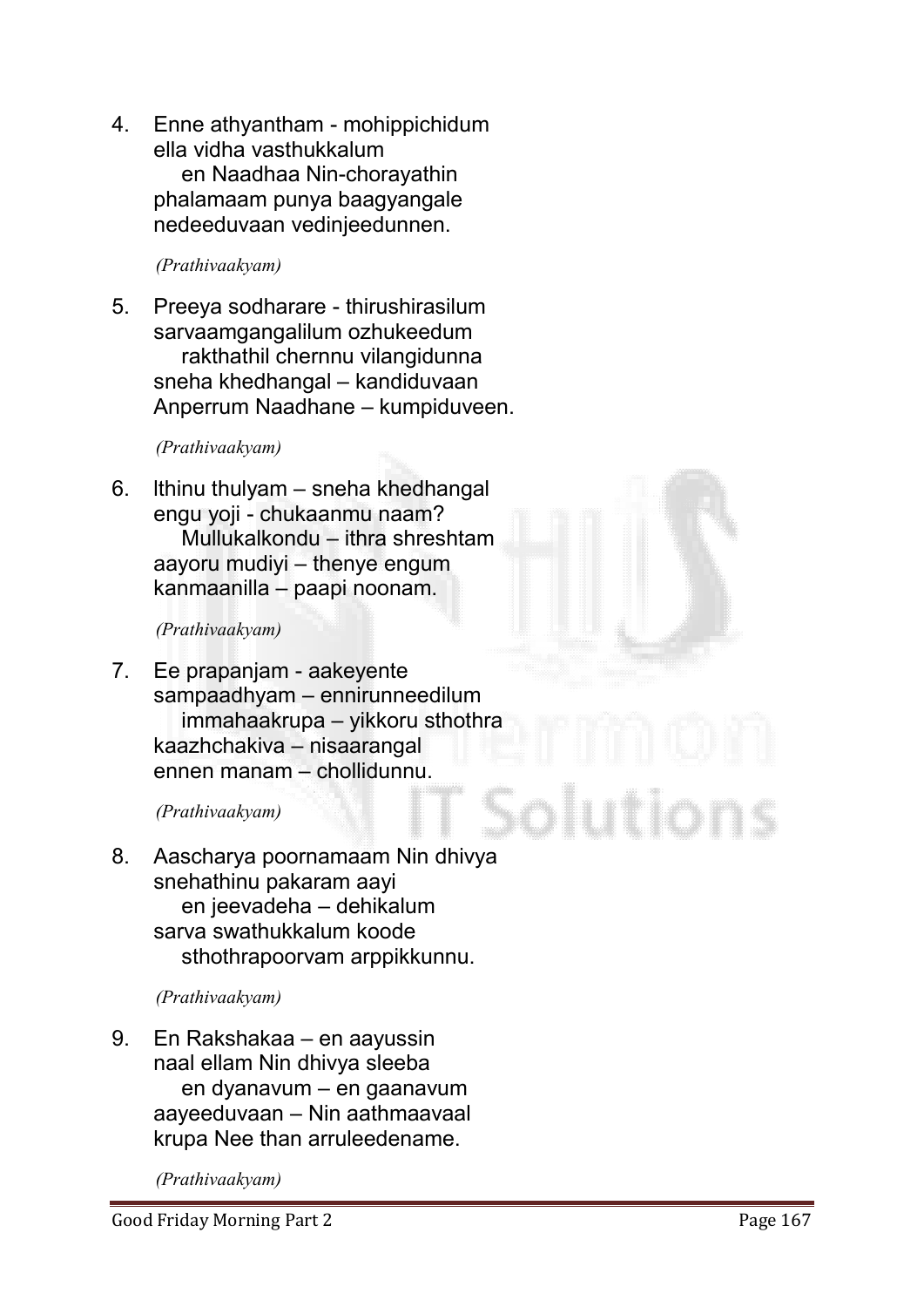**4. O Lord, I renounce all the treasures that charm me most in exchange for the heavenly blessings obtained through Your blood.**

*(Response)*

**5. Dear brothers and sisters, to see the blood flowing from the crown of His holy head, mixed with love and sorrow, we must all worship our Lord.**

*(Response)* 

**6. Where can we find such sublime love and sorrow mingled like this? I cannot find a crown of thorns as glorious as this, that was used for the salvation of a sinner.**

*(Response)*

**7. Even if my wealth is spread throughout the whole world, my heart knows the insignificance of that offering in comparison to this magnificent grace.**

*(Response)*

**8. In exchange for Your wonderful and divine love, I surrender my whole self, together with all I possess, in thanksgiving.**

*(Response)*

**9. My Saviour, grant me Your grace, through Your Holy Spirit, to make Your divine cross my meditation and my song, every day of my life.**

*(Response)*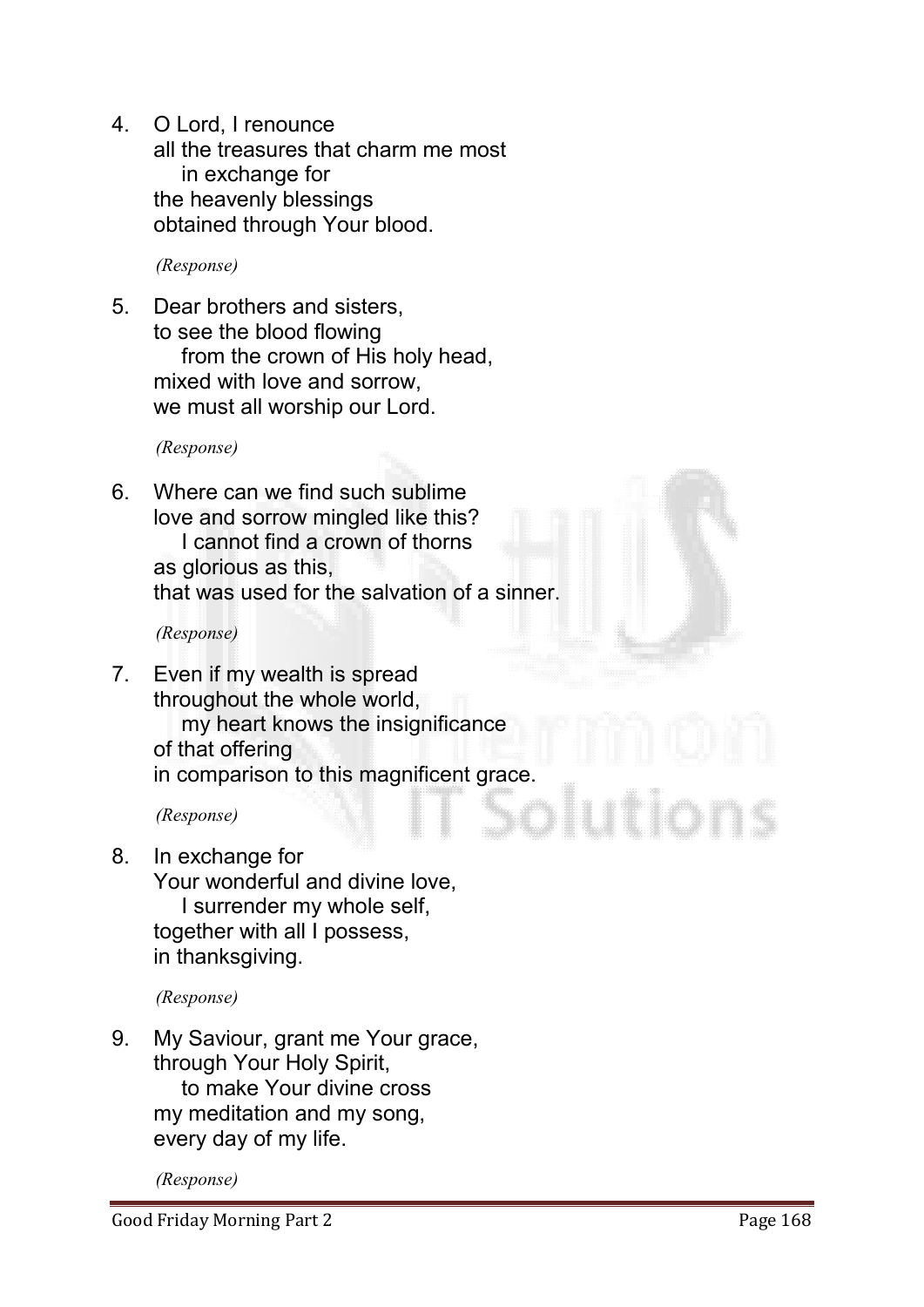# Mar Apreminte Baaoosa (Pg.146)

*(Prathivaakyam: ┼ Njangalude Dhaivamaaya Karthaave, njangalodu karuna cheiyyename. Kuriyelaayisson.)*

**1. Njangalkaayathi kashtathakal ettoru Naadha, njangale Nee anugrahichavayin pankum Nin Rajyoharium nal-ke-name.**

#### *(Prathivaakyam)*

**2. Karunaakarane Nin – janathe – ethrayo valare Nee sneichu; Nin mahathvathil varuthaan Nee avarkkai Ninne elpichu. Thaazhmayin roopam Nee eduthu – maranatholam thaazthi Ninne. Krooshin kashtatha Nee sahichu – nithya jeevan avarkkai na-lki.**

#### *(Prathivaakyam)*

**3. Gaagulthaayin mukalilayyo krooshippaanai theerppezhuthi kurisheduppichu nadathiyapin – Kurishil thanne kidathunnu. Kayyilum kaalilum aanikale tharachidunnavar chuttikayaal kurishodu Thanne pokkiyavar – hemathodurrappikkunu. Thannude iruvassangaliloro – kallane koode thoo-kku-nnu.**

#### *(Prathivaakyam)*

**4. Vazhi-thetil ninnudharippaan – paadetone Mashihaaye jeevan njangalkundaavaan – njangale prathi maranathinaayi Ninne nalkiya janakan avan – vazhthappettavan aakatte. Paara kleethaayam Vissudhaa-thmanum sthothram ennekkum.**

#### *(Prathivaakyam)*

**5. Namaskaaram kelkkunnavane – yaachanakal nalkunnavane, njangalin prarthanakal kettu – yaachanakal nalkeedename.**

#### *(Prathivaakyam)*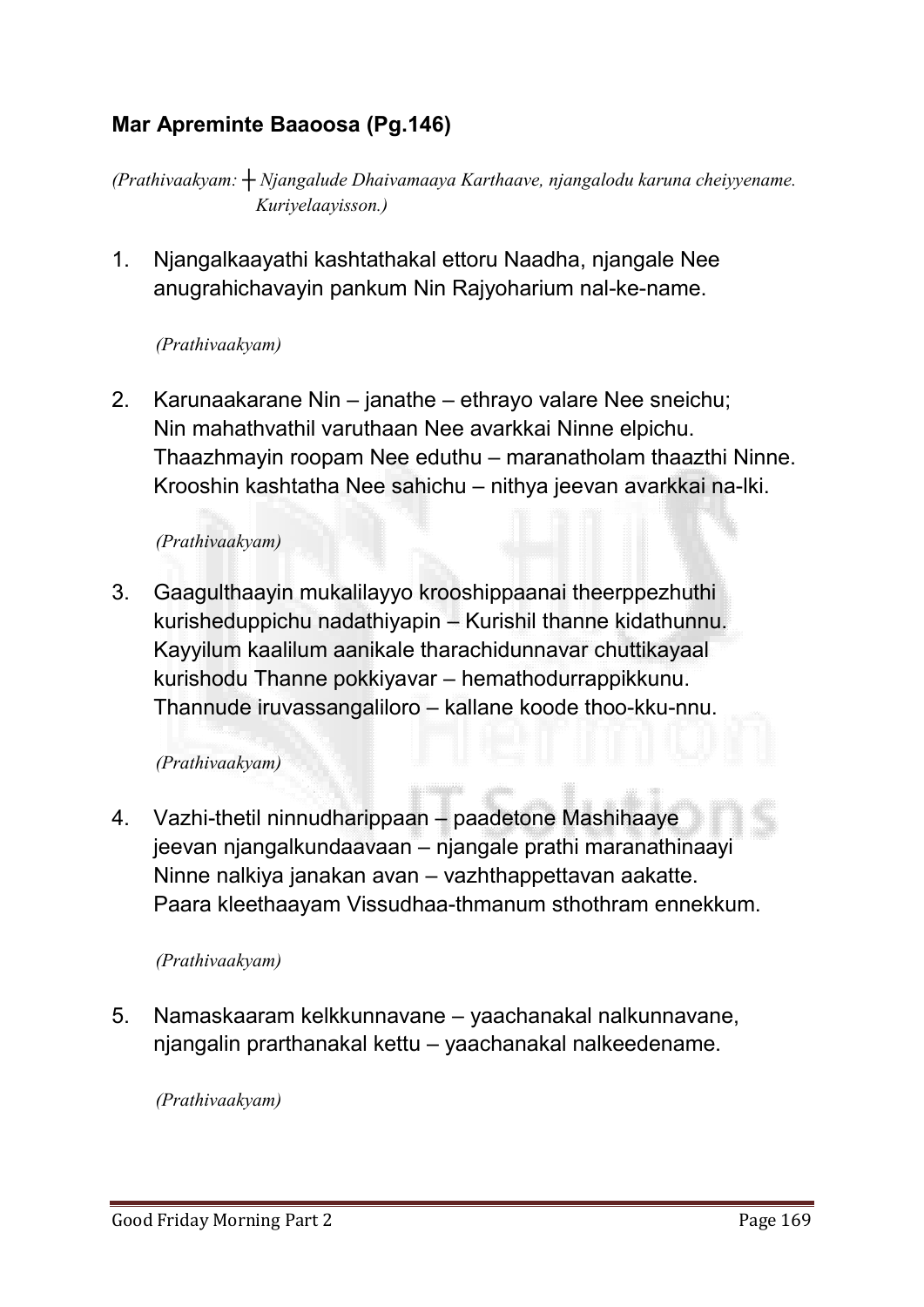# St. Ephrem's Hymn of Supplication

*(Response: ┼ O Lord our God, have mercy on us. Kurie Eliesson)*

**1. O Lord who suffered immensely for us, bless us and grant us a share in Your heavenly Kingdom.**

#### *(Response)*

**2. Merciful God, how dearly You loved Your people; You gave Yourself up for them to bring them to Your glory. You took on a lowly form and descended all the way to death. You bore the suffering of the cross and granted them eternal life.**

#### *(Response)*

**3. The judgment was pronounced to crucify You on Mount Golgotha. You are made to lie down on the cross that they made You carry. Those who nailed Your hands and feet with a hammer, lifted You up with the cross and anchored it with a forceful and injurious jolt. They also hung a thief on either side of You.**

#### *(Response)*

**4. O Messiah, You took the stripes upon Yourself to save us from the wrong path. May the name of the Father who allowed You to die instead of us, be glorified. Thanks be to You, O Holy Spirit, the** *Paraklete,* **forever and ever.**

#### *(Response)*

**5. You, who listens to our worship and grants petitions, hear our prayers and grant us our petitions.**

*(Response)*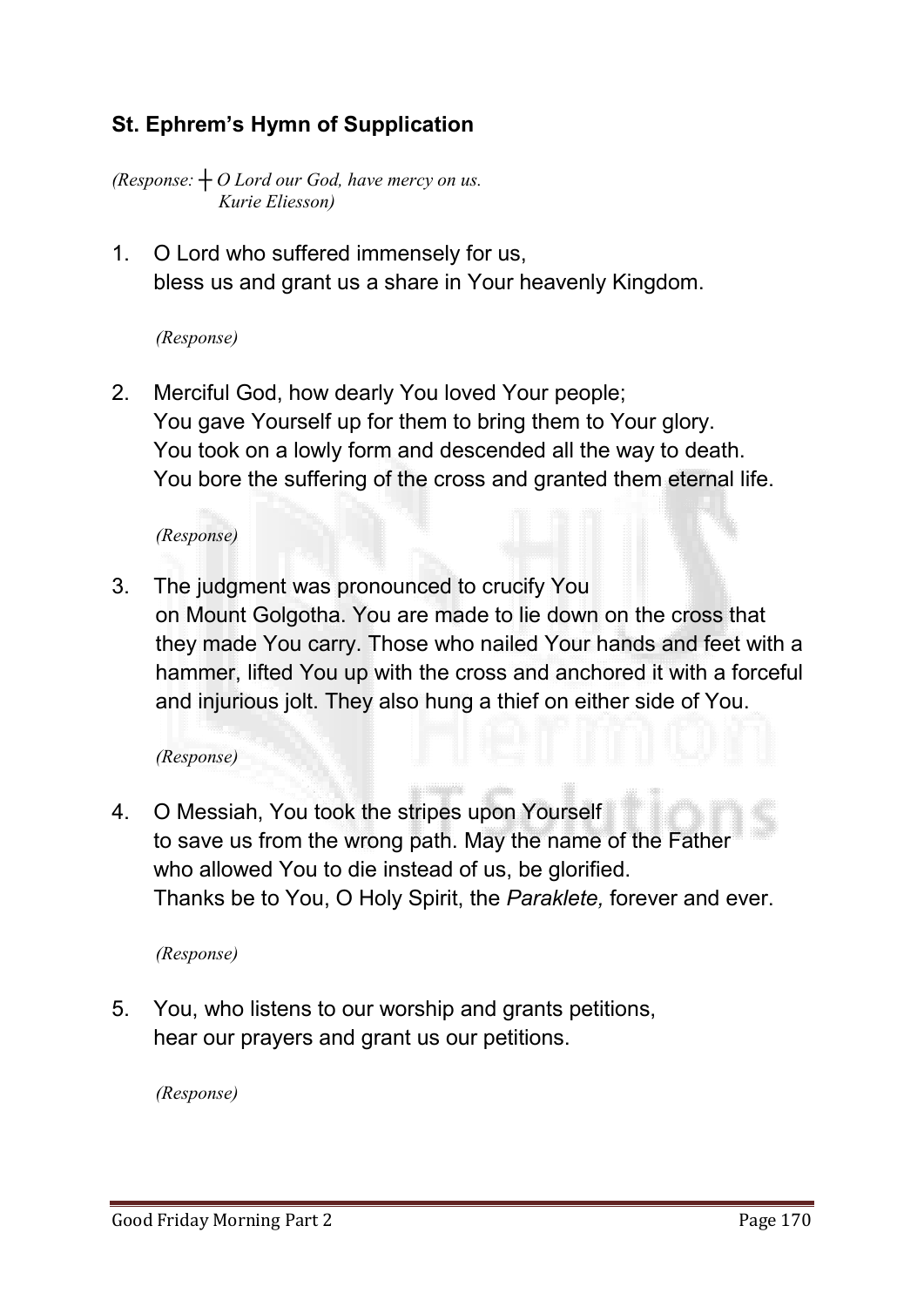# Kauma (Pg.146)

#### *(Moonnu praavashyam pattakkaarente pinnaalle ettuchollenam)*

**Nyaya visthaarathil Thante dhaasanaal parihasikkappetta Mashiha Thamburaane, Ninte nyaya visthaara divasathil dhaya thonni njangalodu karuna cheiyyename.** *┼ Kuriyelaayisson.*

#### *(Pattakkaarente pinnaalle ettuchollenam)*

**Njangalude Karthaave, Ninakku sthuthi, Ninte Pithaavinu bahumaanavum, Parishudha-Roohaaikku vandhanavum, pukazhchayum undaayirikkatte. Paapikalaaya njangalude-mel anugrahangalum, karunakalum undaayirikkename. Melulla Yerushaleminte vaathilukal thurannu, Mashihaaye, Ninte simhaasanathin munpaake, njangalude praarthanakal praveshikkumaar-aakaname. Njangalude Karthaave, Ninakku sthuthi. Ennekkum njangalude sharanavume, Ninakku sthuthi. Baarekmaar.** 

#### Karthaavinte Praarthana (Pg.2)

- **P. Swargasthanaaya njangalude Pithaave,**
- **C. Ninte naamam parishudham aakkapedename. Ninte Raajyam varename; Ninte ishtam swargathile-pole, bhoomiyilum-aakaname. Njangalkku aavashyamulla aahaaram innu njangalkku tharename. Njangalude kadakkaarodu njangal kshamichirikkunnathu-pole, njangalude kadangalum, dhoshangalum, njangalodum kshamikkename. Njangale pareekshayilekku praveshippikkaathe, njangale dhushtanil ninnu rakshichu-kollename; enthukondennaal, Raajyavum, shakthiyum, mahathwavum, ennekkum Ninakkullath-aakunnu. Amen.**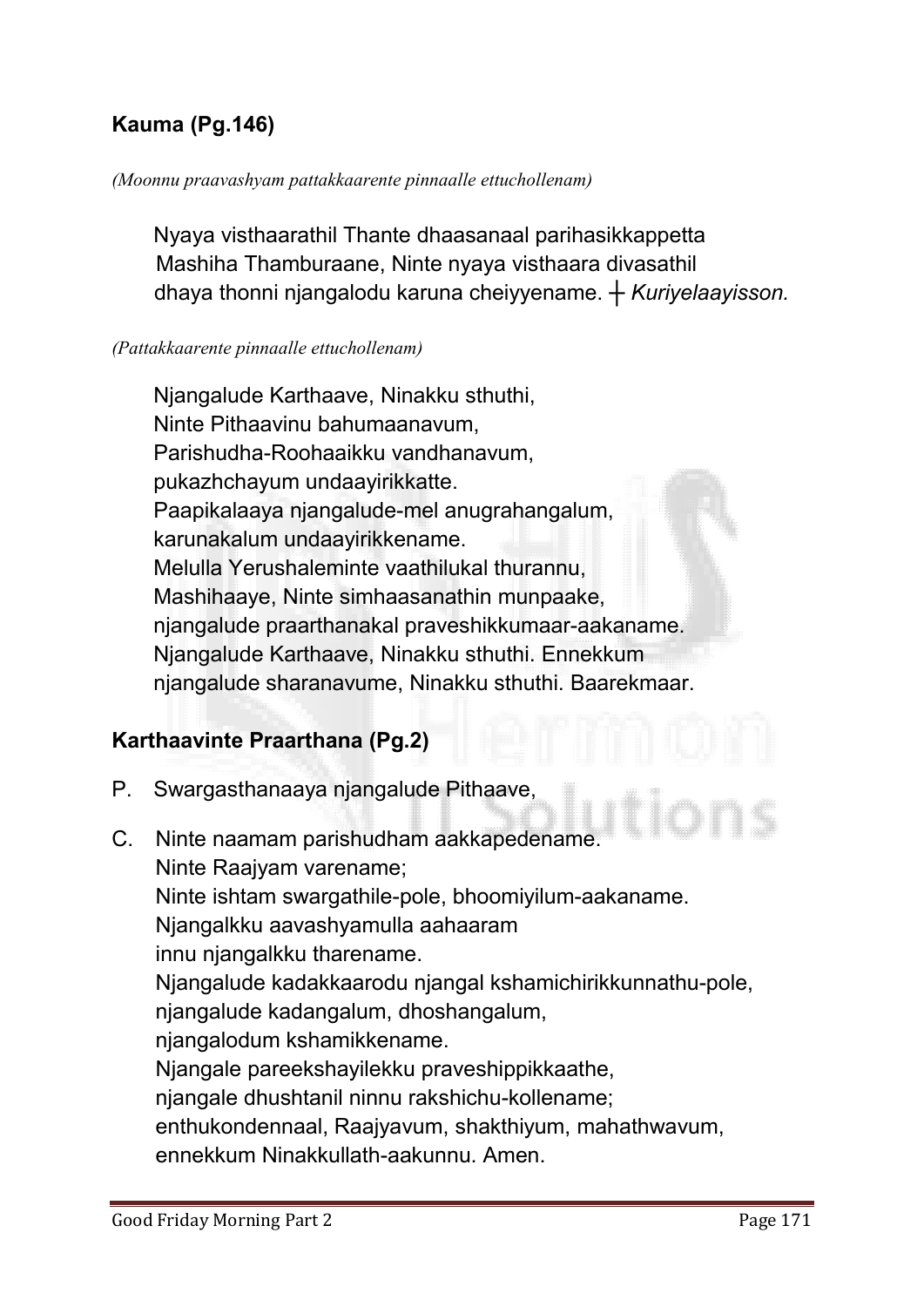# Adoration

#### *(To be said three times after the priest)*

**O Lord the Messiah, who was mocked by Thy servant on the day of Thy trial, on the day when Thou doest judge the world in righteousness, be compassionate and have mercy on us. ┼** *Lord, have mercy.*

#### *(Repeat after the priest)*

**Our Lord, praise be to Thee, glory be to Thy Father, and our praise and worship be to the Holy Spirit. May Thy blessings and mercies be on us sinners. O Messiah, open the doors of heavenly Jerusalem so that our prayers may reach Thy throne of grace. Our Lord, praise be to Thee. Praise be to Thee, our eternal refuge. Bless us O Lord.**

#### The Lord's Prayer

- **P. Our Father in heaven,**
- Solutions **C. hallowed be Thy name. Thy Kingdom come; Thy will be done on earth, as it is in heaven. Give us this day our daily bread. Forgive us our sins and offences, as we forgive those who sin against us. Lead us not into temptation and deliver us from the evil one; for Thine is the Kingdom, the power and the glory forever and ever. Amen.**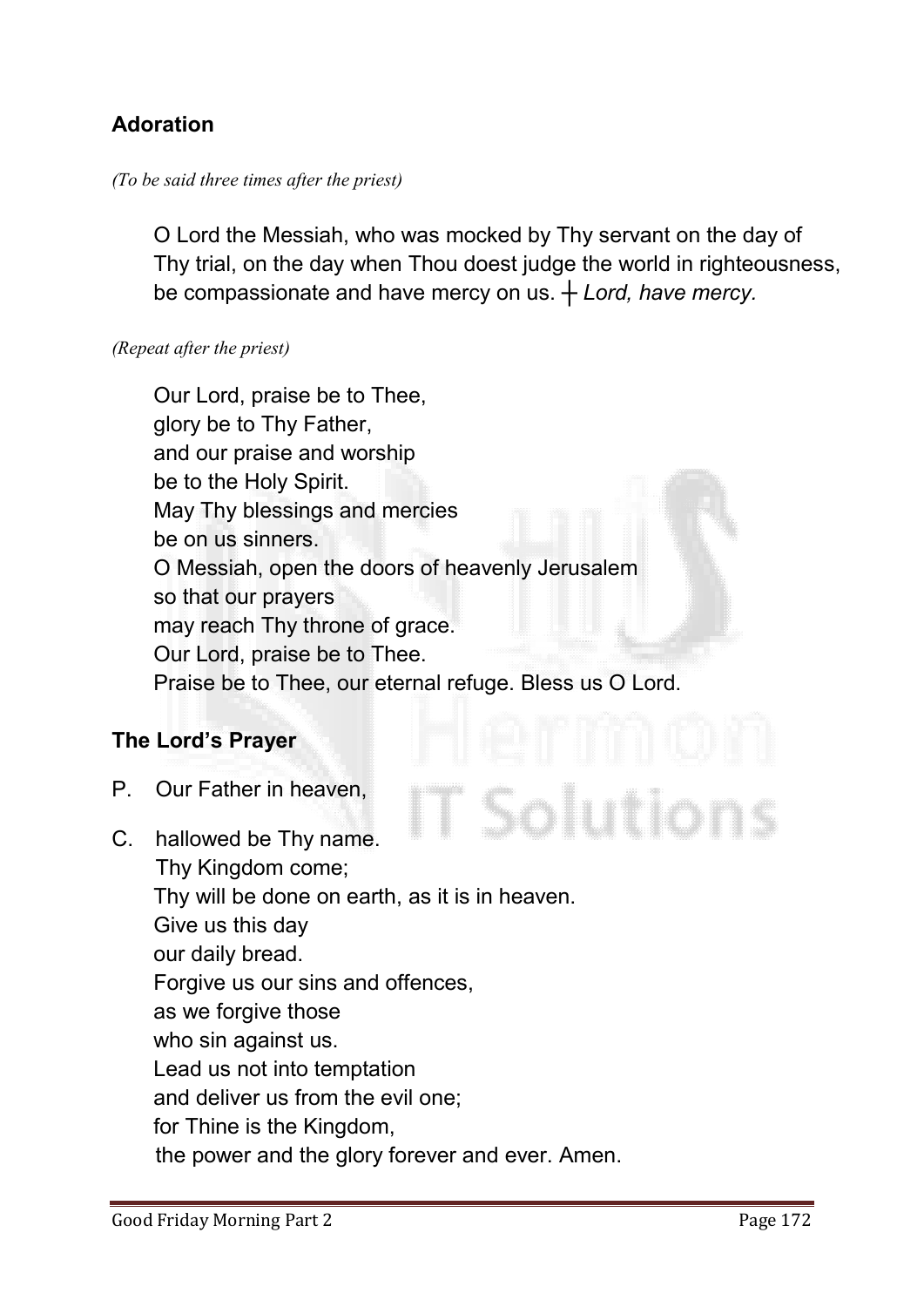*(Allenkil geetham)*

# Karthaavinte Praarthana (Pg.3)

- **P. Swarlokathil-irunnarulum Dheva, njangalude Thaatha,**
- **C. Ninthiru-naamam paavanamaai, perumaarapettee-dename.**
- **P. Thaathaa Ninnude thiru Raajyam, vannee-daname eeyulakil.**
- **C. Thiruhitham ethu-pol suraloke, athu-polivideyum-aakaname.**
- **P. Vendunn-aahaaram engalkkinn-ekaname Nee Karthaave.**
- **C. Anyarod-engal kshamichathu-pol, adiyaar paapam mochikka.**
- **P. Pareekshayil-engale aakkaruthe, dhushtanil ninnozhi-vaakkuka Nee.**
- **C. Raajyam, shakthi, mahathwangal, ennum Ninakkullava. Amen.**

#### Randaam Paadam : Galathiar 3:1-29

# Madhraasha (Pg.147)

- **1. Naashalokathe – kandavan, swargathil Thaathan mahathvathe – vittavan manassode. Daasanude veshamedu, thaakruthiyil manushanaai. Kurisholam thaazhthiyavan – maranathe aasvadhichu.**
- **2. Dhaiva kopathil veenavaraam maanavare, shaapa paathramaai theernnavaraam paathakare, veendeduppaan – rakthathe chinthiyavan baliyayi Thaathanude kopathe aattiyavan nirappaaki.**
- **3. Yeshuve Ninte – snehathe njaan kaanmaan, Krooshodu koode varikaa Nee en munnil. Nee maathram enikulon; Neeyozhike snehippaan enikkarum illihathil. Snehikkum njaan Ninne.**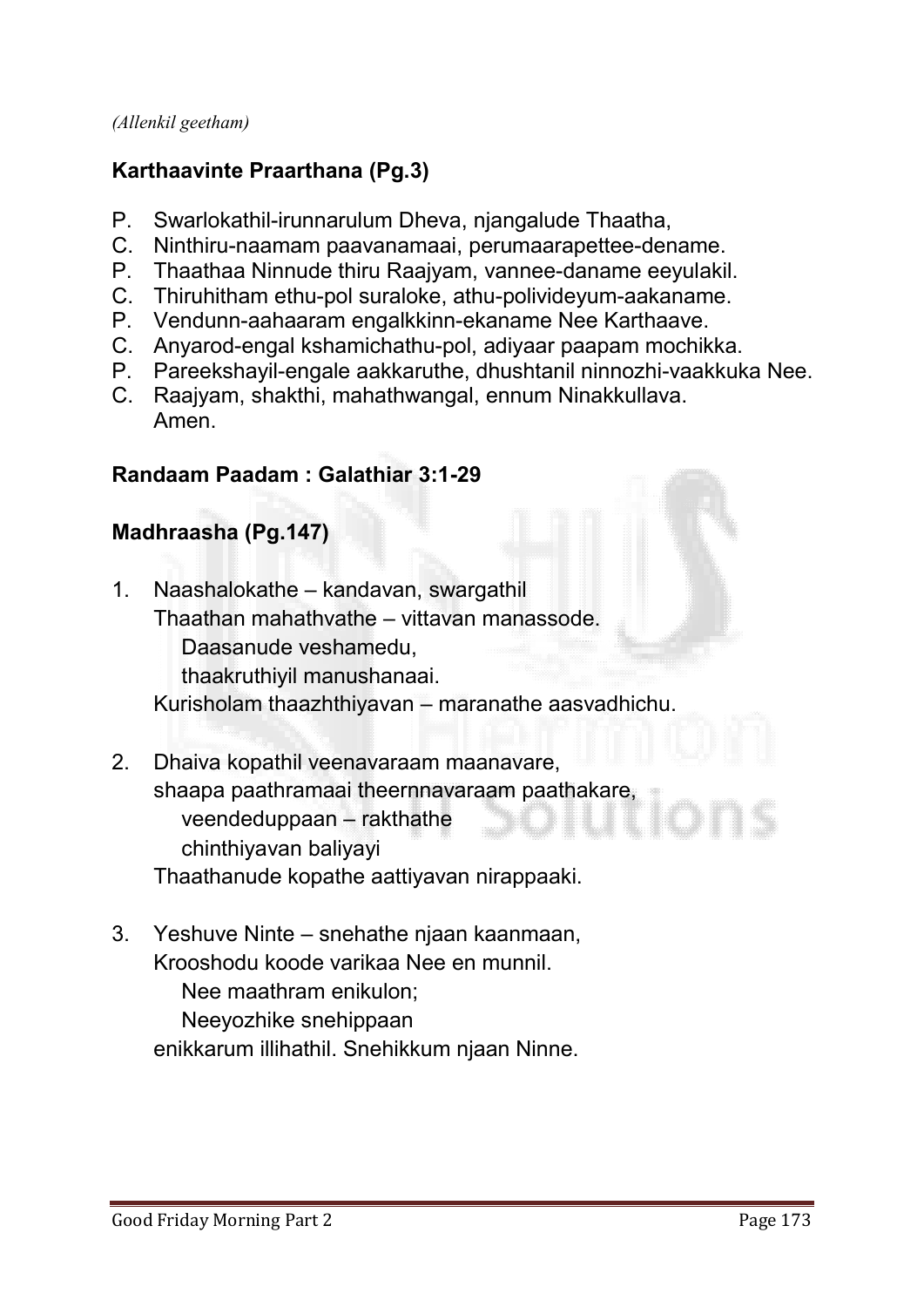*(Or in song)*

# The Lord's Prayer

- **P. Our Father in heaven,**
- **C. Hallowed be Thy name.**
- **P. Thy Kingdom come;**
- **C. Thy will be done on earth, as it is in heaven.**
- **P. Give us this day our daily bread.**
- **C. Forgive us our sins as we forgive those who sin against us.**
- **P. Lead us not into temptation and deliver us from the evil one,**
- **C. For Thine is the Kingdom, the power and the glory forever and ever. Amen.**

#### Second lesson: Galations 3:1-29

# Teachings

- **1. Seeing the wretched world, He willingly left His Father's glory. He took on the nature of a servant, in the form of a man. He humbled Himself on the cross and experienced death.**
- **2. He came to save**

**those on whom God's wrath had fallen, and sinners subject to a curse. By shedding His blood in sacrifice, He appeased the Father's wrath.**

**3. O Jesus, for me to see Your love, come before me with Your cross. You alone are mine; I have no one else in this world to love. You alone will I love.**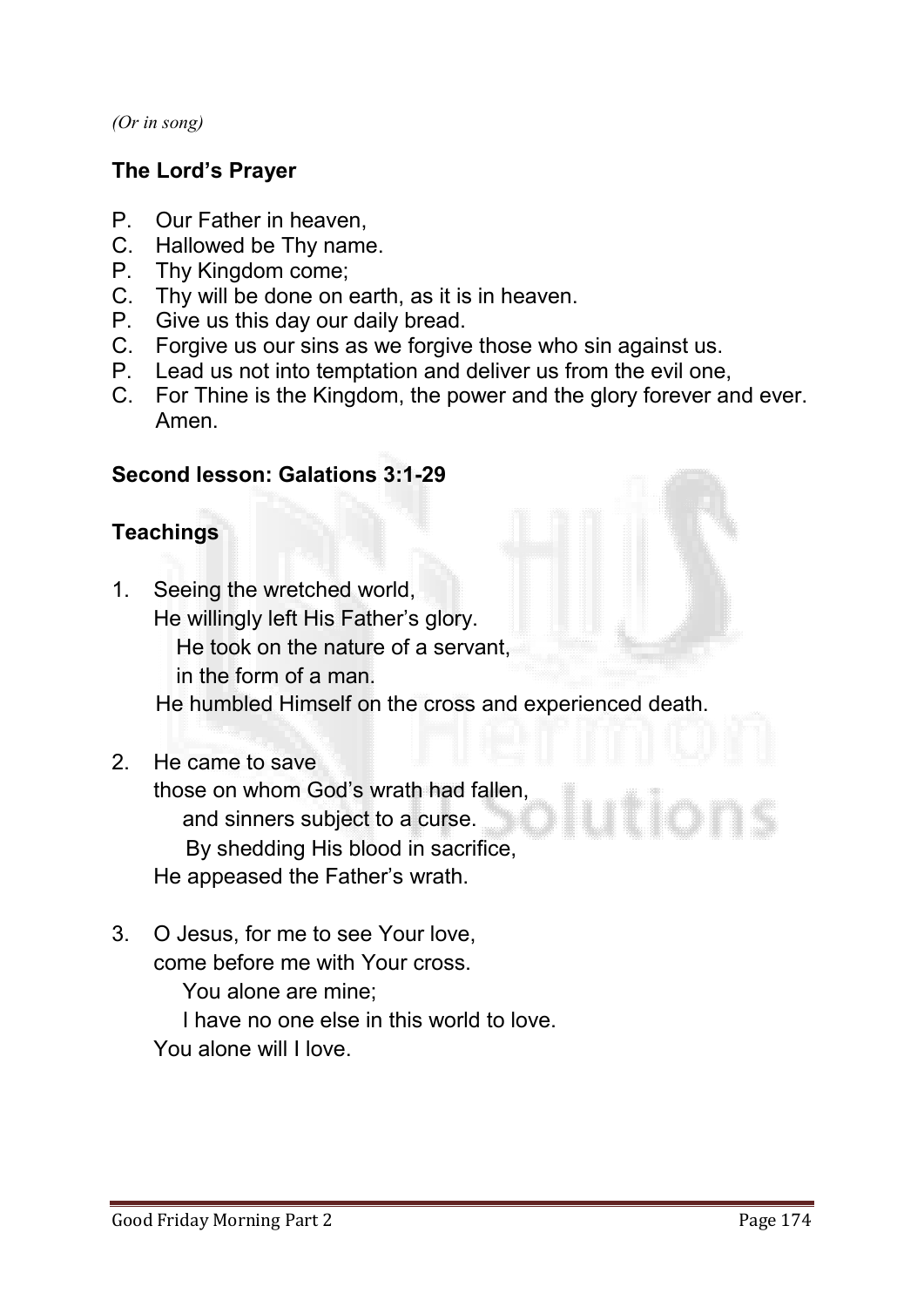- **4. En mochanam Nee vaangi krooshathinaal en bhagyamathum Nee nedi rudhirathaal. Veendeduppin – daanagalaam nalvarangal chinthi Nee maranathin mulodichon, paathaalam jayichavan Nee.**
- **5. Njaan paadeedum aanandathodiniyum mannilum pinne vinnilum Ninne njaan. Vaazhtheedum modhathode. cherkkum Nee mahathvathil pon mudiyum en shirasil vechidum Nee andhyathil.**

## Evangeliyon: Mathaai 27: 1 - 44

# Huthaama (Pg.30)

**P. Njangalude Karthaavum, njangalude Dhaivavume, ennekkum Ninakku sthuthi, Ninakku sthuthi, Ninakku sthuthi.**

**Njangalude Karthaaveshu Mashihaaye, Ninte krupayaalum, dhaaraalamaaya karunayaalum, njangalude praarthanakal kettu, njangalude shushroosha kaikkollename.**

**Njangalude Karthaavum Dhaivavume, njangalude sahaayathinu Nee vannu, ennekkum njangale vishudharaakkename.** 

**Njangalude Karthaave, njangalude shushroosha Ninakku ramyavum, njangalude namaskaaram Ninakku prasaadhakaravum, njangalude apeksha Ninakku sweekaaryavum, njangalude praarthana Ninakku bahumaanakaravum aayirikkename.** 

**Karthaave, Ninte anugrahangalum, karunakalum, sahaayangalum, krupakalum, dhaiveekamaaya Ninte sakala dhaanangalum, balaheenaraaya njangalude melum, balaheenathayulla njangalude vargathinmelum, vannu aavasichu, ennekkum paarkumaar-aakaname.**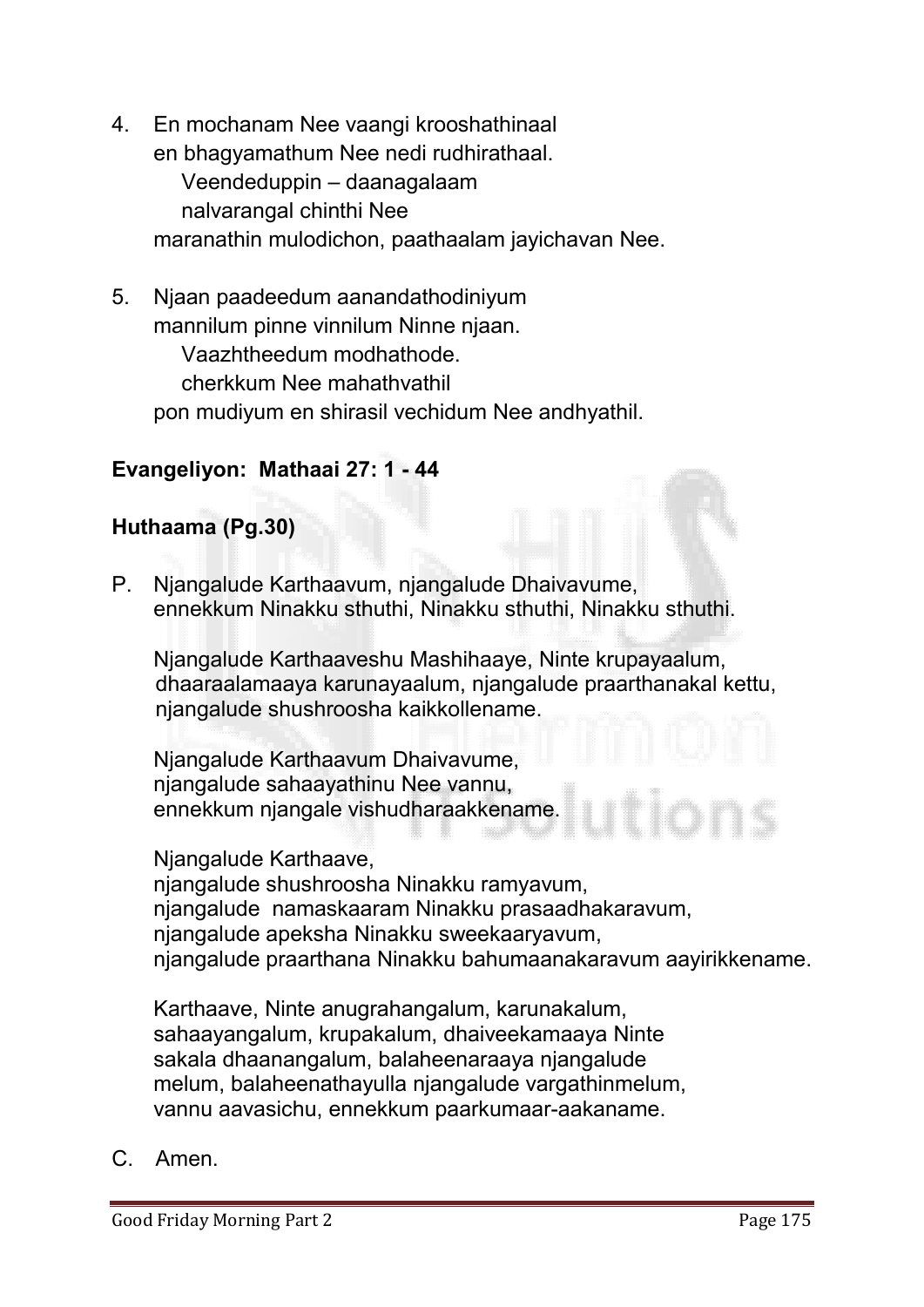- **4. By the cross, You bought my freedom, and by Your blood, my inheritance. Through the gifts of redemption and grace, You have broken death's sting and You have conquered hell.**
- **5. Now with joy I will sing to You on earth and later in heaven. I shall praise You with gladness. You shall take me into Your glory and place a golden crown on my head at life's end.**

#### Gospel Reading: Matthew 27: 1 - 44

#### Closing Prayer

**P. Our Lord and our God, praise be to You forever, praise be to You, praise be to You.**

**Our Lord Jesus Christ, by Your grace and infinite mercy, hear our prayers and accept our worship.** 

**Our Lord and our God, come to our help and make us holy forever.** 

**Our Lord, may our worship be pleasing to You, our adoration agreeable, our supplications acceptable, and our prayers honourable to You.** 

**O Lord, may Your blessings, mercies, help, grace and all Your divine gifts, descend upon us who are weak, and dwell with the potentially weak humanity forever.**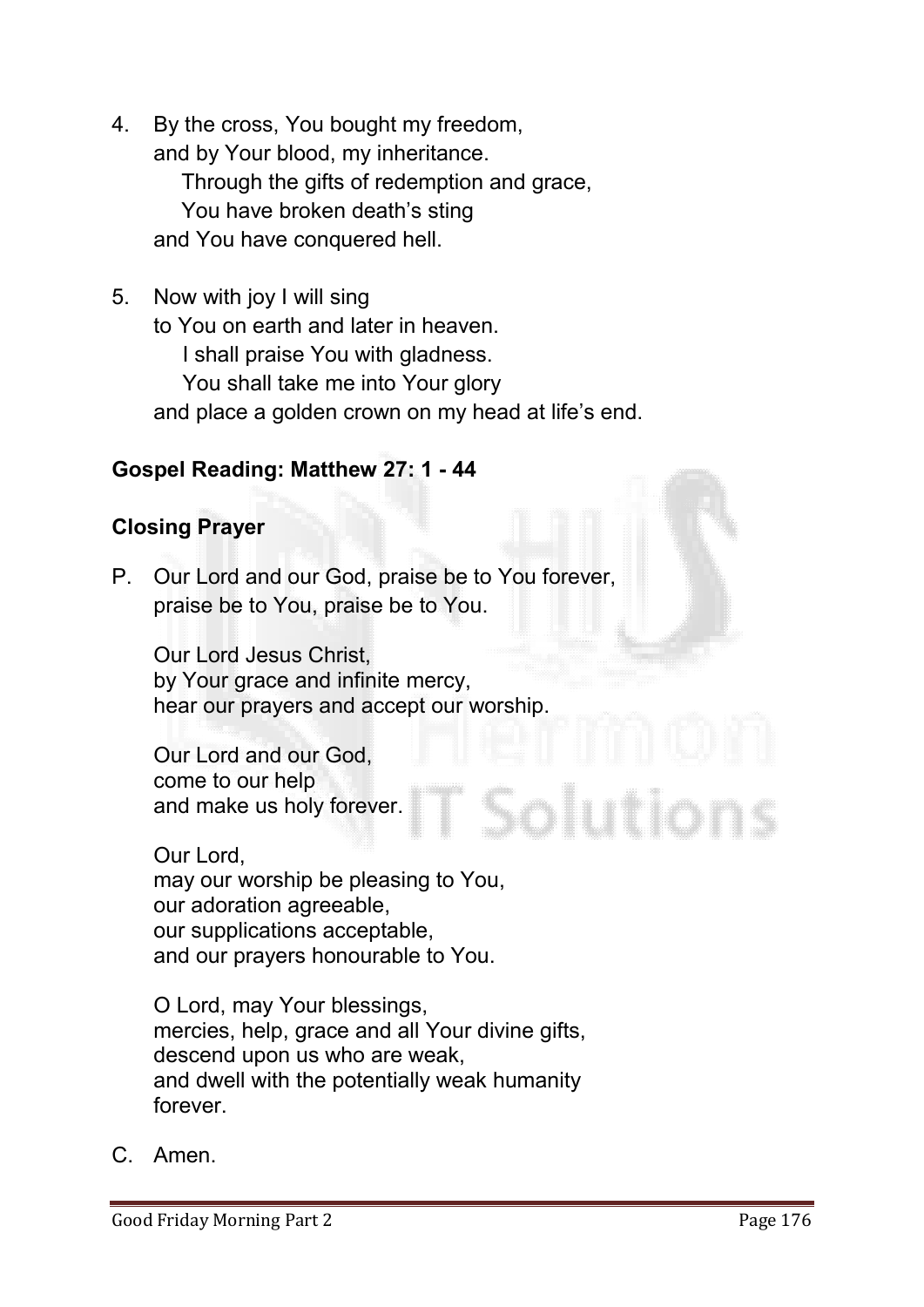#### *(Allenkil)*

# Huthaama (Pg.31)

**P. Sathya vishwaasikalkku balamulla kottayaayi, pishaachukalku bhayankaravum, maalaakhamaarku bahumaanyavum-aaya Dhaiva Puthrante vandhyamaya sleeba, raapakal namme kaathu marachukollumaraakatte.** 

**Dhushta manushyarude kopathil-ninnum, pishaachukkaludeyum, avishwaasikaludeyum asooyayil-ninnum, upadhravakaram-aaya adhikaarangalil-ninnum, karunayillaatha yajamaananmaarude kaikalil-ninnum, rahasyavum, parasyavum-aaya sakala shathrukkalil-ninnum, Saathante kanikalil-ninnum, aathmaavineyum, shareeratheyum kleshippikkunna dhurvikaarangalil-ninnum, paapathinte ella shakthiyil-ninnum, Karthaavu, namme veendeduthu, nammude aayushkaalam muzhuvanum, kaathu-kollukayum cheiyyumaaraakatte.**

**C. Amen.**

#### Asheervaadham

**P. Aakaashavum, bhoomiyum srshticha Karthaavinaal, ningal ellaavarum anugraheethar-aakunnu.**

**Athmeeyamaaya ee shushrooshayil, njangalodu-koode orungi vannu sambandhicha ellaavareyum, Dhaivamaaya Karthaavu anugrahichu, shudheekarikatte.**

**Pithaavum, Puthranum, Parishudha Roohaayum aaya Dhaivam, balaheenathayum, kuravumulla nammude praarthanakal, unnathamaaya Thante simhaasanathin munpaake, kelkkukayum, kaikkollukayum, cheiyyumaaraakatte.**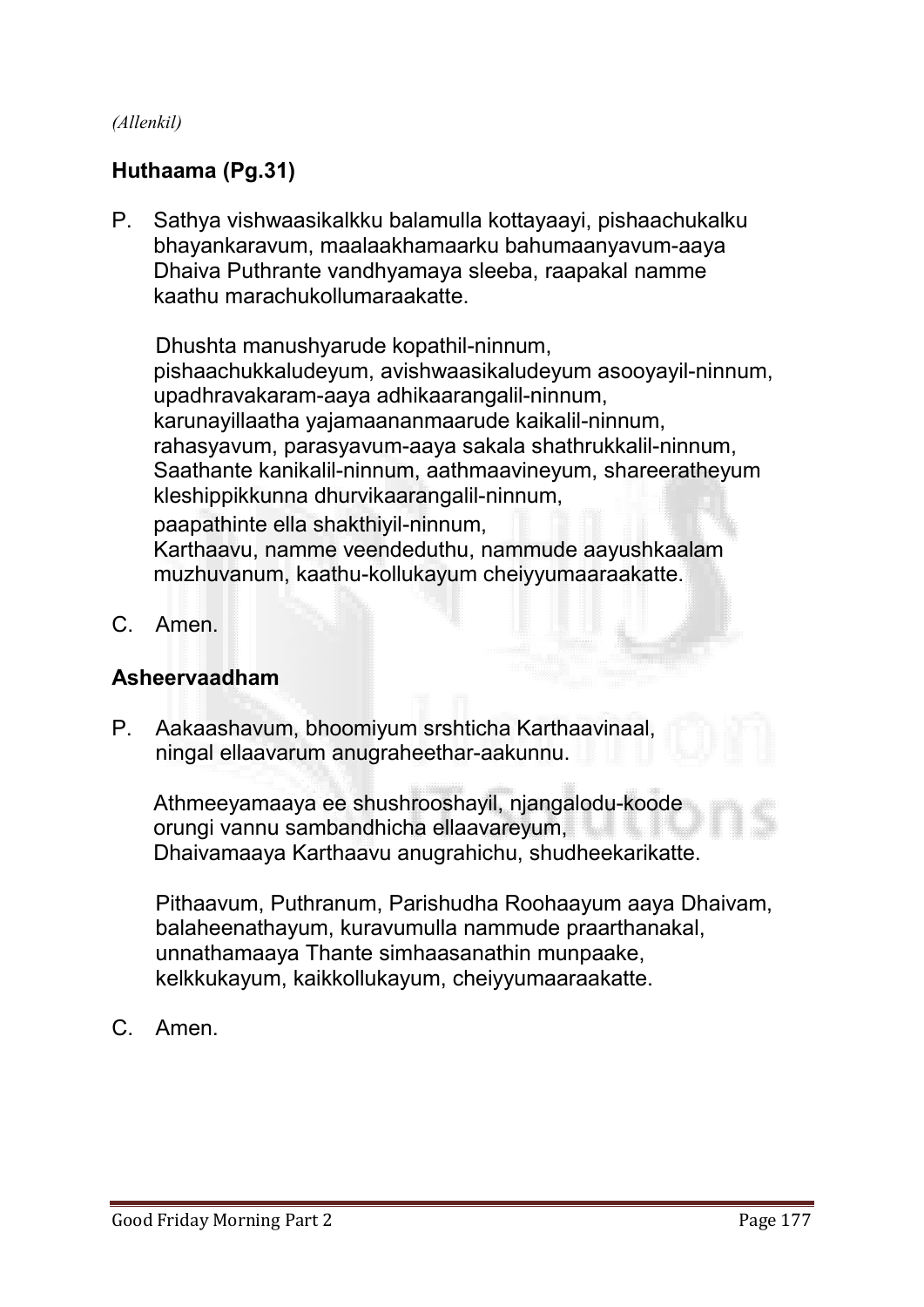# Closing Prayer

**P. May we be guarded and protected day and night by the glorious cross of the Son of God which is the strong fortress for true believers, the terror for devils and the glory of the angels.** 

**May the Lord save us and protect us all through our lives, from the wrath of evil human beings, the envy of Satan and non believers, harassing authorities, the clutches of merciless superiors, all known and unknown enemies, the snares of Satan, evil desires that affect both body and soul and all the powers of sin.**

**C. Amen.**

#### **Benediction**

**P. Blessed are you by the Lord, who made the heavens and the earth.** 

> **May the Lord God bless and sanctify all of you, who have come prepared, and joined us in this spiritual worship.**

**May our humble and inadequate prayers, be heard and accepted before the glorious throne of the Triune God, the Father, the Son and the Holy Spirit.**

**C. Amen.**

*(Or)*